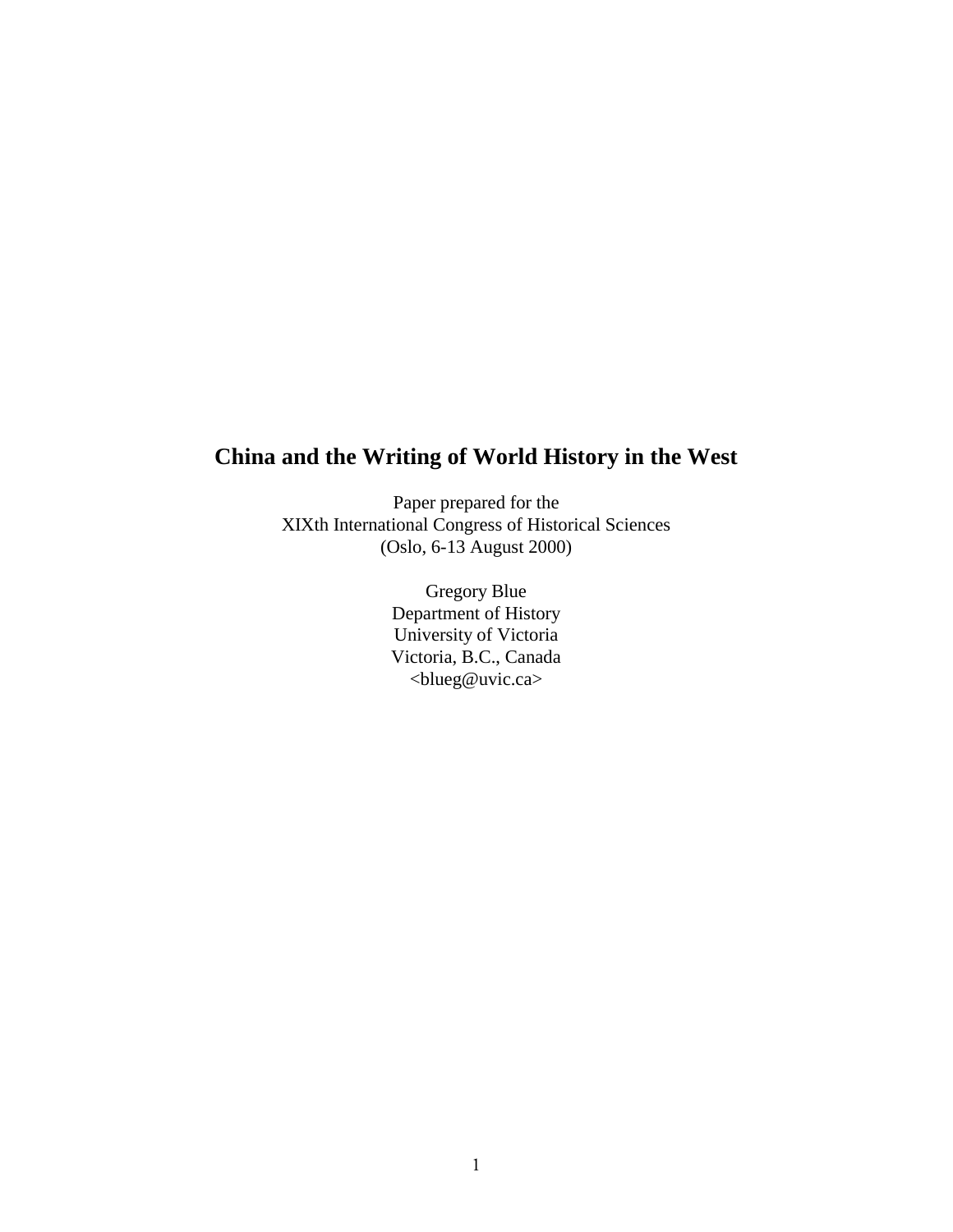## **China and the Writing of World History in the West**<sup>1</sup>

Paper prepared for the XIXth International Congress of Historical Sciences (Oslo, 6-13 August 2000)

> Gregory Blue University of Victoria

Recent controversies over multicultural education in the West, particularly some of the heated exchanges about the possibility of introducing more globally oriented alternatives to the standard 'western civilisation' course, at times obscure the fact that world history is a long established genre that has occupied scholars for centuries and has had an enduring appeal for diverse types of readers for just as long. Whatever the current pedagogical concerns regarding it, the scholarly pedigree of world history is difficult to deny. Traditionalists within the historical profession who associate it solely with the grand schemes of Spengler and Toynbee, or who voice dismay because they identify with certain schools of social scientific thought, can be reminded that no less a figure than Leopold von Ranke crowned his career by devoting his last years to the writing of his own seven-volume *Weltgeschichte* (1881-1888). Leaving aside the faults of that work – and its convinced Eurocentrism may now be counted among the gravest – the significance Ranke attached to it and the fact that in undertaking it he put his own legitimising stamp on a genre conventionally recognised as having a lineage extending back in the West to Herodotus and the Bible suggests that world history cannot easily be dismissed as merely a trendy form of inquiry cultivated only on the margins of the discipline. $<sup>2</sup>$ </sup>

A general theoretical justification for a global approach to history was already clearly formulated for mainstream historians at the beginning of the twentieth century, for example, by Henry Smith Williams in his monumental *Historians' History of the World.* Echoing Ranke, Williams declared that 'no historian worthy of the name can narrate the events even of a limited period without at least an inferential reference to the world-historic import of these events.'<sup>3</sup> From this proposition, which can be taken to represent an analytical as well as a normative claim, there follows the corollary that there is a scholarly responsibility incumbent on historians to articulate explicitly our views about how the world works and how it has come to be structured as it is, to subject these views to critical examination in the light of existing knowledge and to alter them as appropriate in the light of reason and evidence.

To speak of 'views of the world' is of course to acknowledge a multiplicity of possible perspectives, and one of the premises underlying this paper is that world history can best be viewed as a domain of historical knowledge open to cultivation from diverse theoretical and

<sup>1</sup> A partial draft of this essay was presented at the international conference on 'Renegotiating the Scope of Chinese Studies' organised by the East Asia Center of the University of California at Santa Barbara (March 2000). I am grateful to Francesca Bray, Charlotte Furth, Marta Hansen and Victor Mair for their comments on that occasion and to Ralph Croizier for his on a later draft.

<sup>2</sup> H.E. Barnes (1963a); Costello (1993), p. 9.

<sup>3</sup> H.S. Williams (1907), vol. 1, p. 13.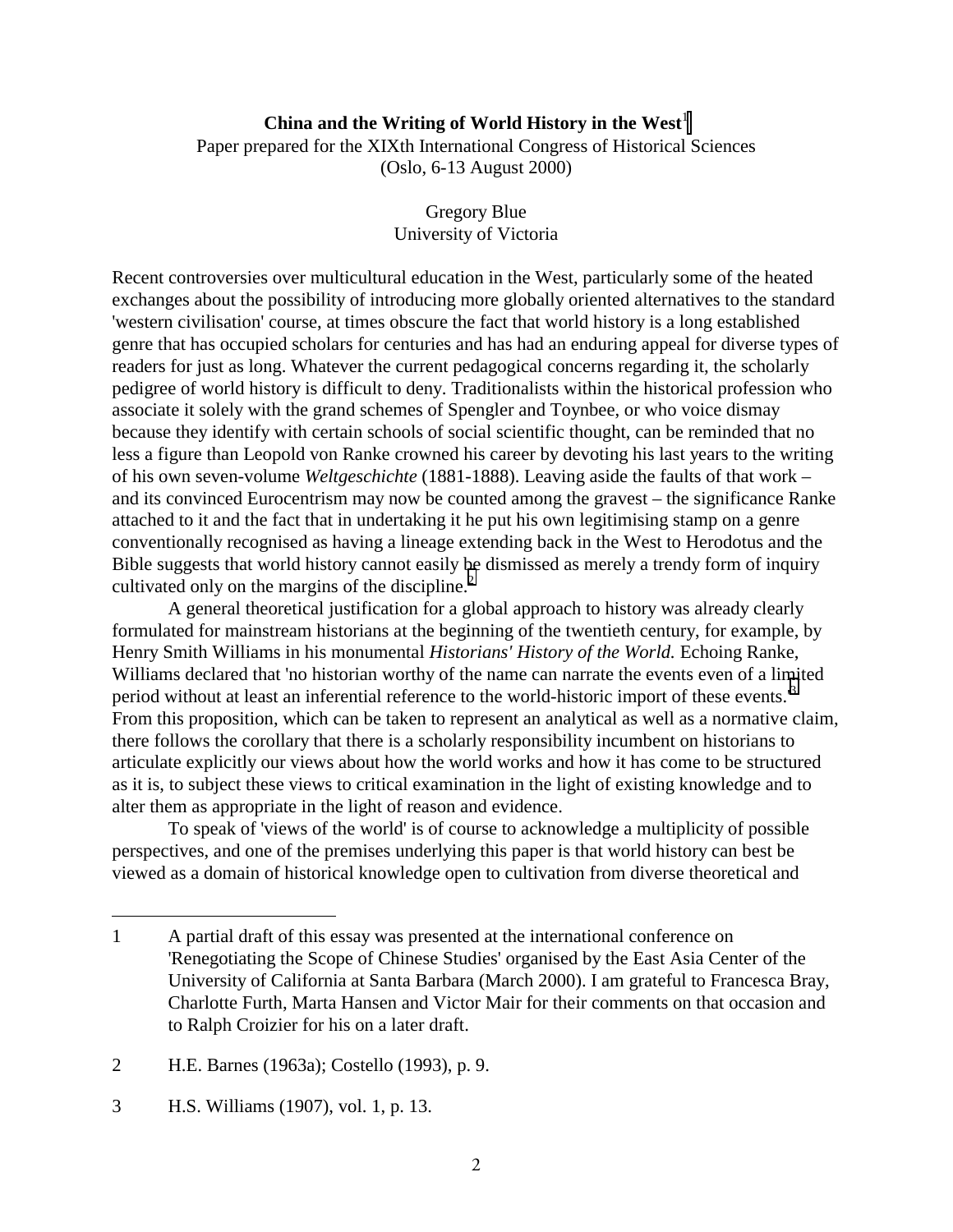ideological perspectives. A second premise is that within this framework one can accept the fact of this multiplicity while leaving open a wide range of possible scenarios – from conflict and competition to co-existence and convergence – with regard to how those perspectives might relate to one another. In addition to conceptual breadth, this approach has the significant advantage that it allows for a distinction to be made between world history as a domain of knowledge and the specific uses made of it. In particular, it in no way precludes anyone so inclined from observing that modern writings on world history have often served as so many justifications for Western global hegemony, or, as Jean Chesneaux has provocatively put it, as ideological 'marketing operations' geared to promoting capitalist globalisation. Recognition of that eventuality need not entail the discrediting of world history as such or abandoning it as an arena of debate in which various forms of dominance and exploitation can be challenged. $4$ 

Just as world history can be characterised as a long-standing domain of scholarship to which new approaches have regularly emerged over time, so can the practice of writing China into world history be understood as a part of a tradition of scholarship that has been cultivated in the West for centuries and that has evolved through several distinct phases over the course of that time. Although historians of China sometimes complain that theories of global development and comparisons with the West have been heavy-handedly imposed on their own field, it has proven virtually impossible to purge it altogether either of comparison or of ideas expressed in such theories. Indeed it is far from clear that any total purging of this sort would be either possible or desirable. Theoretical notions can be formalised tools of great heuristic value, and Western historians reflectively attempt to understand the Chinese past are struck time and again by the force of Mary C. Wright's observation that 'all history is implicitly comparative'.<sup>5</sup> What is generally recognised as desirable is the goal of overcoming the parochialism so often evident in such theories and comparisons. The pervasiveness of that parochialism makes the long record of interaction between various Western approaches to world history and interpretations of Chinese history a significant component of the background to Chinese studies as a discipline, as E.G. Pulleyblank demonstrated over fifty years ago.<sup>6</sup> A.G. Frank has more recently castigated leading historians and theorists from Marx and Weber to Braudel and Wallerstein for varying degrees of Eurocentrism and for underestimating the role of China in world history.

Following in Pulleyblank's footsteps, the present study first provides a critical survey of some of the main attempts by Western historians and philosophers of history before 1945 to analyse Chinese history from what those authors took to be a world perspective. The second half of the paper then examines the interplay of developments since the Second World War in the historiography of China on the one hand and of world and comparative history on the other. Considerations of space dictate that analysis is limited to general histories of the world, or at least to studies that aim to treat the world as a whole, even if only for a determinate period. It is not possible here to extend analysis to more specific studies on particular global topics such as environmental or epidemiological trends. While the confines of an essay and the limits of my knowledge dictate that only a restricted selection of authors and issues will be discussed here, my

<sup>4</sup> Chesneaux (1976), pp. 91-96.

<sup>5</sup> M.C. Wright (1964), p. 515.

<sup>6</sup> Pulleyblank (1955a).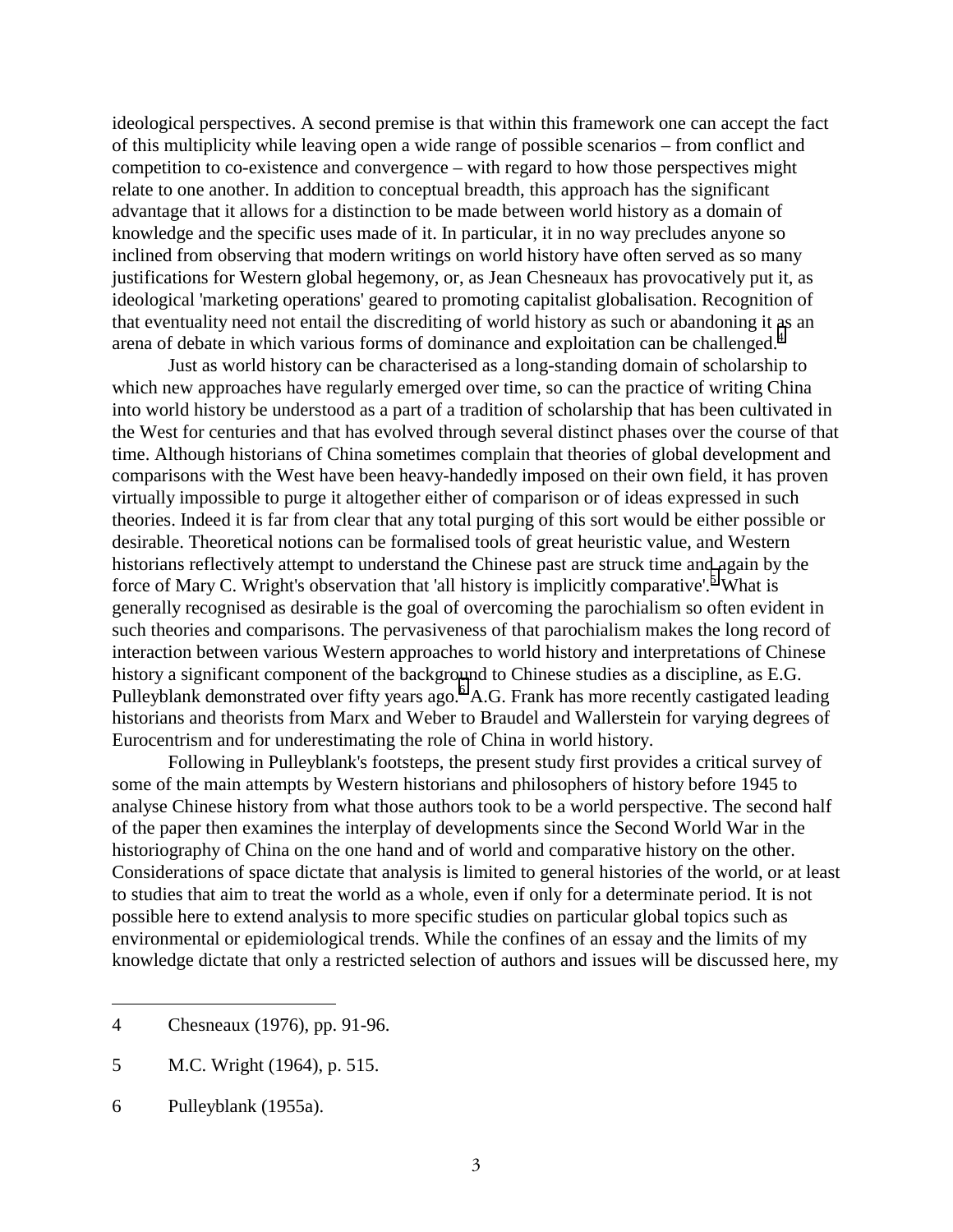hope is that this long-term review of the Western scholarly record may be useful for those concerned with interpretations of Chinese history and of world history alike. It should be understood from the outset that this essay does not attempt to survey the current state of either field; nor will it go to special lengths arguing for one or another current approach for incorporating China into world history. Rather than undertaking to describe the range and significance of recent work, it extends detailed discussion to the late 1970s only. Hopefully this will be sufficient to achieve the basic aims of the exercise, which are to show that the ways in which Western thinkers have interpreted world history have powerfully shaped their understandings of China, and to indicate that the growth in knowledge of Chinese history has over time considerably enriched the comprehension Western authors have had of the dynamics of world history. Appreciation of these points may in turn provide a sense of how Frank and the authors he criticises might fit into a broader historiographical framework.<sup>7</sup>

## **Early Western Writing on the History of the World**

From the late Roman empire until the seventeenth century, the predominant approach to interpreting the destinies of and the changing relations between nations was of course to explain post-Biblical events allegorically in terms of Old Testament genealogies, the distinct Christian and Jewish conceptions of the Providentially directed course of history, and the model of four successive world empires which Orosius and the authors of the *Mishnah* alike took from the Book of Daniel.<sup>8</sup> At various points during that millennium and a half, however, cross-cultural contacts and the force of events led Western thinkers to revise and expand their vision of the world. Following European expansion into Asia during the Crusades, the stunning military expansion of the Mongols and their incursions into Eastern Europe gave the Latin West its first large-scale direct encounter with peoples from 'further Asia'. Experienced as marking a dramatic rupture with previous history, the Mongol conquests were recorded as world historical developments by two of the leading historical works of the thirteenth-century renaissance, the *Chronica maiora* of Matthew Paris and the *Speculum historiae* of Vincent of Beauvais. The European merchants and missionaries who took advantage of the *pax mongolica* to travel across Asia then provided Western writers and readers with a stream of reports about hitherto little known countries and cultures that offered much food for thought.

Arguably the single greatest impetus to broadening Western views of the world thereafter came from the European military and commercial expansion into the Americas and the Indian Ocean basin during the sixteenth and seventeenth centuries. This resulted in a series of major historical and ethnographical works in Spanish and Portuguese that exercised fundamental

<sup>7</sup> Frank (1998).

<sup>8</sup> See Yerushalmi (1989), pp. 36-7 on the *Mishnah*. Breisach (1983), pp. 84-7, contrasts the four empires model of Orosius, whose vision of an inherent connection between the power of the Roman empire and the universal mission of Christianity came to predominate in medieval Christian thought, with the outlook of Orosius' mentor Augustine, who conceived of world time in terms of six successive world empires, each correlated to one of the days of creation depicted in Genesis. The sharp line Augustine drew between the City of God and all forms of the City of Man gained new prominence during the Reformation.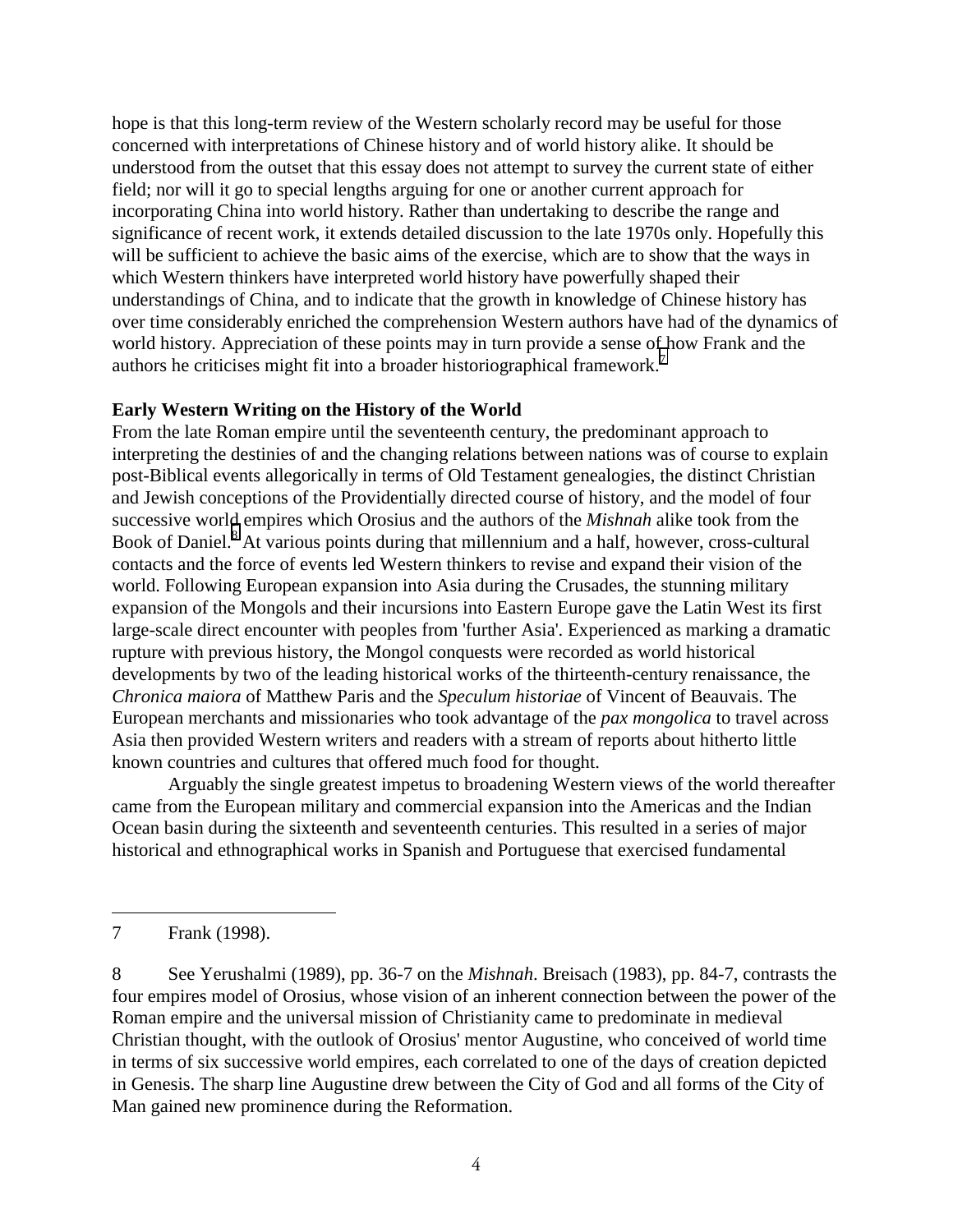influence on how later generations understood the world. This wave of expansion also produced the first modern work on world history in English, namely, Walter Ralegh's audacious *History of the World* (1612), a fat posthumously published tome composed while the author was imprisoned in the Tower of London (though he only got to 170 B.C.E. before dying). In the seventeenth century Hugo Grotius, the father of modern international law, was one of several prominent scholars who involved themselves in major historiographical and legal debates regarding the origins of the recently encountered American peoples. Although this controversy, which laid the conceptual groundwork for emerging notions of 'natural man', generally remained framed in terms of how the ancestors of the 'newly discovered' peoples might have been related to the Biblical patriarchs, it nevertheless also generated significant doubts about the adequacy of the Genesis account of the descent of the human race from Adam and Noah.<sup>10</sup>

## **China and the Writing of World History in the West Until the Industrial Revolution**

The model of patriarchal descent as stipulated in the Bible likewise provided seventeenth-century Jesuit missionaries and other early Western writers on China with the interpretive framework for understanding the origin and meaning of Chinese civilisation. As the West's main informants about the 'Middle Kingdom' at that time, the Jesuits from the early seventeenth century on presented its civilisation as having derived from Noah and as having preserved important elements of an original divine revelation that could serve as a foundation for Christian evangelisation, despite the proliferation of disbelief and superstition that had allegedly grown up in later Chinese culture.<sup>11</sup> While the use of the Biblical framework remained commonplace for analysing Chinese and world history long thereafter, some of the early Enlightenment's most serious questions about the universality of the Biblical chronology arose from the publication in 1658 of the first detailed version of ancient Chinese chronology in a Western language by the Jesuit scholar-missionary, Martino Martini. By drawing attention to discrepancies between the Chinese records and the Bible, Martini's work initiated a new era in the writing of world history in the West. $^{12}$ 

The late seventeenth and early eighteenth centuries consequently saw a proliferation of scholarship devoted to the problem of how the chronologies of various peoples should be related to one another, a problem for which the French savant Nicholas Freret in due course developed his source critical approach to comparative chronology.<sup>13</sup> In the meantime, in addition to Jesuit arguments that Confucian thought incorporated valid religious insights compatible with Christianity there emerged provocative Libertine claims that China embodied a model of tolerant ancient wisdom and/or rationality unencumbered by theological obfuscation. Together these views became the butt of a fierce backlash in less broad-minded circles as the policies of accommodating Confucian belief championed by Matteo Ricci and later Jesuits came under

9 Hooykaas (1979); Pagden (1982) and (1993).

- 11 Mungello (1985).
- 12 Van Kley (1971).

<sup>10</sup> Popkin (1987).

<sup>13</sup> Ellisseeff-Poisle (1978).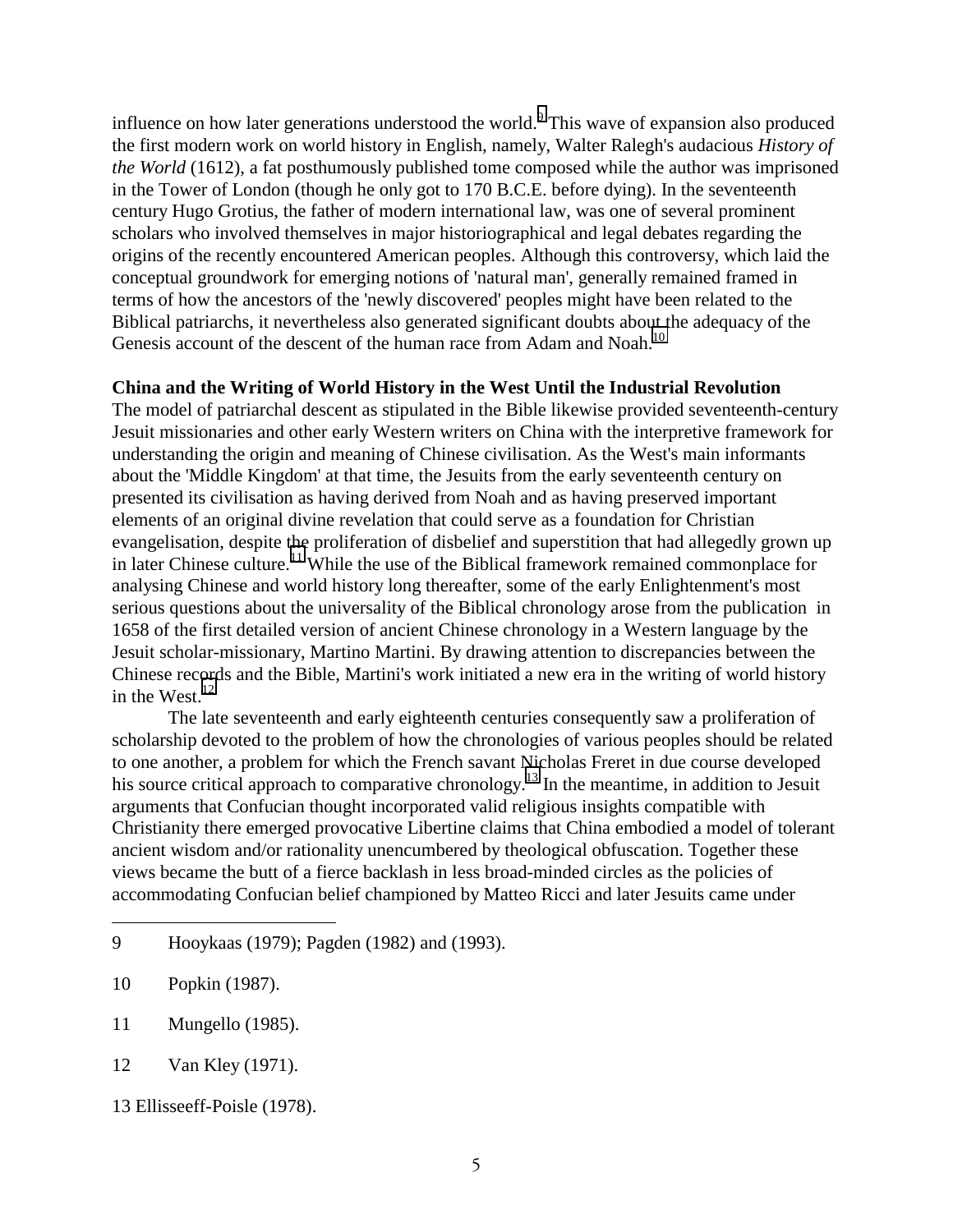sharp attack in the Chinese Rites Controversy from the 1680s onward and eventually incurred papal condemnation in 1715. At the same time the Dispute between the Ancients and Moderns resulted in China's being increasingly thought of as essentially an ancient-style, patriarchal civilisation comparable to Pharaonic Egypt, ancient Israel or classical Greece and Rome. This classification of Chinese culture as somehow inherently ancient was taken to mean that it was likewise fundamentally antithetical to the new, experimental science which was identified in the eyes of the founders of the Royal Society as both gentlemanly and Christian.

The most celebrated contribution to world history in the late seventeenth century was Bossuet's *Discours sur l'histoire universelle* (1681), a treatise written for the education of the Dauphin. Though this work earned its author the title of 'Orosius of the Counter-Reformation', Bossuet actually moved beyond the Orosian / Augustinian historiographical framework in two ways, namely, by integrating Biblical and post-Biblical events into a single narrative and by portraying the world's history as a process of continual spiritual progress directed by God. Unfortunately his exposition came to an end with Charlemagne and excluded from the divine plan all of Asia to the east of Persia along with sub-Saharan Africa and the indigenous societies of the Americas. Voltaire's desire to make good on these omissions resulted later in the Enlightenment's most enduring work of world history, the *Essai sur les moeurs et l'esprit des nations* (1756), a work that intended not only to undermine Bossuet's Eurocentrism and his belief that direct interventions by the Christian deity constituted the motive force in human history, but also to refute Montesquieu's depiction of China as a despotism in *De l'esprit des lois* (1748). After opening his first chapter with the declaration that the Tang empire (618-907) was more extensive than Charlemagne's, Voltaire proceeded to celebrate China's antiquity and its economic prosperity and to praise its meritocratic form of government, the Confucian outlook of its rulers, and its achievements in the arts and sciences, though he did qualify that praise with the opinion that the Chinese had less physically capacity than Europeans to attain scientific excellence. Despite ethnocentric slights of this sort, Voltaire's commitment throughout this seminal work to balancing historical developments in Europe with those in other parts of the world – Japan, India, Africa, the Americas and the Islamic world as well as China – qualifies the *Essai* for recognition as the first genuinely global history of the world.

Voltaire's cosmopolitan juxtaposing of diverse histories was offset by two other major tendencies in Enlightenment thought, namely, that of positing essential linkages between certain societies and particular forms of government; and that of identifying distinct stages of historical development. The first trend, which built on the legacies of Aristotle and Machiavelli, received strong important impetus in the eighteenth century from the constitutional thought of Montesquieu, who crafted his own tremendously influential notion of 'despotism' as a form of government that was both inherently illegitimate and endemic to Asia, where it was allegedly fostered by a supposedly uniform topography. Whereas seventeenth-century theorists of despotic rule had conceived of it as a regime natural to the Ottoman empire, Safavid Persia and Moghul India, Montesquieu believed it to be typical of China as well. At the same time, a strong tendency of seeking to identify analytically distinct historical stages by which human societies necessarily developed was effectively disseminated by Turgot and the four-stages theorists of the Scottish Enlightenment, who pictured societies as passing progressively from lower to higher modes of living with hunting and gathering, pastoralism, agriculture, and finally commercial exchange marking the major stages of civilisation.<sup>14</sup> As the eighteenth century drew to a close, European

<sup>14</sup> Meek (1976).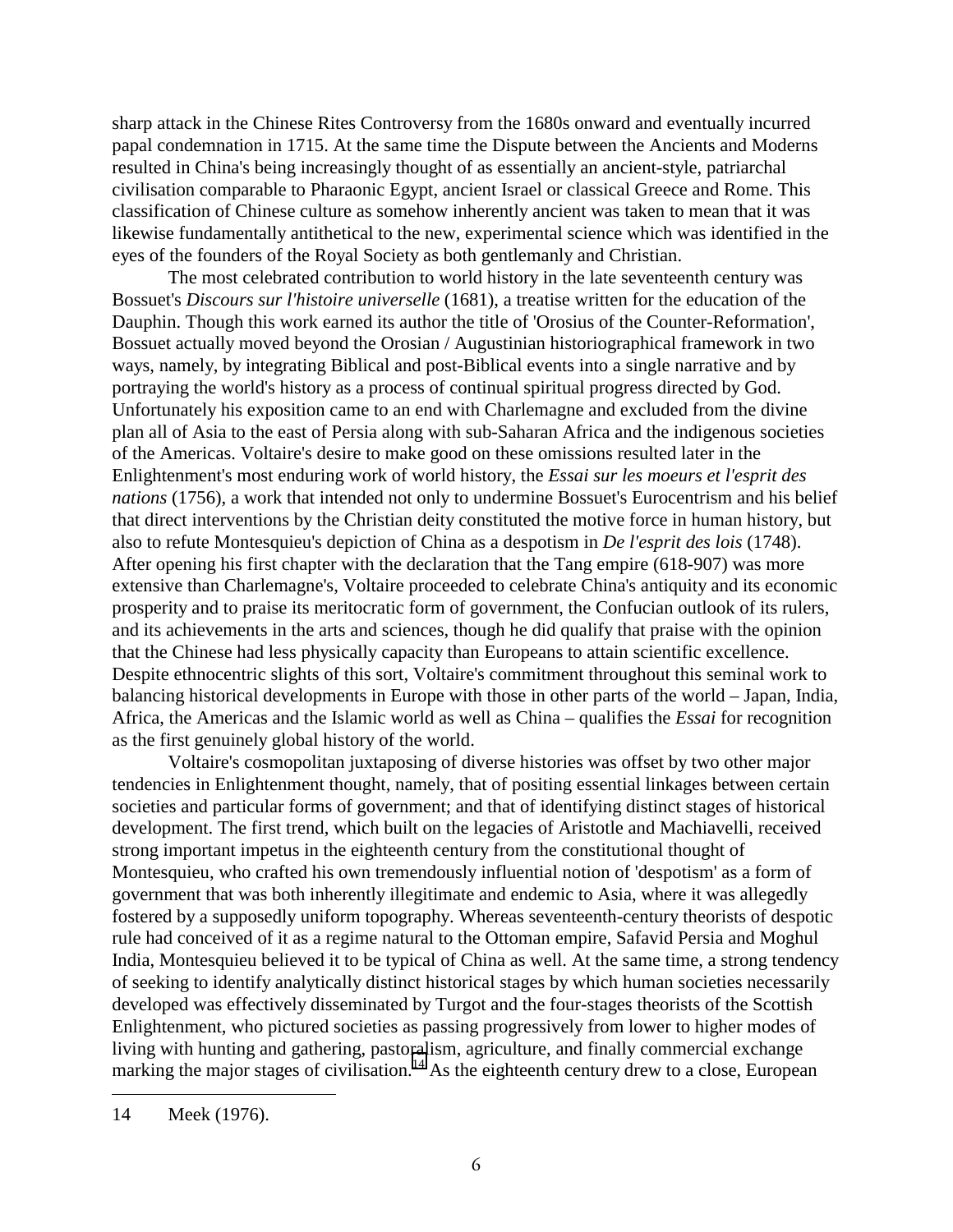judgments about where China stood on the ladder of civilisations fell steadily in accord with these trends. The shift is illustrated by the contrast between Adam Smith's treatment of China in *The Wealth of Nations* (1776) as a nation which, though perhaps stationary, nevertheless had a advanced manufacturing industry, and Condorcet's depiction of that country in his *Esquisse d'un tableau historique des progrès de l'esprit humaine* (1795) as an essentially agricultural civilisation stuck at the third of the author's ten stages of historical development.<sup>15</sup>

Recent authors who depict the growing Western sense of superiority in this period simply as a consequence of the dissemination of universalistic models of progress unfortunately often overlook the role of the burgeoning Romantic movement in feeding European chauvinism. No doubt one reason why this dimension of the movement has been overlooked is Romanticism's celebration of the historical particularity and cultural diversity of small nations – themes that resonated powerfully among German writers reacting against French political influence and the prominence of French culture in the German states before and even more after the outbreak of the Revolution. No one who has read Herder's chapters related to China in his *Ideen zur Philosophie der Geschichte der Menschheit* (1784-91) can fail to be struck by the strength of the author's disdain for the Chinese and their culture, a sentiment couched in the idea that the 'genetic character' of the Chinese meant that Chinese society had stood still in its infancy, a condition that had caused it to remain isolated from the world outside and subject to despotism within, since it had been inherently incapable of giving rise to fixed social orders like those found in Europe.<sup>16</sup> Following the defeat of the Revolution, the conservative Romantic Friedrich von Schlegel, sharply dismissed Voltaire's admiration for China as subversive and rather dubiously equated Daoism with the rationalism of the *philosophes*. Analysing Chinese government as a form of political idolatry, he went on to reduce Chinese history to 'one continued series of seditions, usurpations, anarchy, changes of dynasty, and other violent revolutions and catastrophes'. Having thus established the worthlessness of the Chinese history, he argued against any form of universal history that dared place the world's peoples on a footing of 'indiscriminate equality' – obviously another jibe at Voltaire's *Essai*. 17 Spreading through both conservative and liberal circles, the Romantic view of China as a civilisation in decay came to permeate broad segments of educated European society by the 1830s in a process that parallelled the consolidation of British rule in India, the striking expansion of manufacturing industry in northwestern Europe and the decline in China's terms of trade with the West as a result of the fast growing (and of course still illegal) imports of opium from British territories in South Asia.

## **From the Early Nineteenth Century to the Fall of the Qing**

Three of the most important nineteenth-century conduits for further disseminating the view that China epitomised a state of historical stagnation were Hegel, Comte and Ranke, all of whom conceived of China as lying outside of the realm of proper History. Hegel elevated belief in China's historical immutability to the status of metaphysical principle in his lectures on world history. Posthumously published as *The Philosophy of History* (1837), these traced the dialectical

<sup>15</sup> Smith (1893), Books 8 & 11, pp. 55-56 & 165; Condorcet (1988).

<sup>16</sup> Herder (1966), Bk. 11, especially chapters. 1 & 5.

<sup>17</sup> Schlegel (1885), pp. 118, 124 & 134.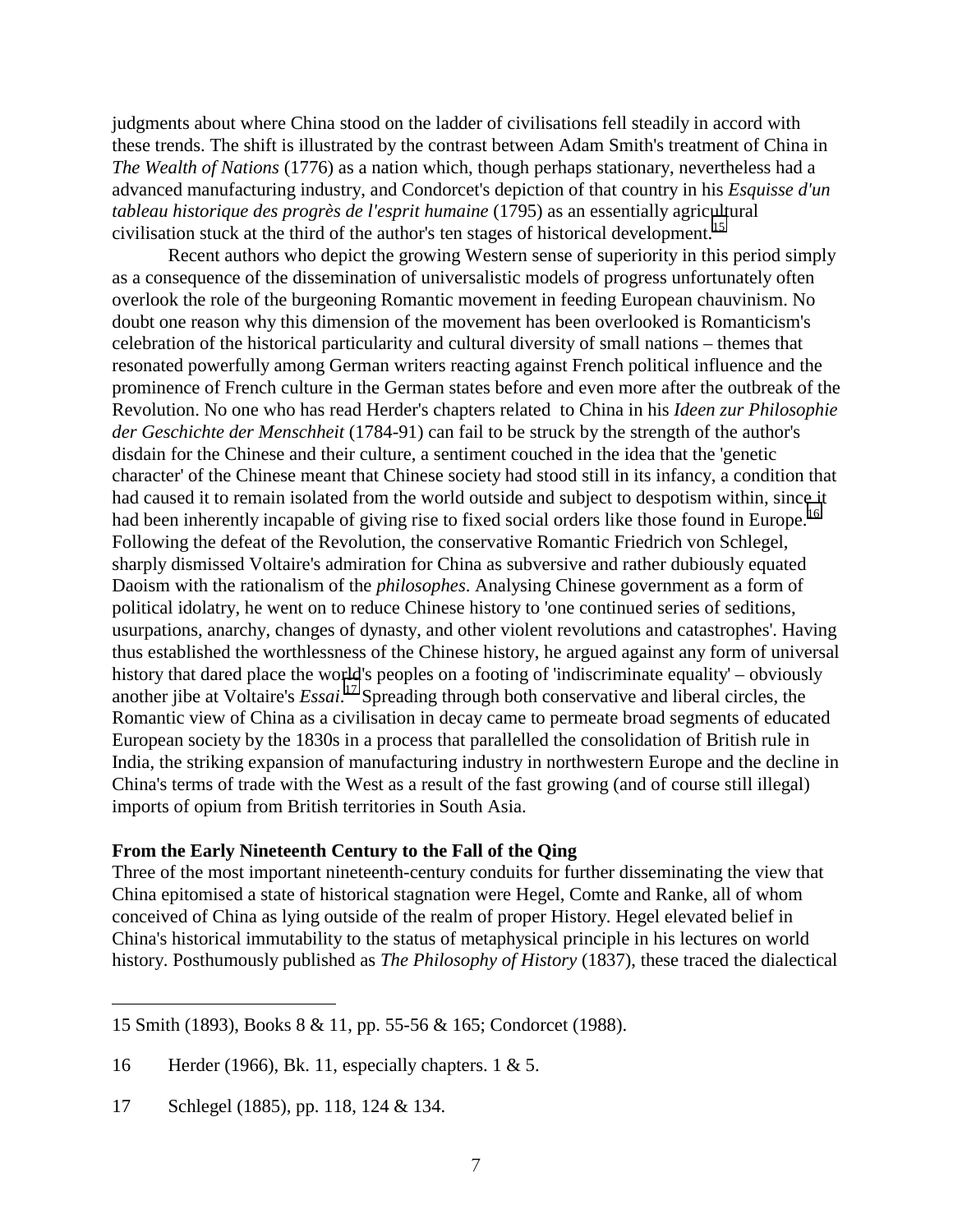unfolding of the global historical process as an evolution that was simultaneously geographical, racial, spiritual and political. As elsewhere in his vast oeuvre, Hegel taught here that the four main stages of world-historical progress were those embodied successively in 'the Oriental world', ancient Greece, the Roman empire and finally 'the Germanic world'. His doctrine, justifiably termed 'monstrous' by Pulleyblank, was that China stood at the beginning of History (better than Africa which was cast completely outside it!) and that China's past, like India's, simply constituted 'unhistorical History', being 'only the repetition of the same majestic ruin'.<sup>18</sup> Despite some evidence that conversations with the French sinologist Abel-Rémusat about Daoism may have led him to reconsider his stated view that Chinese civilisation was bereft of all genuine religion, Hegel's influential published works denied the 'Middle Kingdom had ever given birth to any self-conscious rationality or even to any authentically religious spirituality.

An essentially similar position was advanced within the very different theoretical system of Auguste Comte, whose fixation with discovering the stages through which history had developed was explicitly inspired by Condorcet's vision of history and may have been tacitly influenced by that of Hegel as well. Like both those writers, Comte imagined historical development primarily in terms of the progress of the human spirit. His own fundamental interpretation of that process was stated in his so-called 'law of three stages' which held that not only the human race as a whole, but also each individual person and each field of knowledge, proceeded in its development from fetishism and theologism to metaphysics to science.<sup>19</sup> Throughout most of his career, Comte treated China as an example of a society stuck at the theological stage of development. However, he revisited that judgment just before his death, and during the second Opium War (1856-1858) he declared China the world's most extensive case of fetishism. Curiously, this ostensible demotion on the ladder of civilisation marked an – obviously ambiguous – improvement in his opinion of Chinese civilisation, since it cleared China of the charge of theological obscurantism. Although Comte never made more than the slightest effort at integrating what was then known of Chinese history into his positivist historical system, several of his leading followers did do so with notable sympathy for China civilisation over the following decades. $^{20}$ 

Turning to Ranke, whose endorsement of world history was cited at the beginning of this essay, one might wonder what relationship his treatment of China bore to those of the authors just considered. It is well known of course that, although Ranke is often referred to as a positivist, his historiographical particularism and his insistence on primary source analysis distinguished him methodologically and theoretically as much from Comte as from Hegel, whose 'negative' dialectics he found abhorrent. Eloquent testimony of an attitude of parochialism similar

<sup>18</sup> Hegel (1956), pp. 105-106; Pulleyblank (1955a), p. 15.

<sup>19</sup> This might of course seem to add up to four stages. Comte in his early writings formulated the model as running from theologism to metaphysics to science, and he stood by that the claim that the 'law' of development of historical development had three stages even after he began distinguishing 'primitive' fetishism from theologism, sometimes treating them both as 'fictional' forms of knowledge.

<sup>20</sup> In particular Laffitte (1861) and Bridges (1866). On positivist attitudes to China, see Schmutz (1993), ch. 4, and Blue (forthcoming), ch. 9.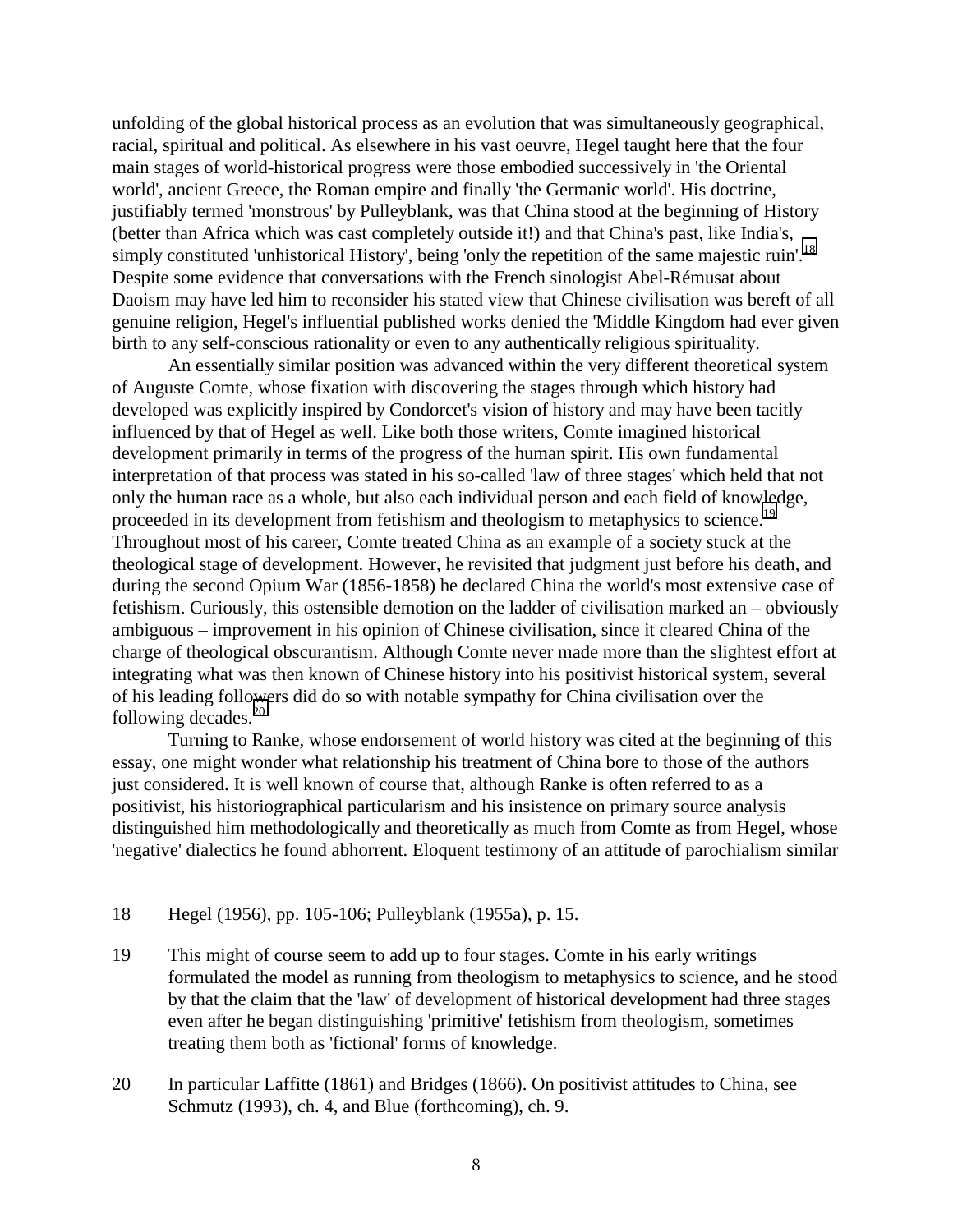to theirs is, however, provided by his principled exclusion of China from his *Weltgeschichte* as well as from the rest of his vast *oeuvre*, on the grounds that it was one of the 'nations of eternal stagnation'.<sup>21</sup> This exclusion not only carried over into the academic discipline of history whose contours he so extensively shaped, but also gave ideological justification to the nineteenthcentury university division of labour that made study of the 'progressive' peoples of the West the domain of 'proper' faculties of History, while reserving anthropology for the 'peoples without history' and 'Oriental studies' for the civilisations of the East which were caught in the trap of 'unhistorical history'.

This being said, it should be stressed that, while the notion that the East lacked historical vitality became a nineteenth-century dogma, university dons were certainly not the only figures to profess it. Marx of course originally borrowed his dialectics from Hegel; and, although he sought to put the study of history on a materialist basis, his mature view that human society had developed progressively through the Asiatic, ancient Graeco-Roman, feudal and modern capitalist modes of productions remained distinctly Hegelian in its formal structure. In journalistic articles published in the *New York Daily Tribune* in the 1850s he discussed current Chinese affairs extensively and expressed hopes that Western imperialists trying to force their way into the Celestial Kingdom might be met with a popular national war of resistence that would benefit socialist forces in the West, but he retained the Romantic portrayal of China as a society 'vegetating in the teeth of time'.<sup>22</sup> His more serious historical works at times treated China as an example of an original Asiatic mode of production but at others seemed to acknowledge that Chinese society had developed beyond that stage, so that in the end his writings remained vague and ambiguous about where exactly China stood on the scale of historical evolution. A similar ambiguity is found in the works of Herbert Spencer, the *fons et origo* of nineteenthcentury Social Darwinism, whose system of sociology was founded on a bedrock vision of world-historical evolution that displayed distinctly Comtean overtones, particularly in its use of the category of fetishism to characterise the 'primitive' mind. Although he consistently expressed opposition to Western aggression against China, Spencer generally interpreted China as an example of primitive society; and, while like Marx he at times acknowledged that nineteenthcentury Chinese society might differ in specific ways from the form of society in effect in Confucius' time, as a rule his treatment of Chinese historical evidence for the imperial era (221B.C.E.-1911 C.E.) remained incidental and sporadic.

A more focused but markedly less sympathetic view was articulated by Arthur de Gobineau, often known as 'the father of modern race theory', whose pessimistic reading of world history as an ultimately degenerative process of racial intermingling identified China as one of the world's ten historical civilisations. In his view civilisation had been introduced there following a white invasion from India, and, having been formed through a process of racial miscegenation, Chinese civilisation epitomised the eventual triumph of what he saw as the inherent mediocrity of the 'yellow race'. Seen as dominated since the Qin dynasty (221-207 B.C.E.) by a conformist bureaucracy, China in Gobineau's reading not only presented a cautionary tale of what democracy held in store for Europe, but also raised the awesome spectre of 'yellow' hordes threatening to swamp the West and to extinguish Aryan civilisation through

<sup>21</sup> Ranke (1881), vol. 1, 1, pp. vii-viii.

<sup>22</sup> Torr (1951)(ed).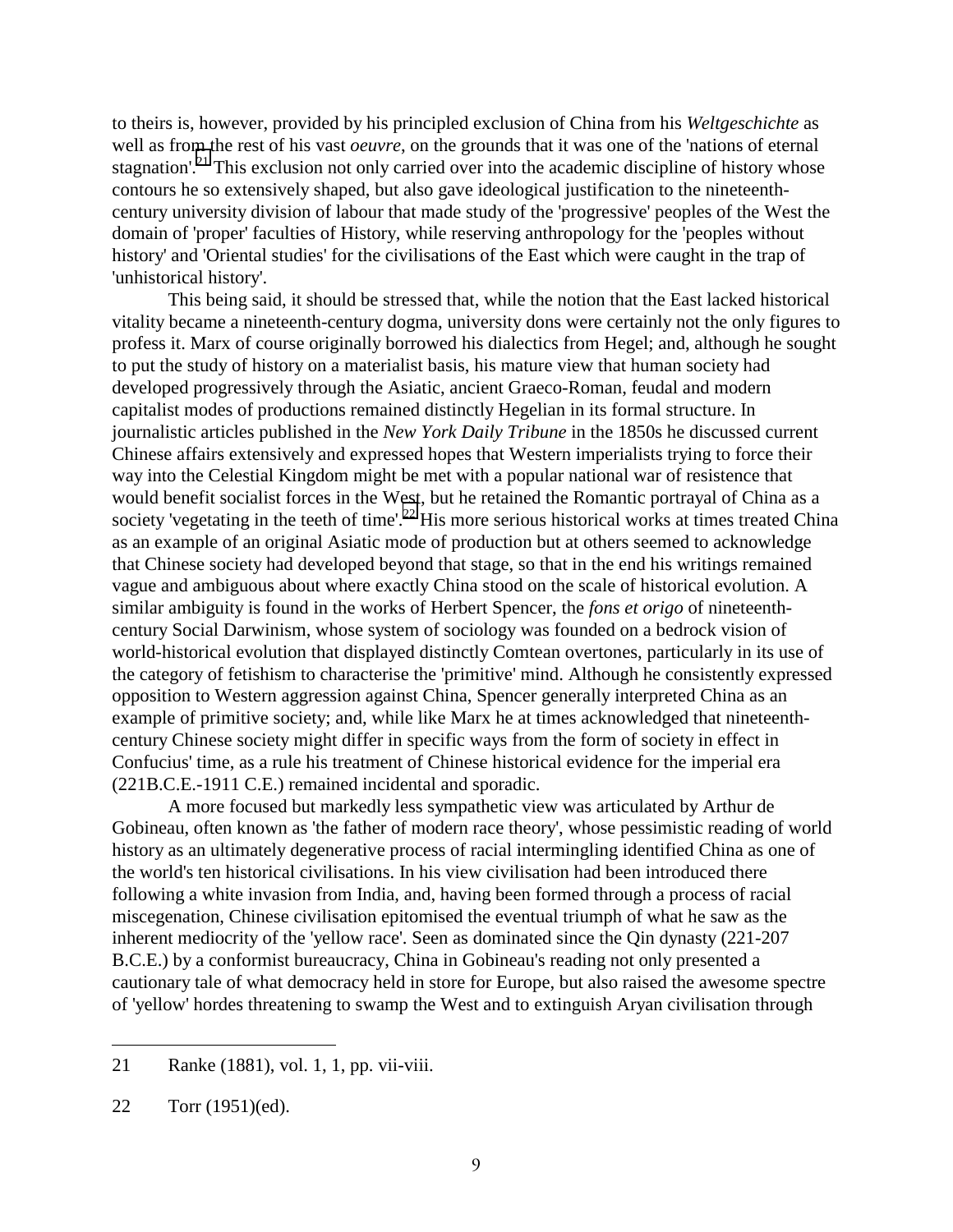conquest or migration.23 Though Spencer himself opposed this kind of muscular reading of world history, key aspects of it were adopted in the late nineteenth and early twentieth centuries not only by prominent political reactionaries like Wilhelm II of Germany, but also by prominent Social-Darwinist 'progressives' like Karl Pearson, for a time the British minister of education in the Australian state of Victoria. Through such channels racial depictions of the Chinese as a world-historical menace provided fuel both for the 'New Imperialism' in Asia, and for the prospects for racially restrictive immigration policies that have continued to haunt international relations for another hundred years or more, as Bertrand Russell insightfully predicted they would. $^{24}$ 

A less hostile but hardly less racialist depiction of China was advanced at about the same time by the influential German political geographer, Friedrich Ratzel, in his *Völkerkunde*, a work published in English as *The History of Mankind* (1896-97), with an introduction by the dean of British anthropology, E.B. Tylor. Ratzel characterised 'the Chinese' – by which he naturally meant the country's Han majority – as a colonising race of mixed Mongol-Malay extraction that in successive waves of expansion had spread throughout the current boundaries of the empire through a process of 'internal colonisation', had established the original culture of Japan and Korea and had eventually proceeded to send new colonies of settlers into Southeast Asia. Despite his praise for what he recognised as the commercial acumen, general intelligence and good humour of the Chinese, Ratzel judged their civilisation to have been in decline since the thirteenth century. The reason for 'this enigmatic stagnation' was in his view that they 'had never grasped the meaning of science'.<sup>25</sup>

One conclusion that may be drawn from the above discussion is that by the beginning of the twentieth century 'China' was firmly ensconced in Western discourse on world history. That is to say, by longstanding convention a definite, though distinctly peripheral, place and function were ascribed to China within that discursive framework. From our perspective a century later, and even from Pulleyblank's nearly fifty years ago, the West's great problem with conceiving China in terms of world history had to do not with that country's being totally excluded from the overall story of human development, but rather with the ways and means employed for incorporating it into that story. Evidently, the amount of space allocated to a subject can often be a reasonable indicator of the degree of attention and respect that subject is felt to deserve. The fact that out of the twenty-five volumes of the above cited *Historians' History of the World* (1907) the author Henry Smith Williams and his publishers thought a forty-page chapter in the series' final volume intellectually and commercially sufficient for conveying China's place in world history may well have reflected the general sentiment at the time.<sup>26</sup> However, more fundamental problems of method and theory were evident throughout the Western literature in the clumsy, inappropriate conceptual instruments used for fitting 'China' into the mould of then dominant discourses about world history and in the narrowness of evidence with which this

<sup>23</sup> Blue (1999).

<sup>24</sup> Russell (1922), pp. 181-82.

<sup>25</sup> Ratzel (1896-97), vol. 3, pp.438-40 and 460.

<sup>26</sup> H.S. Williams (1907), vol. 25, pp. 242-85. Less typical was his reduction of all dynasties prior to the Qing to less than three pages.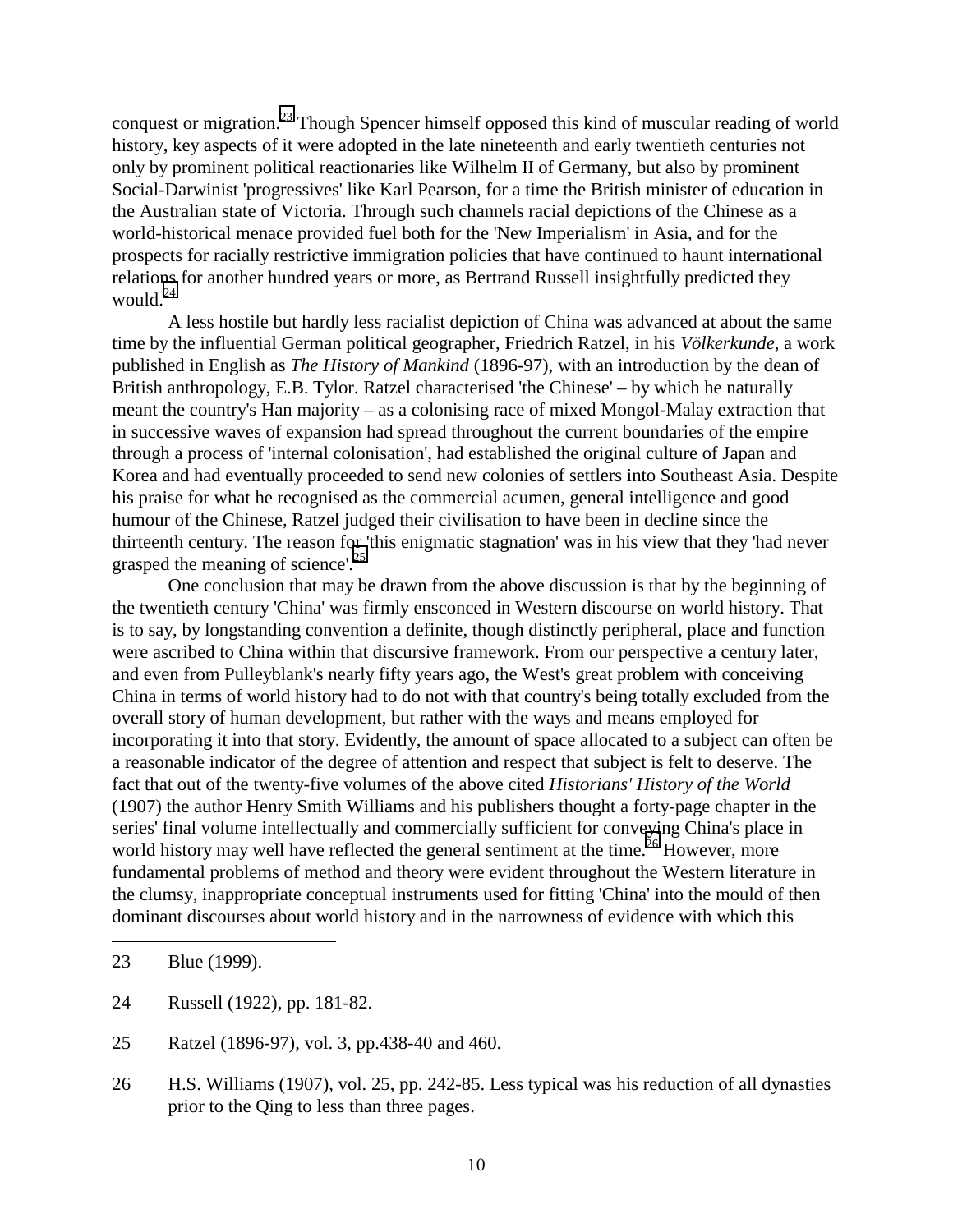'China' was constituted as an object of inquiry, or indeed lack of inquiry, within the framework of comparative historiography as this was construed at the time.

By the fall of the Qing in 1912, Western writers had established a number of standard points of entry at which 'the Celestial Empire', as it was then often ironically referred to, was conventionally expected to appear on the stage of world history. In hindsight one the most striking things about this set of conventions was that the Chinese historical experience generally continued to be treated as so distinctly marginal and limited at a time when the sinological literature was undergoing rapid expansion.<sup> $27$ </sup> The Chinese topics deemed suitable for inclusion in a study of world history rarely strayed far from the following standard fare: the beginnings of Chinese culture and its relation to other civilisations; the emergence of Confucianism and Daoism during the Warring States period; the unification of the empire by Qin Shi Huangdi in 221 B.C.E.; the subordination of the Xiongnu [Hsiung-nu] by the Han dynasty (202 B.C.E.-8 C.E.), a process usually presented as the cause of the trans-Eurasian *Völksverwanderungen* that in due course led to the downfall of the Western Roman empire; the Silk Road and the introduction of Buddhism; the glories of the Tang and the attendant growth of Chinese influence further afield in Asia; the consolidation of trans-Eurasian trade under the Mongols as reflected in the travels of Marco Polo; the drama of the first Jesuit mission and the challenge it posed to China's perceived isolation; the impact of porcelain and other early modern export items on Western tastes and markets; the Qianlong emperor's refusal of Lord Macartney's request to allow Western traders further access to the Chinese market; the Opium Wars (1839-42 and 1856-60) and the subsequent 'opening' of China; the growing impoverishment of the Chinese masses as the Industrial Revolution forged ahead in the West; and, finally, China's bright prospects once it adopted Western ways.

Thematically, a number of key notions that purported to describe and explain the nature of Chinese society and the trajectory of Chinese history was likewise well established and widely shared within the Western historiography for situating China within the narrative of world history. Many of these notions can be counterposed as conventional binary oppositions: Chinese historical stagnation as opposed to the historical vitality of the West; the despotism of China (and of Asia generally) as opposed to constitutional government in the West; China's isolation as opposed to the openness of the West; the dogged pragmatism of the Chinese as opposed to the deep insight and intellectual curiosity of Westerners. Though one or another of these features of conventional Chinese features might be emphasised in the work of a particular Western author, down until the 1911 Revolution the predominant theme binding Western discourses of China together was that of a determinate historical immutability – or, more precisely, the notion that since at least the Yuan dynasty (1271-1368 C.E.), and possibly since the Qin (221-208 B.C.E.), China had remained in a state of historical stagnation until, for better or worse, it had been awakened from its historical slumber by the Western great powers.

**China and World History From the Fall of the Qing to the End of the Second World War** Whether the growth of the republican movement in China can be credited with effecting a major transformation in Western opinion or whether broader forces were at work tending in the same direction during the first decades of the twentieth century is difficult to say, but it is clear that the

 $\overline{a}$ 27 Works covering this phase of the history of Chinese studies may be found cited in H. Franke (1953), pp. 18-23 *et passim*.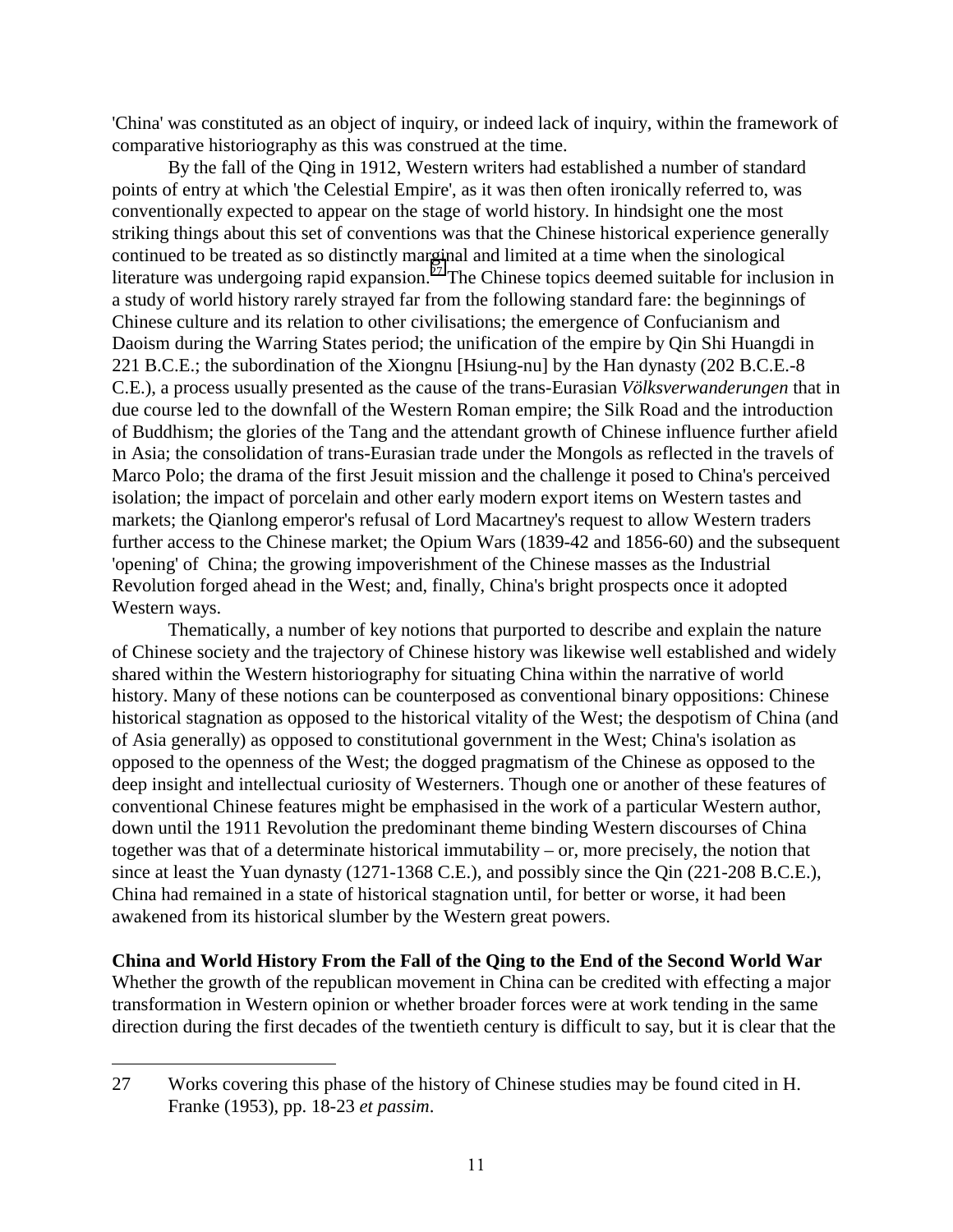First World War and the interwar years witnessed a significant shift in Western attitudes to Chinese history as well as to contemporary Chinese society. In the West, a path-breaking comparative work that not only showed a new level of engagement with the available sinological documentation, but also moved decisively beyond simple declarations of China's presumed stagnation to analysing its specific historical trajectory was Max Weber's book-length study of Confucianism and Daoism. First issued as a monograph in 1915 and then posthumously republished in 1920 in the author's *Gesammelte Aufsätze zur Religionssoziologie*, this work was far more than a simple exercise in comparative religion or sociology. After all, Weber's chair at Heidelburg was in economic history, and his approach to the study of society was thoroughly and self-consciously historical. The overarching aim of his *Religionssoziologie* was to analyse the various forms of economic ethics comparatively in order to understand what was unique in modern capitalism as a social formation structured on instrumental rationality. Though premised on a firm conviction of the superiority of the West, this work rejected the stereotype of Chinese immutability and accepted that under the Ming and Qing dynasties (1368-1911) China had undergone significant economic changes. This approach was facilitated by his definition of the central problem of the 'universal history of culture' as that of determining not so much the origins of capitalism in general, which he recognised as having been historically present in China and India as well as in Europe, but rather the emergence of what he took to be the specifically Western form of 'sober bourgeois capitalism' featuring a rational organisation of free labour and a grounding in modern science. Posed in this way, Weber's central problem generated the derivative questions of why capitalist forces in China and India had never overcome the dominant 'patrimonial' system and of 'why neither the scientific, nor the artistic, nor the political, nor the economic development there entered upon that path of rationalization that is peculiar to the Occident.' Weber's comparative approach to history made Chinese political economy and Chinese religion legitimate comparative research subjects, rather than objects of peripheral, exotic interest that could be quickly dismissed. At the same time he continued to emphasise what he took to be China's relative lack of rationality, and one of his main conclusion was that China's religions were either too immersed in the world (Confucianism and Daoism) or too other-worldly (Buddhism) to generate the tension between the self and the world that he saw as necessary for the emergence of an instrumentalist world-view. While this assessment and his analysis of the Chinese bureaucracy are both widely contested now, there is no doubt that he gave explicit formulation to key problems that over the last century have occupied not only comparative historians and social scientists, but also many historians of China.<sup>28</sup>

After the First World War, and partly under the influence of Weber's work, the task of explaining the differential development of Europe and China was addressed with renewed energy from several quarters. Oswald Spengler's much discussed *Der Untergang des Abendlandes* (1918-1922), a work pervaded by an historical pessimism reminiscent of Gobineau, depicted civilisations as distinct biological entities, each monadically following its own life-cycle through the inevitable phases from growth, maturity and senility to eventual decay. Though Spengler recognised China as one of the eight great world-historical civilisations and dealt carefully with the Shang and Zhou dynasties, he judged Chinese civilisation to have been dead for the last two thousand years. While Arnold Toynbee's *Study of History* (1934-61) presented a similar organicist mechanism as responsible for the rise and fall of civilisations, its author aimed at

<sup>28</sup> See Collins (1986) for a recent critique of Weber's analyses of China.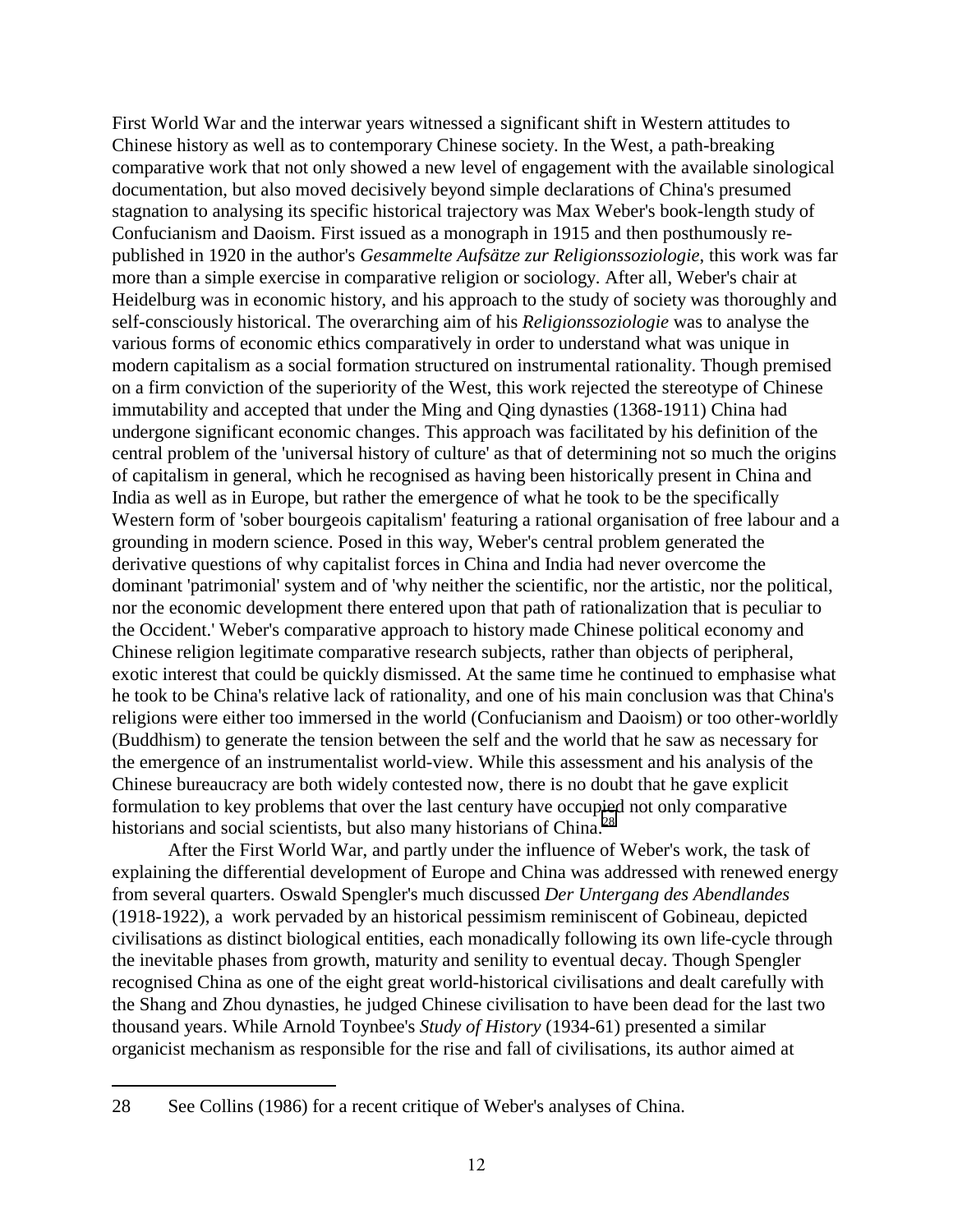challenging the then pervasive Eurocentrism of its readers. Perhaps as a result he gave the geographical unit 'China' credit for rather more historical dynamism than Spengler. Of the twenty-one separate civilisations the *Study of History* identified in world history, Toynbee situated two on Chinese soil, namely, an ancient indigenous 'Sinic' civilisation and its imperialera successor, a 'Far Eastern' civilisation based on the universal religion of Buddhism and with separate branches in China and Japan. Yet, if in principle he denied Spengler's contention that each civilisation must inevitably die, in practice Toynbee voiced this reservation during the interwar period only in relation to the modern West, the rise of which he depicted as coinciding with the final decay of 'Far Eastern' civilisation.

In sharp contrast to the cyclical historiography of Spengler and Toynbee, a progressive evolutionary humanism lay at the heart of the interwar period's most influential Englishlanguage contribution to world history, H.G. Wells's *Outline of History* (1920). This was a project intended to provide an intellectual foundation for securing peace among the world's peoples by highlighting the long-term record of peaceful cooperation that Wells felt had been obscured by nationalist historiographies that glorified military confrontation. Working with the help of a team of expert collaborators from Britain and the United States, and despite some caustic criticism of his vision as a world 'religion' from within an isolationist-minded American Historical Association,<sup>29</sup> Wells succeeded in exerting a broad influence across the two-cultures divide. His work subsequently played an important part in shaping the outlook of a younger generation of internationalist historians and historians of science, including Julian Huxley, Jawaharlal Nehru, J. Desmond Bernal and Joseph Needham. While clearly following in the footsteps of Comte, Spencer and Ratzel (the *Outline* began with a inspirational quotation from the latter), Wells gave far more credit than they to ancient and 'medieval' China, which he depicted in Voltairean style as having attained a level of development higher than that of the medieval West. Like many other Western writers before and since, he treated the dynasties from the Han to the Tang as the 'Great Age' of Chinese civilisation. Comparing social conditions in ancient China favourably to those under the Roman empire, he observed that the 'Celestial Kingdom' had remained free of the debilitating levels of debt found in Rome and had featured 'no slavery' and no great estates.<sup>30</sup> Yet of his study's fifteen hundred pages only about twenty were devoted to China, and a considerable part of his discussion of that country was devoted to elucidating what he termed its 'intellectual fetters'. In commenting on differences among his collaborators over this issue, Wells coined the phrase 'the Chinese problem' to refer to their search for 'the reason for the stationariness' of Chinese civilisation. He himself held that, together with the written language and the imperial examination system, 'the very success and early prosperity and general contentment of China' were responsible for China's having fallen behind the West in the modern era despite its earlier technical and scientific lead. His collaborators favoured other solutions to the 'problem'. The political scientist Ernest Barker and the ancient Greek historian J.L. Myres identified the entrenched 'socio-economic system' based on peasant agriculture as the key obstacle to further progress. The sinologist Lancelot Cranmer Byng by contrast described China as an essentially commercial rather than peasant society, for example,

<sup>29</sup> Knowlton (1921) cited in Allardyce (1989), p. 49. Note that a textbook for international use was a significant part of Wells' original plan for this project.

<sup>30</sup> Wells (1920), II, pp. 398-99.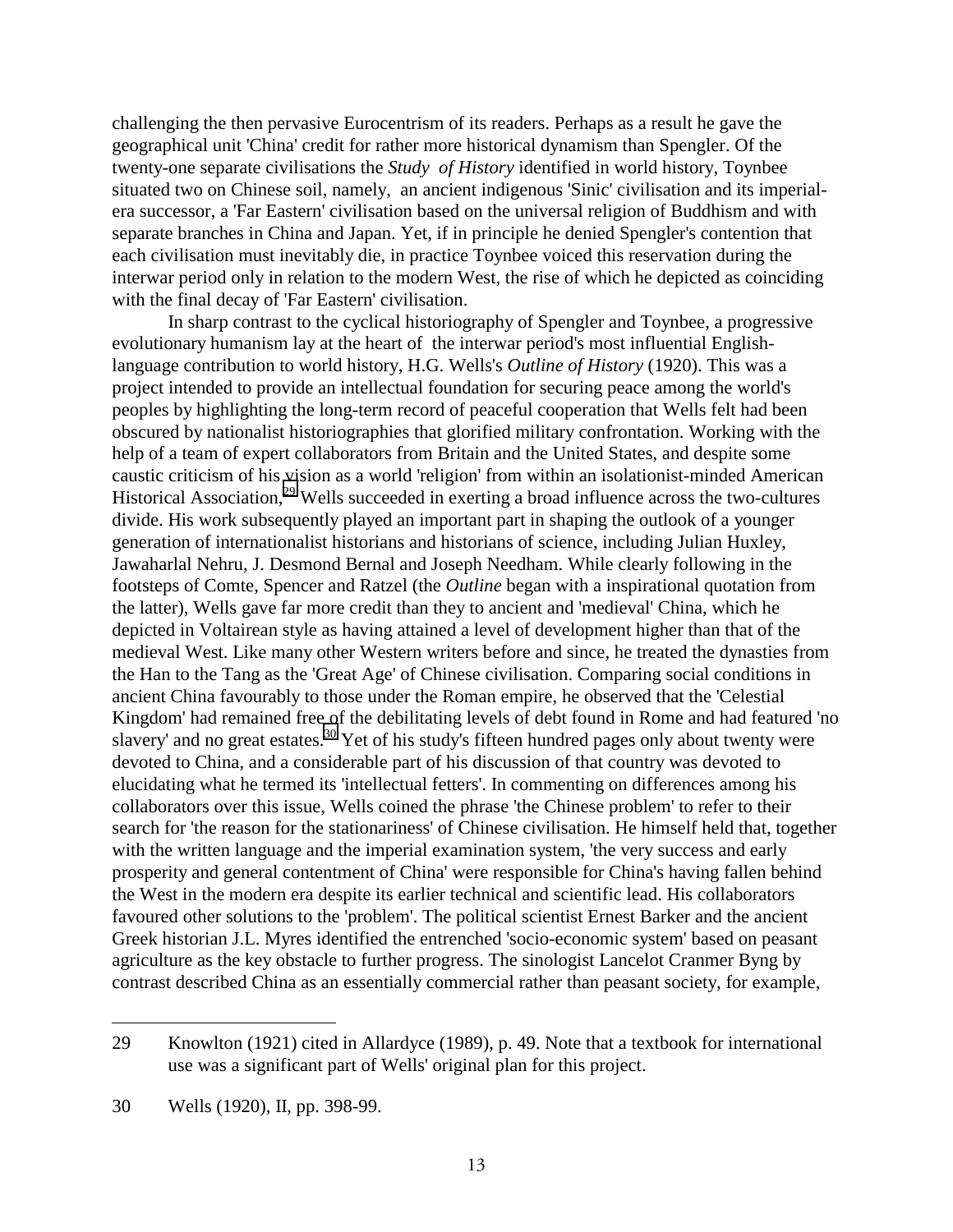stressing the importance of Tang trade with India; Cranmer Byng argued that China's period of achievement had continued until the Ming and had only then been extinguished due to the decay of Daoism and the consequent effacement of the interplay between Confucian and Daoist thought that he thought had given Chinese civilisation its dynamism in previous periods.<sup>31</sup>

Though often ignored in Western works on historiography, the Soviet historical debates of the 1920s and the orthodox form of Soviet Marxism that was officially constructed in the 1930s exerted a strong influence on historical thinking elsewhere in the world, including of course in China itself. Within Soviet historical circles Chinese history was a considerable bone of contention until 1935, partly as a result of the clash of opinions about the aims and methods of the Chinese Communist movement in the 1920s and partly as a result of the conceptual problems involved in trying to square Marx's diverse pronouncements about China (and Asia more generally) with Stalin's formulaic version of historical materialism. Both of these factors led to Marx's notion of an Asiatic mode of production becoming the object of heated debate from 1925 until 1931, when the 'Asiatic mode' as a historical and sociological concept was officially condemned on the grounds that it failed both to give a coherent analysis of Chinese history and to identify the proper target of the revolution. Prominent among the defenders of the notion of an Asiatic mode of production in the years of debate were the Hungarian Komintern intellectual L.I. Mad'iar, who saw the Asiatic mode as defining the nature of early Chinese society, and Karl Wittfogel of the Institut für Sozialforschung in Frankfurt, who treated the Asiatic mode as dominant throughout the imperial era (221 B.C.E.-1911 C.E.). In contrast, Karl Radek, then rector of Sun Yatsen University in Moscow and a well-known member of the Soviet Left Opposition, realised that China had already featured a commodity economy for centuries before the fall of the Qing, and accordingly argued that the target of the revolution ought to be the Chinese bourgeoisie.

All three of these positions were displaced in 1930-31 by advocates of a new historiographical orthodoxy that insisted on identifying the five major modes of production strictly on the basis of distinguishing a specific mechanism of surplus extraction for each (i.e. slavery, land rent, and the wage contract respectively for the three modes seen as based on the exploitation of labour). Proponents of this new view maintained that China had originally moved from primitive society to feudalism during the Shang or Zhou and had retained a feudal structure until the twentieth century, a position that conveniently coincided with the Stalin's view that the landlords and not the 'bourgeoisie' should be the revolution's prime target. Yet, although this position became dominant in Soviet circles in the early 1930s, it sat badly with the Stalinist project of formalising Marxism as a philosophy of history equipped with universally applicable stages. As a result, the mid-1930s saw the systematic propagation of a categorical distinction – derived from Graeco-Roman historiography, but recently extended in Soviet analyses to Egypt and Mesopotamia – between an ancient slave-owning mode of production and a medieval feudal mode. In accord with this, the social structure of ancient China from Zhou to Han was depicted as dominated by slave-owners, while the structure of the imperial era after the Han was designated as feudal on the understanding that landowners were the dominant socio-economic  $class.<sup>32</sup>$ 

<sup>31</sup> Wells (1920), II, pp. 400-403. Wells used Ratzel's *The History of Mankind* as a source, but whether that work influenced the Well's focus on 'the China problem' is unclear.

<sup>32</sup> Nikiforov (1970), chapters 3-6, and Brook & Blue (eds)(1999), pp. 99-109; Fogel (1988)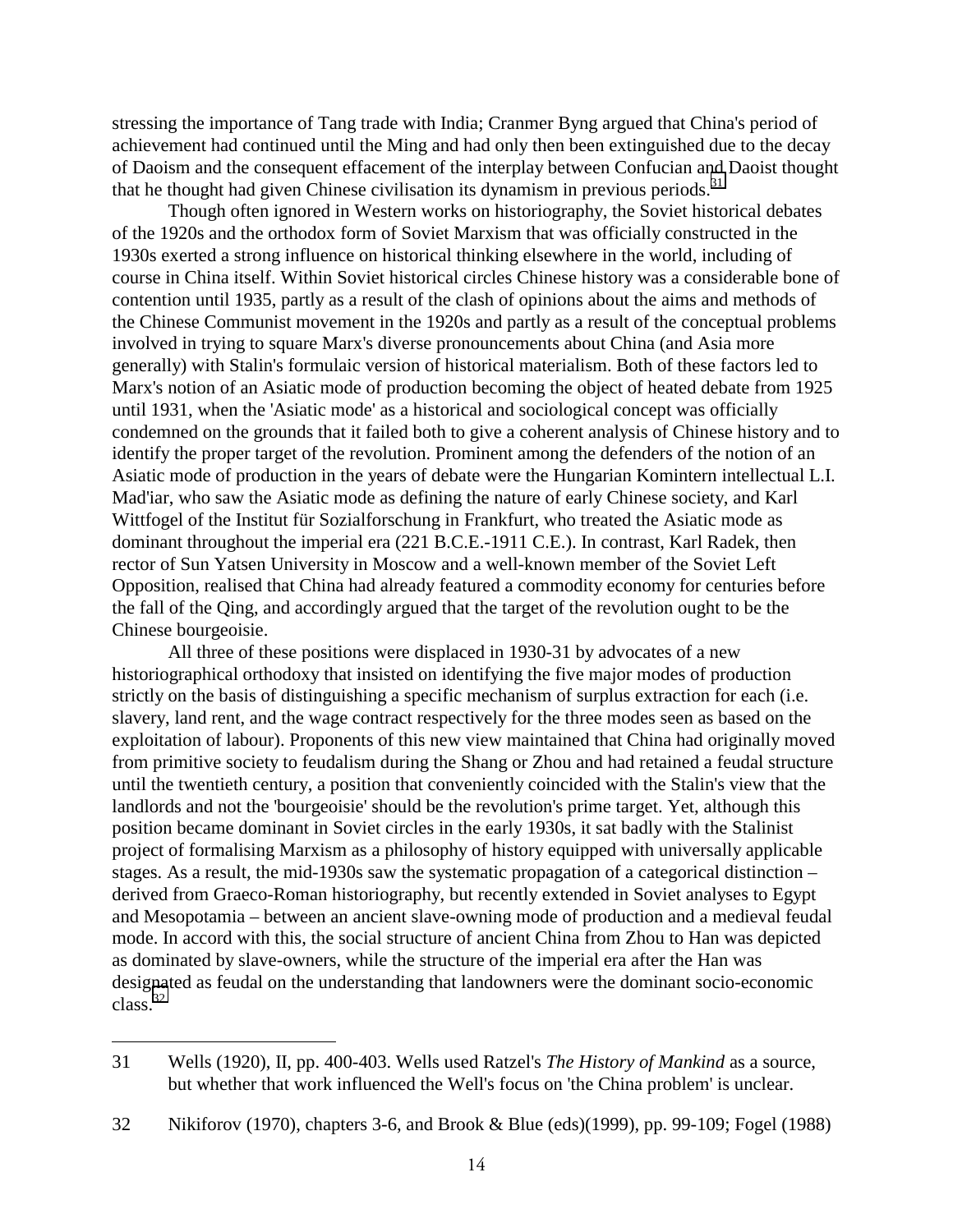Although this solution to the problem of periodisation remained dominant in Soviet historiography down into the 1980s, it left several large difficulties in place. For instance, while extending the definition of feudalism to include any social formation in which rent was the predominant mechanism of surplus extraction might well have justified classifying the imperial era as feudal, the evidence for the extensive use of slaves outside the domestic sphere was shaky at best, a fact that induced most West European and American historians of China to accept Edward Meyer's judgment that chattel slavery had never been as important for production in Asia as it had been in ancient Greece and Rome. Moreover, no clear method existed for showing that rent extraction was more important as a method of surplus extraction after the Han than it had been before. China's high proportion of independent peasants in both eras moreover made that country's social structure appear anomalous in terms of the expected status of labour under both the slavery mode and the feudal mode as defined by the five-stages model. In addition, the new distinction now raised the Weberian question in a more knotted form, for if imperial China was feudal in the same fundamental way as Europe, why did it not give rise to capitalism in the same way as well. To cope with such difficulties, Soviet scholars in the decades after 1935 quietly reverted more and more to citing features like irrigation, centralisation, and the bureaucracy, which Marx had posited as typical of the Asiatic mode, to explain China's relative historical backwardness in the late imperial period.<sup>33</sup> Despite their major differences with Spengler, Wells and Toynbee, the Marxist historians considered above shared with those writers a commitment to deriving from one or another universal theory of historical development the criteria by which diverse civilisations could be rationally integrated into world history.

The interwar period also produced a variety of more factually oriented, idiographic contributions to world history that were important in some cases because of their scholarly significance, in others because of their influence on the public mind. Two monuments of this type of scholarship that had notable impact on both fronts were *The Story of Civilisation* (1935- 1967) by the American generalist Will Durant (who continued the project after the war in partnership with his wife Ariel) and the *Histoire générale* (1925-1941), a grand collaborative enterprise under the direction of Gustave Glotz that drew together the cream of French historical scholarship. Both projects began with the neolithic and extended coverage of global developments to the early modern period, with Glotz's continuing down to the fifteenth century and the Durants' to the Industrial Revolution. Both series included serious and substantial treatments of China, India and Japan, although in each series the mode of integrating these histories into the broader projects remained largely a matter of unimaginative juxtapositioning. Like Durant's treatments of other Asian societies, his exposition of Chinese civilisation from its origins down to the establishment of the Japanese puppet-state Manchuko and Chiang Kai-shek's New Life Movement, was consigned to his series' initial volume, titled *Our Oriental Heritage*. Its tone toward China was nevertheless engaging and sympathetic, and its content academically solid, based on a respectable array of Western-language sources from Voltaire to Marcel Granet and Arthur Waley. The *Histoire générale* on the other hand reserved its treatment of 'further Asia' (east of Iran) to the last two of its twenty-four volumes. The first of these, devoted to 'les

and Brook & Blue, chapter 3, related the Soviet debate to contemporary trends among Chinese and Japanese historians.

<sup>33</sup> S.L. Dunn (1982).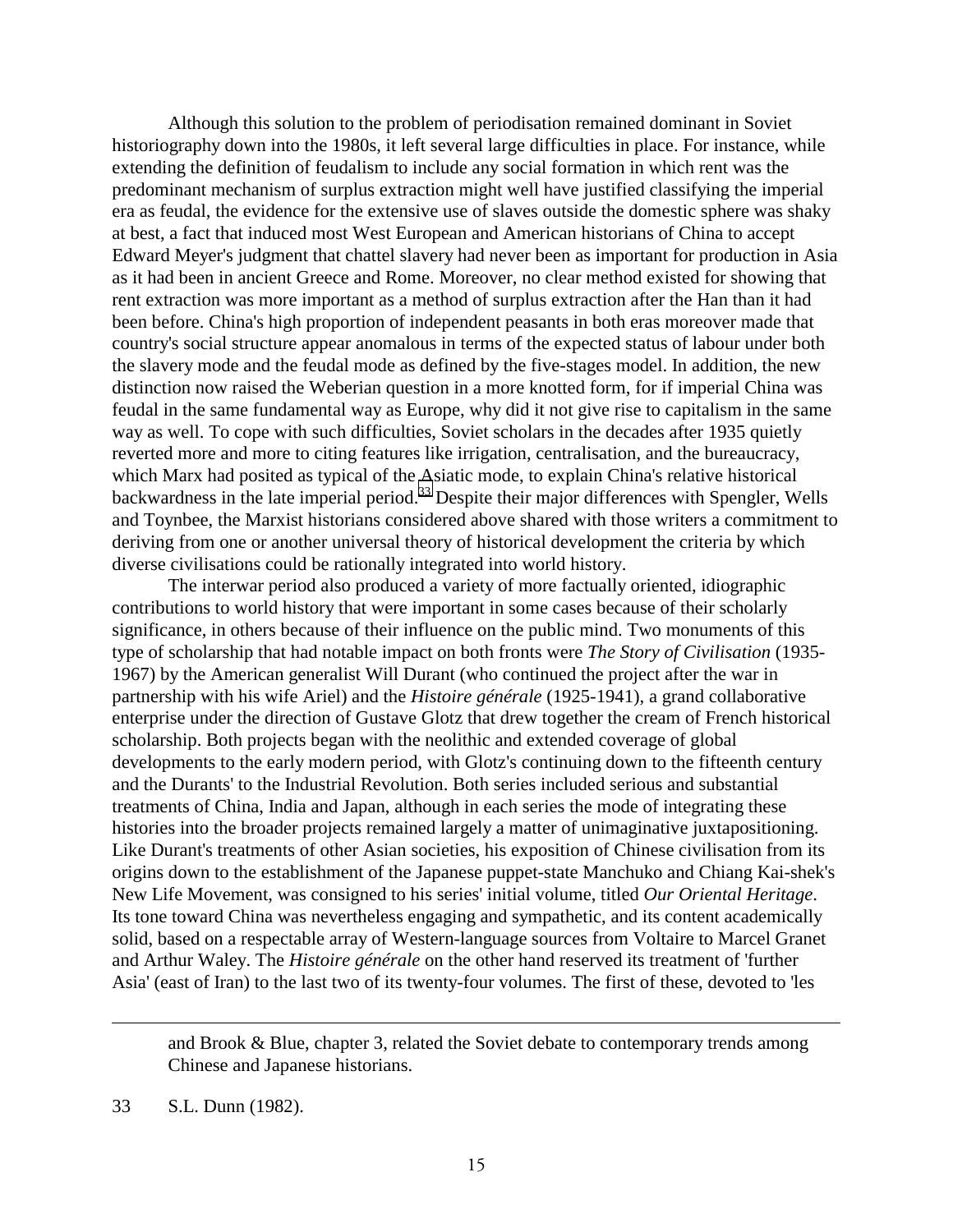empires' was the responsibility of a team of scholars headed by the eminent René Grousset, while the second was assigned to the similarly distinguished Henri Maspero and Paul Mus. Like the rest of the Glotz volumes, these two were to incorporate original research based on primary sources. In addition to its primary documentation, Grousset's classic contribution on China and Central Asia, drew on the innovative work of the Soviet Inner Asianists, B.Ya. Vladimirtsov and V.V. Bartold, as well as on that of the incomparable Paul Pelliot; and it introduced into the series as a whole an emphasis on the importance of medieval cross-cultural contacts on a Eurasian scale.<sup>34</sup> Unfortunately, the second volume was never completed due to the outbreak of war in Europe and then by Maspero's death at Buchenwald in 1945.<sup>35</sup>

# **The Prospect of Ecumenical History: the UNESCO** *History of Mankind* **and the Pléiade** *Histoire universelle*

The Second World War was of course a clash between visions of the world as well as a military conflict. In addition to the rejection of Nazi militarism and racism, its most important intellectual outcomes included criticism of racial interpretations of world history, the discrediting of claims to innate superiority, and a conviction of the value of promoting peaceful international cooperation through the institutions of the United Nations, though the latter already began to be eroded by 1946.<sup>36</sup> Western beliefs in the Great Powers' natural right to rule others came under increasing challenge as anti-colonial leaders urged that the wartime ideals of the freedom and self-determination of nations be taken seriously in Asia and Africa as well as in Europe. While the first wave of decolonisation heralded the dawning of a new world order in the late 1940s, calls for increased dialogue and respect among the peoples of the world emerged from various circles around the globe. Newly elected to the Académie française after the war, Grousset for one

 $\overline{a}$ 

the more prominent scientific critiques of racism. Critiques of racialist interpretations included, e.g., Ernest Barker (1945) and Claude Levi-**Strauss** (1952).

<sup>34</sup> Grousset, Auboyer & Buhot (1941), pp. 139-345. Note the endorsement of Vladimirtsov's notion of nomadic feudalism, p. 306.

<sup>35</sup> The drafts seem however to have been revised and seen through to publication as Maspero & Escarra (1952) and Maspero & Balazs (1967)

<sup>36</sup> Huxley & Haddon (1935), Huxley (1939) and Dunn & Dobzhansky (1946) were among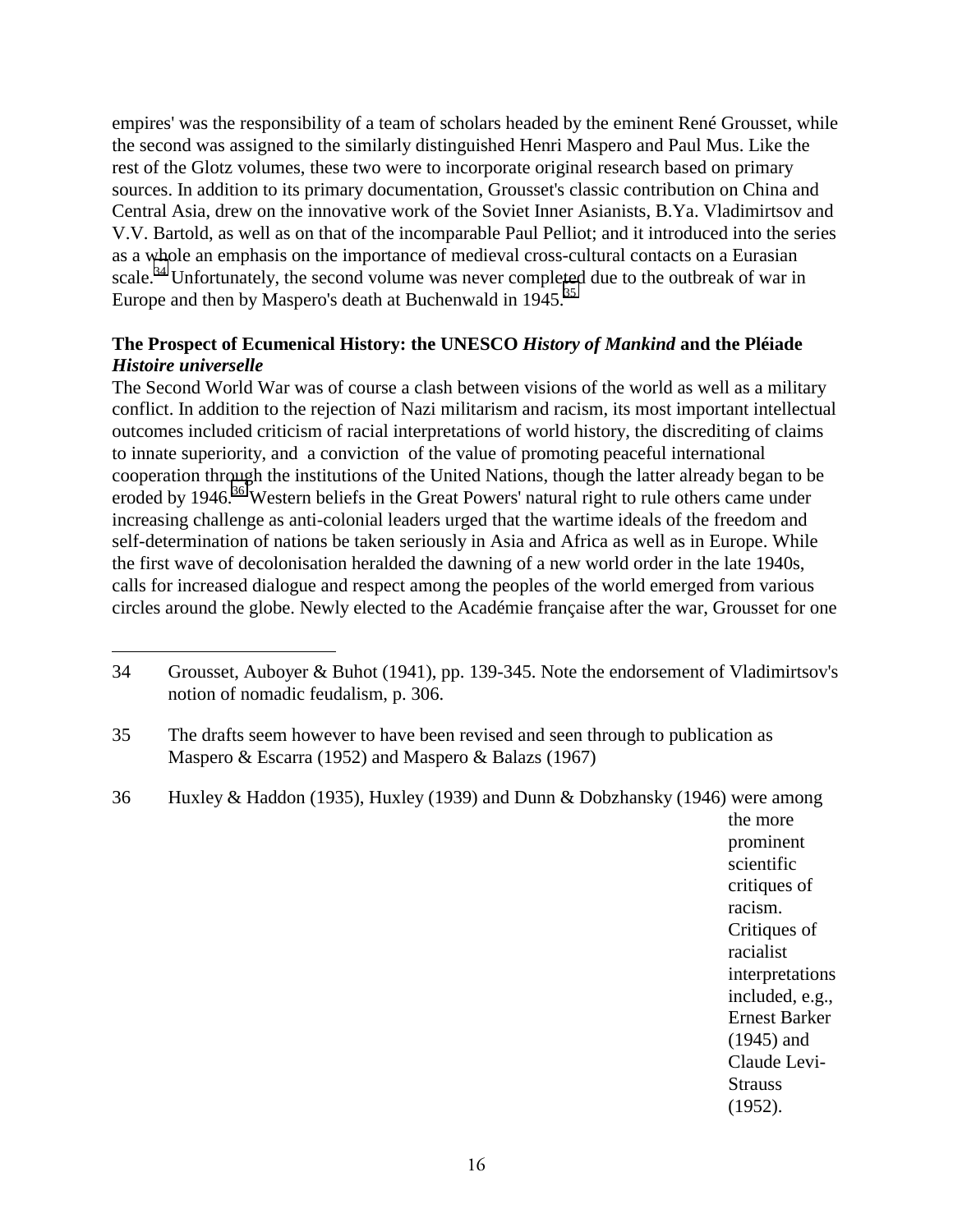applauded the return of China to the international recognition that it had enjoyed until the nineteenth century. $37$  At the same time, of course, the attitudes of the two postwar superpowers were quickly settling into a pattern of long-term confrontation and hostility that would last throughout the first phase of the Cold War, which took a considerable turn for the worse with the formation of the People's Republic of China in 1949, following Communist victory in the Chinese civil war (1946-1949). Within this complex political and ideological context there emerged several significant works that were devoted to world history or had a direct bearing on it.

The most institutionally prestigious of these was UNESCO's *History of Mankind. Cultural and Scientific* [hereafter *HMCS*]. This multi-volume project, which in due course became one of the main enterprises defining UNESCO's early identity, was first officially proposed in 1946 by the British biologist Julian Huxley, a former H.G. Wells collaborator, then Executive Secretary of the Preparatory Commission for the new special agency charged by the United Nations Organisation with promoting international understanding and cooperation in the spheres of education, science and culture.<sup>38</sup> As UNESCO's Director-General from 1946 to 1948, Huxley threw his weight behind this interdisciplinary history project, the original conception of which was worked out in consultations involving himself, the historian Lucien Febvre and the anthropologist Paul Rivet, both French, and the British biochemist and sinologist, Joseph Needham. The common perception that the *HMCS* lacked focus make it worth noting that their plan as spearheaded by Febvre called for a distinctly analytical format and for theoretical coherence based on a vision of the historical construction of a common humanity that emphasised the importance of peaceful exchanges between peoples.<sup>39</sup> However, with the Soviet Union remaining outside of UNESCO in the grip of Stalin's campaign against the 'cosmopolitanism', members of the original *HMCS* team were shunted aside under U.S. political pressure in the Cold War crisis years of 1949-1950, and their original vision of the series was replaced with a narrative approach that highlighted the distinctness of societies and civilisations while eschewing overt comparative judgments between them. The overall preparation of the series was at that point entrusted to an international commission which presided over by the Brazilian positivist Paolo de Berrêdo Carneiro and was made up of scholars selected from the then U.N. member states. A team consisting of one primary author-editor and up to three associate authors plus research assistants was commissioned to organise and write each of the six planned volumes.40 The defeated American candidate for the commission presidency, Yale

 $\overline{a}$ 

40 [UNESCO] International Commission of the Scientific and Cultural Development of Mankind (1963-1976). Except for K.M. Pannikar, all of the series' main authors and associate authors were West European or North American; this composition of the team was determined in part by the fact that these responsibilities were assigned in 1951 before

<sup>37</sup> Grousset (1946), pp. 259 & 267.

<sup>38</sup> One of the most prominent science writers of his generation, Huxley was the grandson of T.H. Huxley and the brother of the novelist Aldous Huxley. He had collaborated with Wells in 1927-1931 on the latter's *The Science of Life* (1931).

<sup>39</sup> On the collaborative origins of the *HMSC* and the political visions of those involved, see Petitjean (1999), pp. 172-82.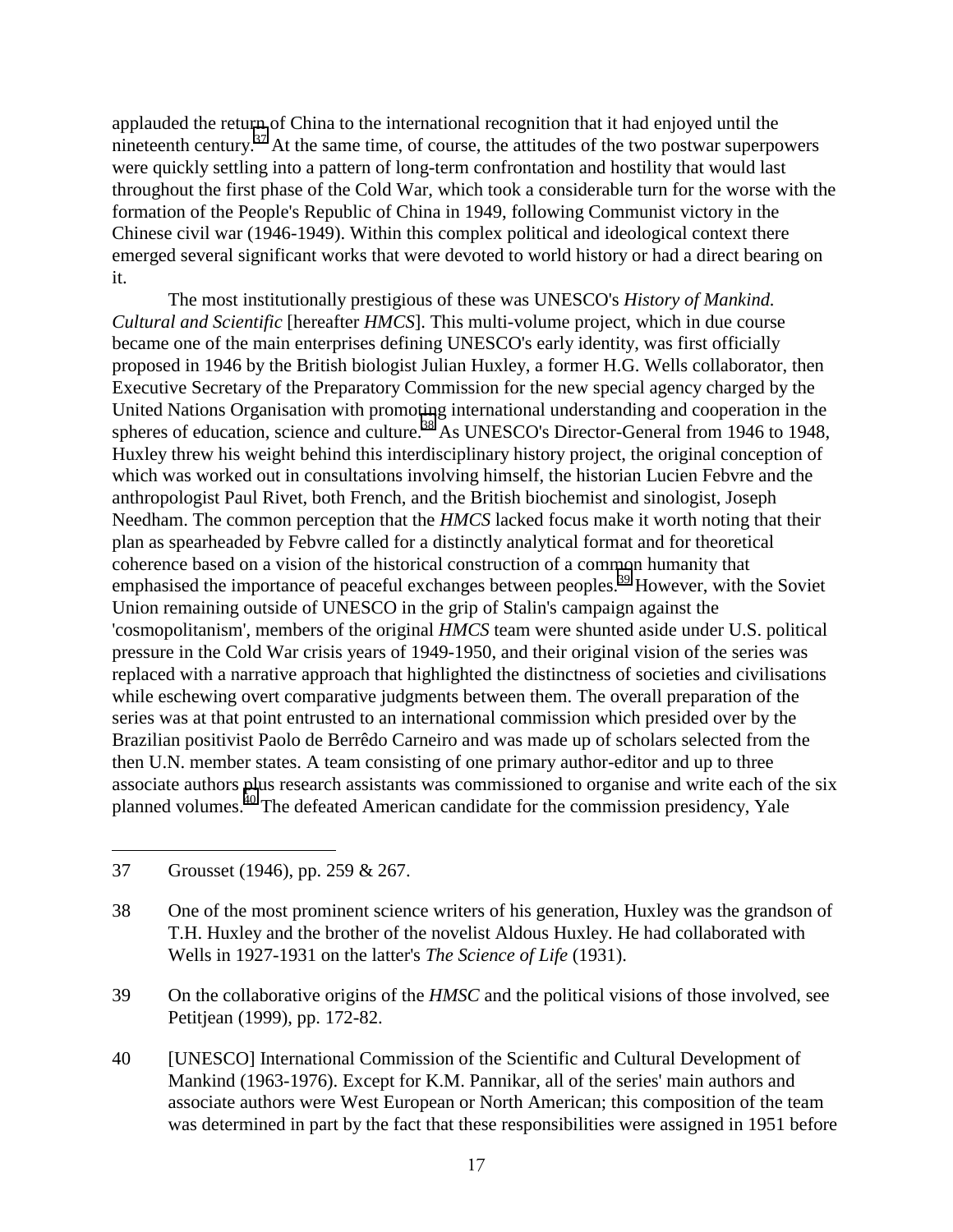historian Ralph Turner, was appointed general editor of the series and changed with ensuring editorial consistency, while Febvre, the co-founder of *Annales*, was made editor of the new *Journal of World History / Cahiers d'Histoire Mondial*, which was given the task of commissioning materials that could be of use in the preparation of the *HMCS*. 41 Based on an underlying humanistic pluralism that pictured humanity as moving gradually but with increasing speed towards peaceful cooperation based on convergence of outlook and personal autonomy, the *HMCS* despite its limitations remains a valuable scholarly reference work, but also a revealing illustration of the considerable engineering difficulties involved in devising a genuinely global world history.

Analysis of the *HMCS* throws light on one of the most persistent structural problems in composing a comprehensive survey of world history, namely, the need to balance coverage of developments in various regions and/or countries with cross-cultural thematic coverage of subjects from demography and political institutions to religion, science, literature and the arts. As long as one tells a primarily Western story, linkages between these two types of coverage tend to be fairly straightforward because of the density of historic connections between Western societies. However, as soon as one seeks to include other societies and/or culture-areas, and particularly as one seeks to recount their experiences in their own terms, the difficulties of integration increase greatly. Adopting a primarily regional format creates the danger that one will construct a series of discrete studies with minimal relation to one another, while adopting a thematic form of organisation increases the risk that one will give priority to what one knows best and organise materials from other cultures around that central core.

Trying to navigate between Scylla and Charybdis, the authors of the successive *HMCS* volumes resorted to various methods of combining the two approaches, but the way their works

 $\overline{a}$ 

the Soviet block states had joined UNESCO and when independence was still to be achieved in colonial Africa and parts of Asia. See Carneiro's remarks on the project's history and structure in his preface to *HMSC*, vol. I, pp. xvii-xxiii. The Chinese representatives on the international commission, Tung Tso-ping and Chang Chi-yun, were named by the Nationalist government based in Taiwan, as the People's Republic of China was not recognised by the UNO until 1972.

A standing invitation to members of UNESCO's various national commissions to submit comments and criticisms on drafts for the various volumes meant that the authoreditors were frequently faced with the problem of being asked to reconcile the unreconciliable. One interesting way of maintaining coherence in the various volumes was the adoption of a series format that allowed for the inclusion of dissenting opinions in annotations added at the end of each chapter. The three main critiques of the *HMSC* were Soviet Marxist, liberal individualist and Roman Catholic. Carneiro (1969) notes that religious antagonistic to the project's humanism and non-denominational character threatened to swamp it in the mid-1950s until the papal nuncio in Paris, Mgr. Angelo Roncalli, later John XXIII, threw his support behind it (pp. 339-40).

41 A leading member of the American national commission for UNESCO, Turner had been the leading advocate in the wartime State Department of developing a vigorous international cultural program as an instrument of U.S. foreign policy; see Ninkovich (1981).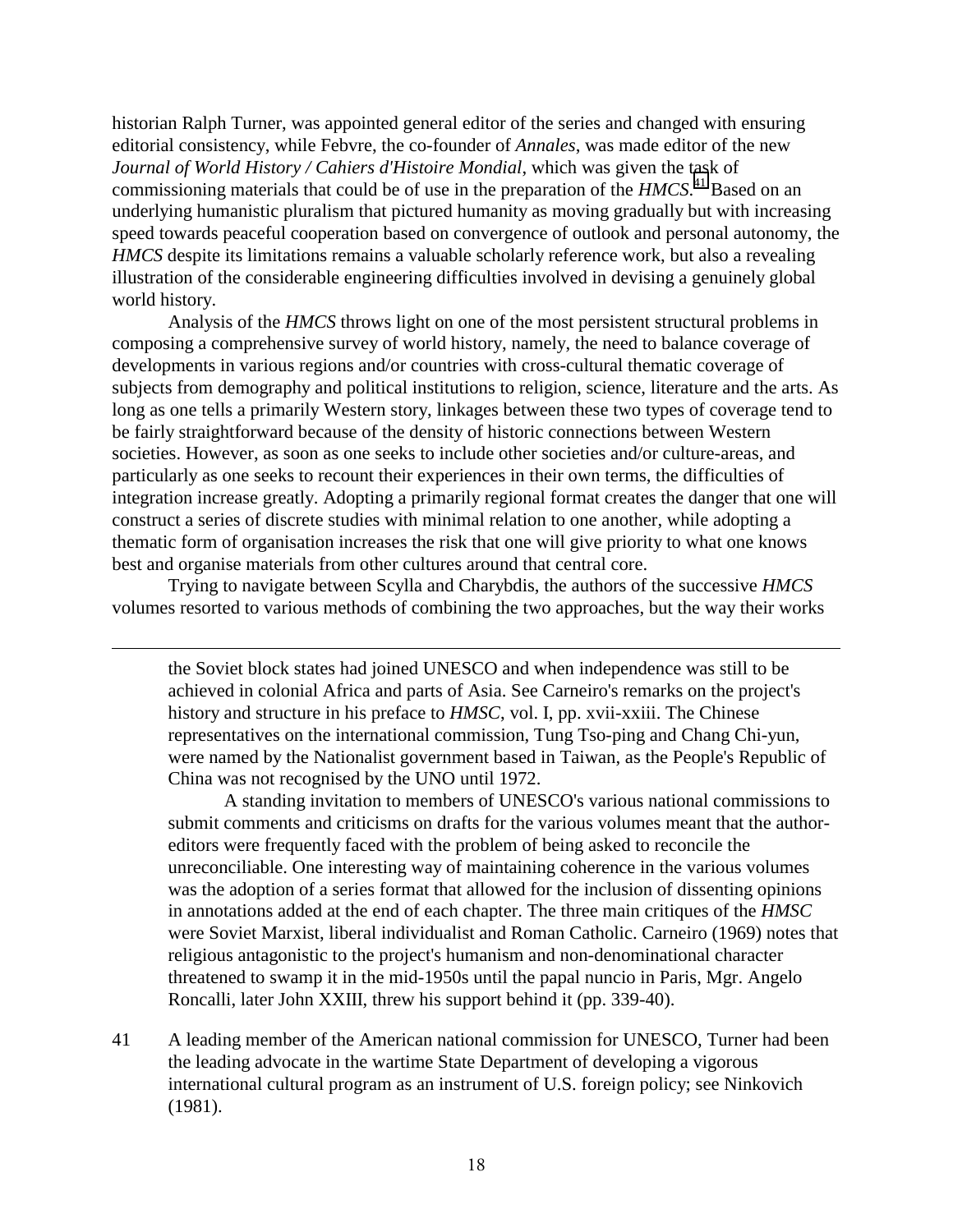dealt with China and the Third World brings into relief the tendency of a predominantly thematic approach to slant the results of a purportedly global history when the themes themselves are primarily derived from analysis of one particular civilisation or social formation. By far the most disappointing outcomes from this point of view appear in the sixth and seventh volumes, which deal with the nineteenth and twentieth centuries respectively. In each of these the structure of the discussion is heavily thematic, and treatment retains an overwhelmingly Western focus. Though the authors would no doubt have justified their concentration on the Europe and North America on the basis of Western economic predominance or scientific-technical achievement during the last two centuries. The criterion of economic predominance is however open to the objection that the colonial and semi-colonial countries too played essential roles in the world economy and that the social-political subordination does not justify consigning them to a historiographically subordinate role. The criterion of Western scientific-technical leadership, on the other hand, risks ignoring the social context of science as well as the significance of patterns in the distribution of knowledge and technical skills. In any case, to consign the experience of the twenty percent of world's population that was Chinese to perhaps five percent of these two volumes' twenty-six hundred pages while reserving over two-thirds of the total to the Western world ran the risk of appearing to contribute to a process of historical marginalisation, particularly since treatment of the non-Western world was almost entirely separated off into a series of geographically defined chapters in the last quarter of the volume. $^{42}$ 

A happier outcome both in terms of the regional coverage and in terms of the integration of Chinese evidence with that related to other parts of the world is to be found in the earlier *HMCS* volumes which integrate regional sub-chapters into broader thematic ones, or vice versa. Not only do these volumes achieve a finer balance between cultural regions, but they may also be said to succeed in incorporating a better array of evidence from China in areas including economics and politics, philosophy and religion, literature and art, and science and technology. The sociological expectation that, other things being equal, the special expertise of a given team of authors will be reflected in the character of their work is borne out by the fact that the best treatments of China in the *HMSC* series are found in the two volumes that included sinologists among their associate authors, namely, Vadime Ellisseeff for the third (500 A.D.-1300) and E.H. Pritchard for the fourth (1300-1770). Perhaps not surprisingly, this fourth early modern volume on which University of Chicago historian Louis Gottschalk was the primary author came under intense criticism from various quarters, allegedly for adopting an indiscriminately egalitarian approach to historical diversity and obscuring the centrality of the West from 1450 to 1770.<sup>43</sup> Gottschalk would no doubt have been interested to see that recent contributions to comparative economic history have seriously questioned whether the West indeed played the central role in the world economy before 1770.

A useful counterpoint to the *HMSC* as well as to later broad surveys of world history is the three-volume *Histoire universelle* published in France between 1956 and 1958 in the

<sup>42</sup> UNESCO (1963-76), vol. 5, pp. 1237-87.

<sup>43</sup> For critiques and correspondence from within the international commission, see Metraux (1969), pp. xviii-xix. A broader range of contemporary criticisms are sympathetically presented in Allardyce (1989), pp. 36-37, which favoured the tailoring of different world histories for different national audiences.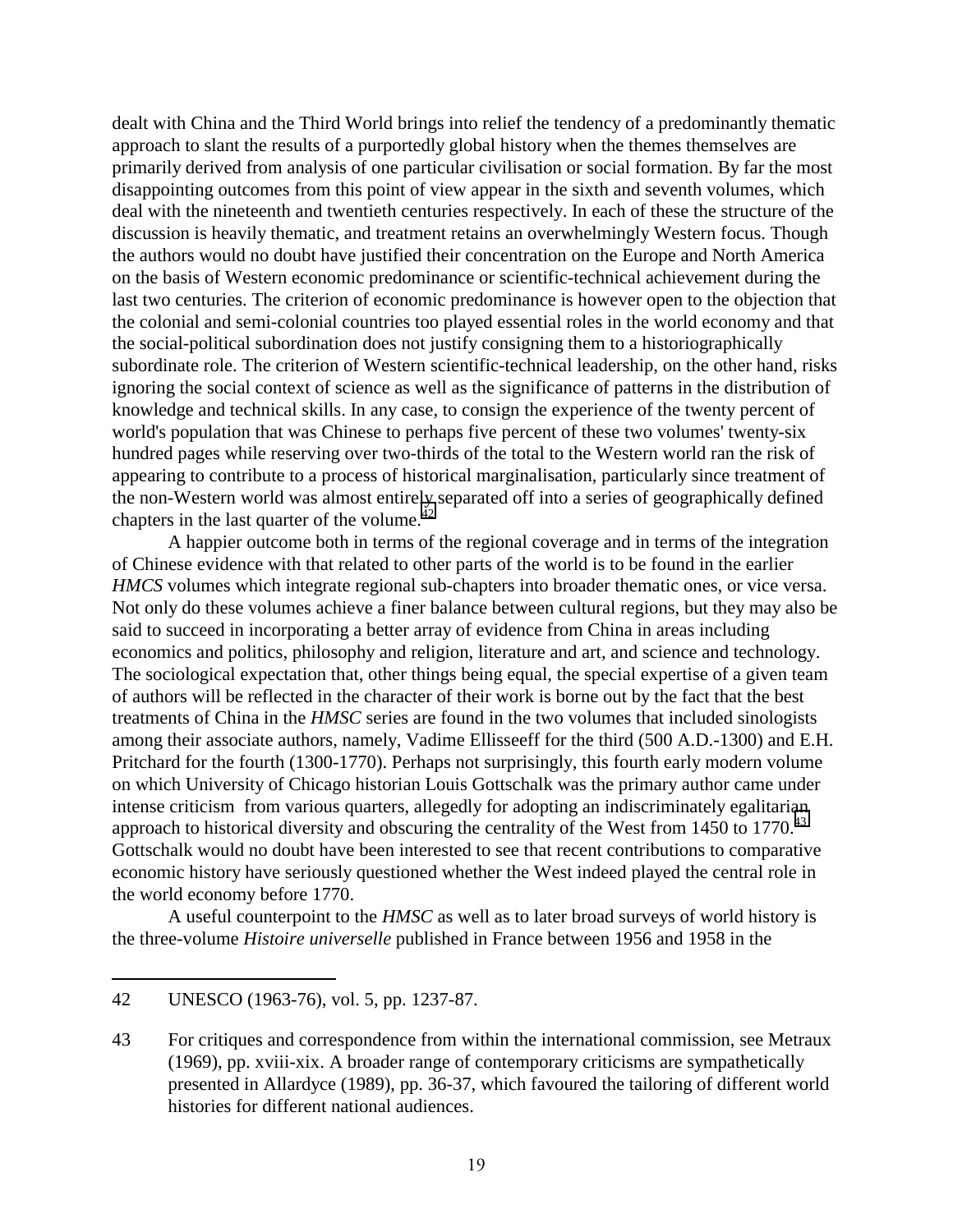prestigious *Encyclopédie de la Pléiade* series. Organised under the direction of René Grousset but completed after his death, this project brought together a team of scholars with regional specialisations and with ideologically diverse outlooks. (A Christian progressive himself, Grousset recruited Paul Lévy, who was a left socialist and biographer of Trotsky, to write the section on China since the Ming.) The series as a whole refrained from subscribing to any grand theory of historical development other than reaffirming an optimistic outlook on the future of humanity following the defeat of fascism and the horrors of war. Employing a tripartite chronological format – the second volume began with the emergence of Islam and the third with the Reformation – the *Histoire* provided a treatment of distinct civilisations within each major period, but interlarded these from time to time with chapters, such as that on the Silk Road, that highlighted cross-cultural contacts. Overall, the discursive orientation of the series as a whole was thematic, with primary emphasis on political history, but with substantial discussion of religion, cultural exchanges and international trade. It might be remarked that, while Grousset was himself an Asianist and responsible for the section on early China, the *Histoire* devoted less than seven percent of its total pages to China, but in a series of some 5500 pages that was enough for the respective specialist authors to present a detailed and nuanced discussion of the material at hand.

Drawing on a tradition that went back to the nineteenth century, which Durant too had evoked, Lévy treated socialism as embodied in large-scale public works and diverse public welfare measures as a positive and perennial feature of Chinese civilisation. While depicting China as having experienced an economic decline and falling standard of living, he attributed this to a rise in militarism and corruption rather than to the system as a whole and he dated the decline from the late-Qianlong period (1736-1796) only.<sup>44</sup> Invoking Teilhard de Chardin, he expressed his confidence in the future of China no matter which political colouration it adopted, a view reiterated by Émile Léonard, Grousset's co-editor who carried the *Histoire* to completion.<sup>45</sup> Their magnanimity was shared by some, but certainly not by all, and it is no wonder that differences in attitude in this regard were powerfully over-determined by competing interpretations of the meaning of Chinese civilisation for world history, past, present and future.

**The Capitalism / Bureaucracy Antithesis in Chinese Studies During the Early Cold War**

The decades since 1945 have seen the publication of a wealth of innovative works written by historians of China whose views not only incorporated problems and categories rooted in Western traditions of world and comparative history, but also exerted a substantial influence on those fields in turn. Since it is not possible to review the many developments witnessed during that period in the increasingly diversified and complex field of Chinese history, we can focus on several major contributions that manifested contrasting engagements with the themes of capitalism and bureaucracy. Let us therefore consider for present purposes how these contributions employed those themes in diverse ways for the purpose of integrating Chinese history and world history. The contrasting appropriations of these themes during the early Cold War may be taken to illustrate the hermeneutical insight that there is a close connection between

<sup>44</sup> Grousset and Léonard (eds), vol. 3, p. 1365.

<sup>45</sup> Grousset and Léonard (eds), vol. 3, pp. xix & 1451.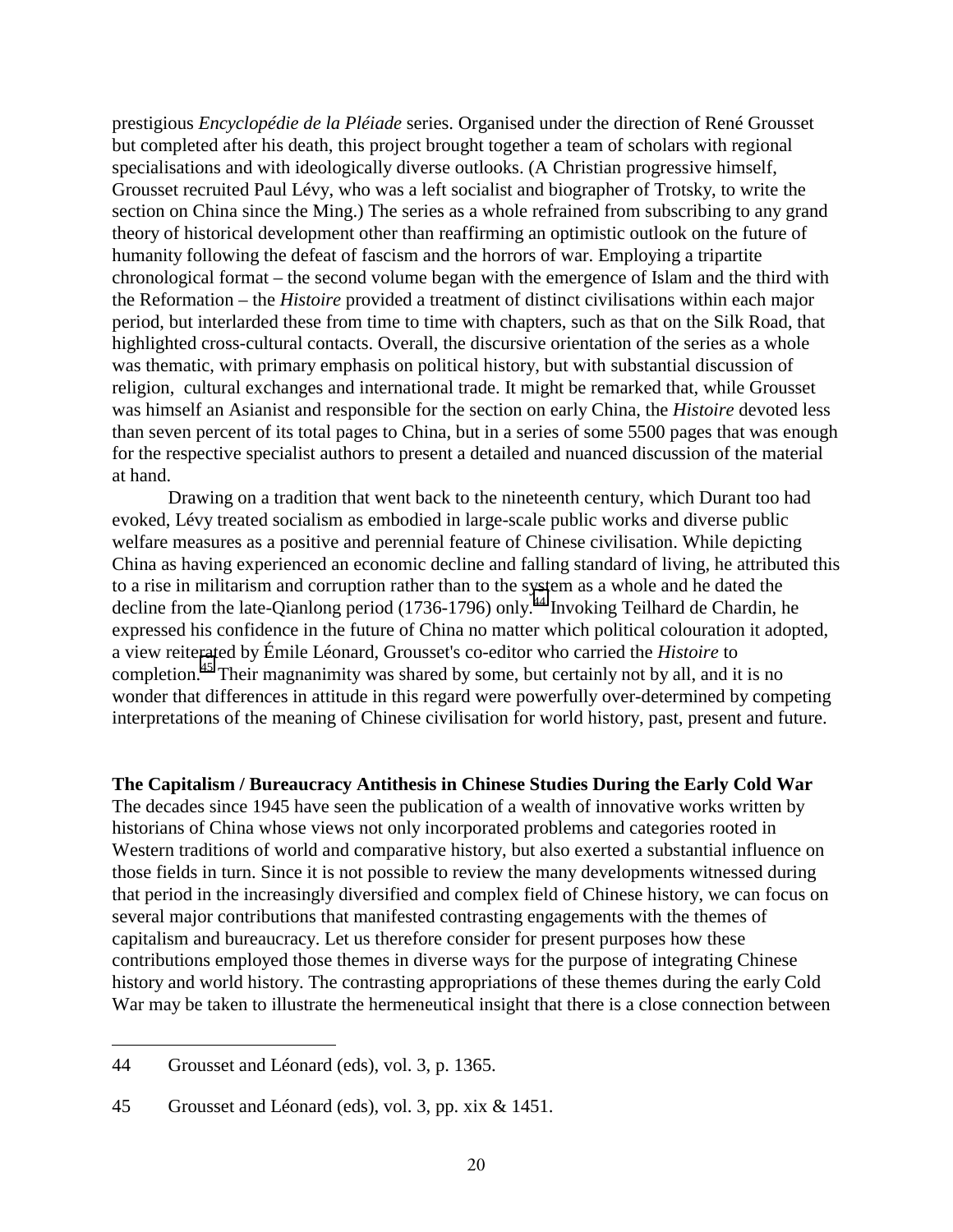one's outlook on the present and future and one's reading of the past, and vice versa. As an old Chinese adage puts it, history is a mirror that the present holds up to itself.

One of the more original sinological projects to gain notice in the 1950s was Joseph Needham's *Science and Civilisation in China* [hereafter *SCC*] series, the first three volumes of which appeared between 1954 and 1959. Produced by a multicultural team similar in conception to those Needham had assembled at Chongqing during the war and at UNESCO thereafter, *SCC* drew on extensive Chinese primary documentation as well as on secondary sources previously neglected by Western historians of science. The basic thrust of this work was to challenge the long-standing view that the history of scientific discovery had been virtually entirely a Western affair, running from Hippocrates, Aristotle and Euclid to Darwin, Pasteur and Einstein. Like Huxley, Needham was strongly influenced both by the visions of convergent evolution developed by Wells and Teilhard de Chardin. Believing modern science to be both the outcome of achievements by all peoples as well as the most secure foundation for common agreement across cultural boundaries, he took as a central problem of his research the question of why China had not given rise on its own to modern science, despite what he demonstrated to be its many early technical and scientific achievements. His answer, derived largely from Marx and the early Wittfogel, was that China's hydraulic conditions and socio-economic relations as institutionalised in its distinctive system of 'bureaucratic feudalism' (or 'feudal bureaucratism') were unsuitable to the emergence of modern science, which seemed inextricably linked to the development of capitalism.46 While Needham's commitment to reading Chinese ideas and practices through a positivistic lense has been criticised for distorting certain aspects of the Chinese record, his comparative approach succeeded in bringing to light a massive amount of impressive evidence and was effective in bringing the importance of Chinese achievements in science and technology to the attention of economic and cultural historians as well as to historians of science.<sup>47</sup> At the same time, his extensive research into cross-cultural exchanges gave impetus to the emergence of a global approach to the history of science.

Whereas Needham as a left-Christian and international socialist looked sympathetically on the new regime in Beijing and called for the West to engage it in dialogue, Wittfogel by the mid-1950s had become a vociferous critic of Communism in all its forms as well as of those he associated with its ideals.<sup>48</sup> Having established himself in the United States from the late 1930s, first at Columbia University and then at the University of Washington, in 1957 he published his widely influential *Oriental Despotism*, billing it as a work that simultaneously provided the key to the historical problem of the East's stagnation and the fundamental theoretical rationale for

47 T.S. Kuhn (1971).

 $\overline{a}$ 

48 This stance led him to give testimony to House Un-American Affairs Committee against the distinguished historian of China and Inner Asia, Owen Lattimore, FDR's wartime advisor to Chiang Kai-shek, as well as against the young classicist M.I. Finley, then an associate of Frans Boas with a record of anti-racist activism, and later significant voice criticising the Soviet five-stages model of historical development.

<sup>46</sup> This position was put forward both in cf. also *SCC* – cf. especially vol. 3, pp. 150-168 – and in a series of widely published essays, many of which are included in Needham (1969).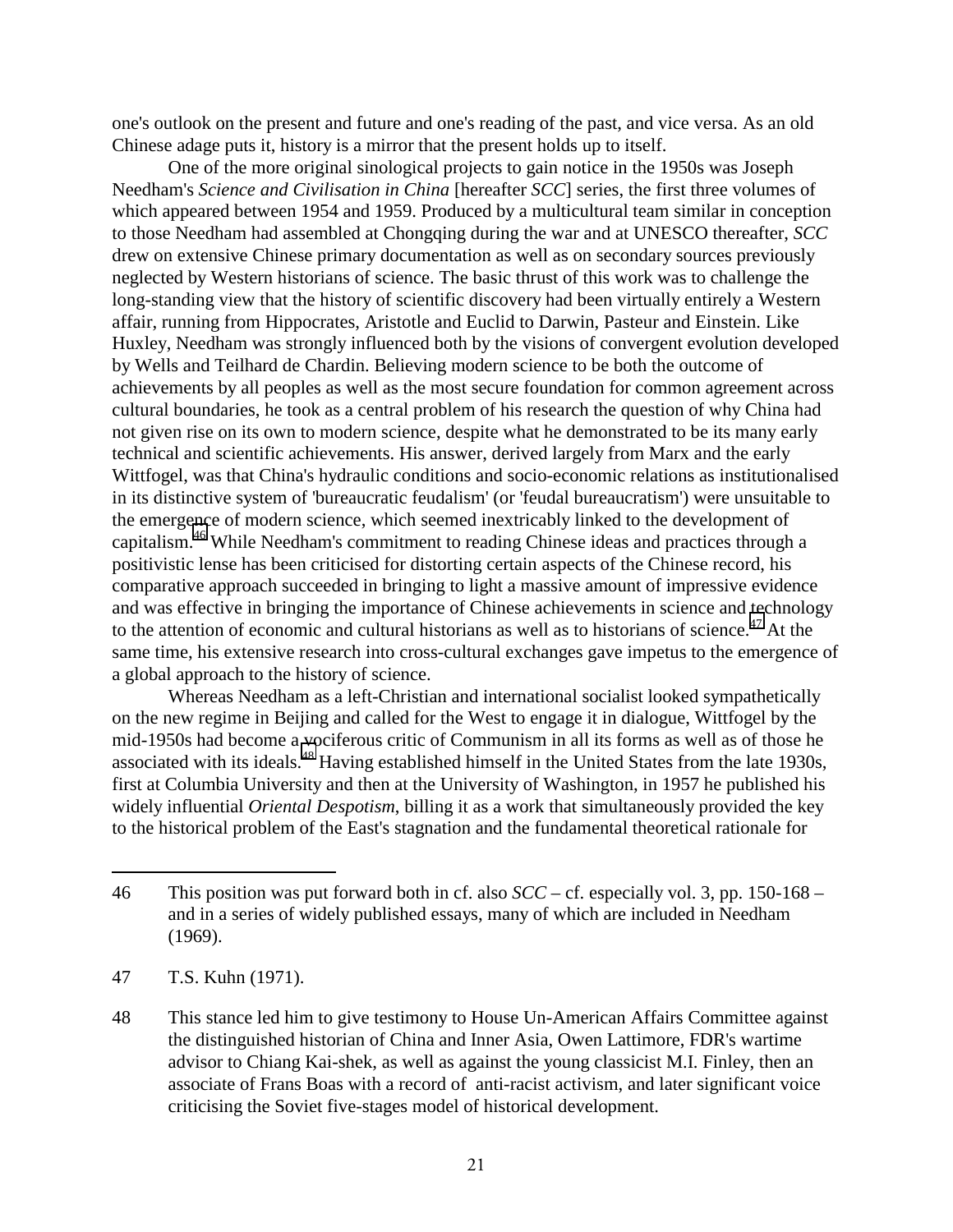fighting the menace of Communism. The book's final defiant words, 'not with the spear only, but with the battleaxe' – the Spartan view on how Greeks should fight Persian imperialism – represented a highbrow version of the slogan 'better dead than red'.<sup>49</sup> Situating the roots of totalitarianism in ancient and medieval Asia, Wittfogel read Marx's notion of an Asiatic mode of production using a neo-Montesquieuian definition of despotism as a regime based on fear and brutality. Like Marx, but unlike Montesquieu, he argued that hydraulic engineering works provided the technical foundation of bureaucracy, and ostensibly for that reason he identified China as the primary model of Oriental despotism, a phenomenon he depicted as characterised by a necessarily autocratic emperor, a centralised state and – most importantly – a fundamental lack of the genuine forms of private property necessary for securing liberty and capitalist development. Inflecting the older notion of Oriental despotism in this way, Wittfogel deployed his model of an exploitative but historically fettered state, which he referred to as 'the hydraulic sponge',<sup>50</sup> to explain the fate of a wide range of social formations including ancient Egypt and Mesopotamia, Hellenistic Greece and imperial Rome, the Abbassid caliphate, the Moghul empire, Incan Peru, and the Marxist-Leninist regimes. Despite strong critiques by Pulleyblank and other historians of China, the model proved to be of enduring influence in comparative historiography, including the recent widely promoted work of David Landes.<sup>51</sup> Yet, despite its analytical sweep and evident learning, Wittfogel's model made it difficult to understand why government involvement in Chinese social life seemed to have been distinctly limited during the imperial era (221 B.C.E. - 1911 CE.) or how Chinese society could have ever flourished at all. Wittfogel's reading of China as a hydraulic despotism, which was aimed *inter alia* at undermining John Fairbank's Grand Alliance distinction between 'fascist-conservative and communist-progressive forms of totalitarianism', was soon adopted widely in Western comparative social science literature.<sup>52</sup>

In contrast both to Wittfogel's new analysis of Chinese history as well as to the various Marxist readings of imperialism, Fairbank and his multicultural team at Harvard interpreted the nineteenth-century encounter between China and the West by employing a stimulus-response model of international relations. As the institutional pointman in the dramatic expansion of Chinese studies as a form of area-studies scholarship in the post-war U.S., Fairbank (who during the war had served with the U.S. embassy in Chongqing) elaborated a notion of a 'traditional Chinese world order' defined primarily in cultural terms.<sup>53</sup> This notion, which served from the late 1940s to at least the 1970s as the American standard model for interpreting modern interactions between China and the West, was grounded in a perception of Confucian society as agrarian and bureaucratic, and it treated the bureaucracy's 'tributary' outlook on international

 $\overline{a}$ 

53 On the collaboration between government and academic institutions in the construction of the interdisciplinary area-studies approach, see Cumings (1998).

<sup>49</sup> Wittfogel (1957), p. 449.

<sup>50</sup> Wittfogel (1957), pp. 256-57.

<sup>51</sup> Pulleyblank (1958); Landes (1998), pp. 17-28.

<sup>52</sup> Wittfogel (1957), p. 449.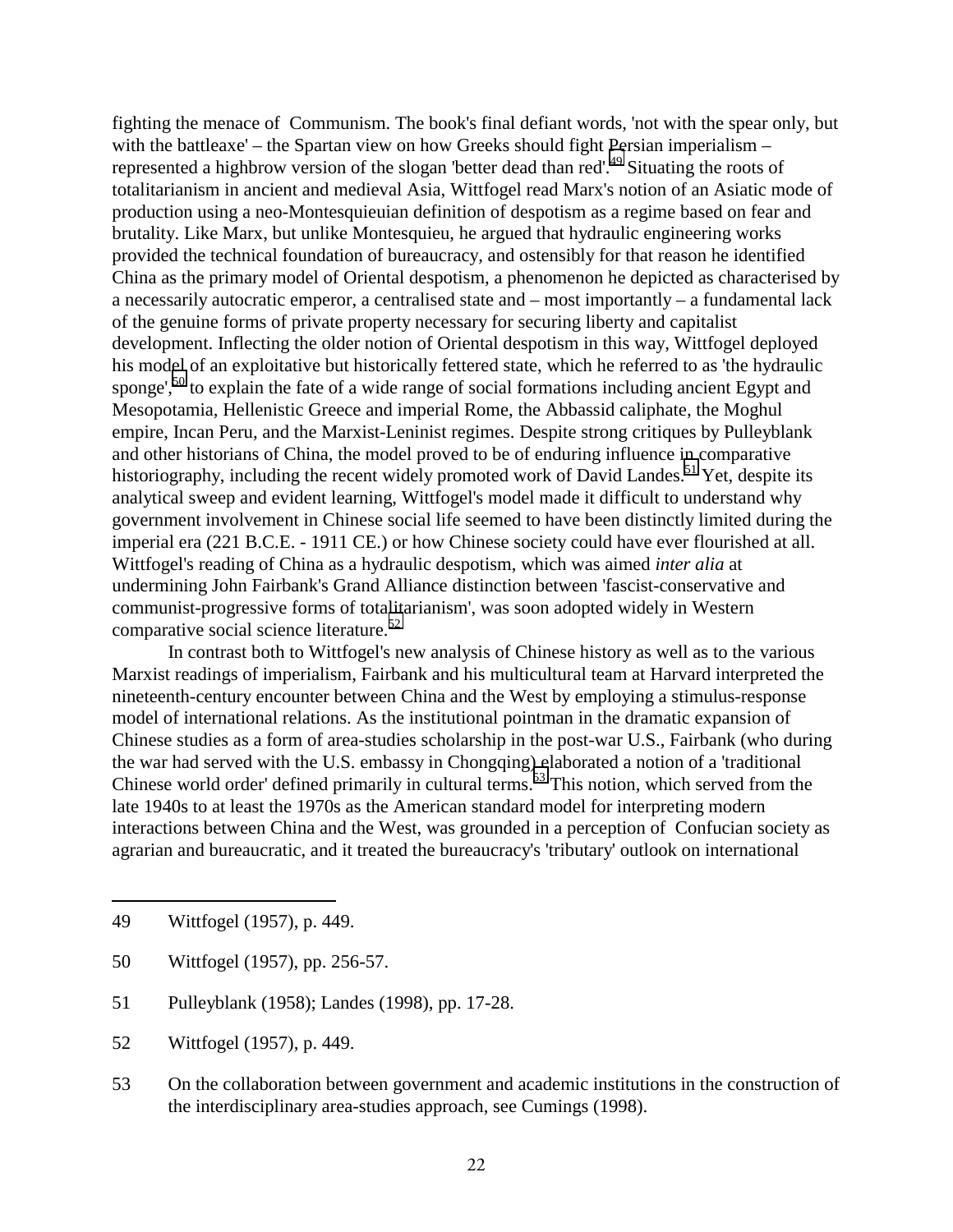relations as the product of the Chinese state's traditions of dealing with inner Asian 'barbarians'.<sup>54</sup> Dismissing the notion that Western imperialism might have done China any real harm – for example, by weakening Chinese economic performance and political stability during the nineteenth-century – Fairbank depicted the encounter as primarily a cultural clash between the dynamic and essentially forward-looking demands of the modern, industrial West and a conservative, traditional Chinese views of the world that was bound to be displaced as China became incorporated into the modern world.<sup>55</sup> Though Fairbank expressed distrust of Western social scientific theories, which he rightly saw as parochial, his group's overall outlook and his central distinction between tradition and modernity was nevertheless in tune with contemporary American formulations of modernisation theory derived from the ideas of Talcott Parsons and particularly his interpretations of Durkheim and Max Weber.<sup>56</sup> As in the work of those thinkers, the Harvard school's emphasis on explaining differences between China and the West in culturalist terms proved fully compatible with its members' completed important studies of Chinese economic history that, together with similar works undertaken by scholars in Europe, served to refute analyses that presented late imperial China as having a 'natural' economy.<sup>57</sup>

In Western Europe probably the most important figure engaged in similar work at this time was Étienne Balazs, a member of the *Annales* circle and Fernand Braudel's colleague in the sixth section of the École Pratique des Hautes Études. Hungarian by origin, Balazs had done pioneering doctoral work in Weimar Berlin analysing the Tang (618-907) economy with concepts drawn from Marx and Weber before moving to France to work with Maspero.<sup>58</sup> After surfacing from the *maquis* at the end of the Second World War, he quickly re-emerged as one of the pillars of Chinese studies in Europe and began undertaking important new studies on China's social, economic and legal structure in early medieval times.<sup>59</sup> Before long he was the driving

 $\overline{a}$ 

59 Including Balazs (1953) and (1957). On his importance for Chinese studies in Europe, see the introductory remarks by Twitchett and Demiéville to Balazs (1965) and (1967) respectively.

<sup>54</sup> Fairbank (1948); Fairbank (1953); Teng & Fairbank (1954).

<sup>55</sup> On the promotion of 'cultural' explanations of development and underdevelopment in government- and foundation-backed studies during the early Cold War, see Gendzier (1998).

<sup>56</sup> See Fairbank (1953), p. 20, & (1957), p. 1, for brief but pointed criticism of Western political scientists and economists whom Fairbank charged with having failed to study the politics of the majority of mankind and in particular with having neglected analysis of the Confucian state, leaving its remarkable longevity unexplained in professional terms, 'apparently without loss of self-respect'. For reliance on the ideas of Parsons and Weber, cf. e.g. Yang Lien-sheng's remarks on Chinese ethical particularism and Confucian notion of *bao* [reciprocity] in Fairbank (ed)(1957), 301-303.

<sup>57</sup> For At Harvard, cf. Yang (1952) and King (1965); for Europe, i.a., H. Franke (1949) and E.G. Pulleyblank (1955b); D. Twitchett (1959).

<sup>58</sup> Balazs (1931).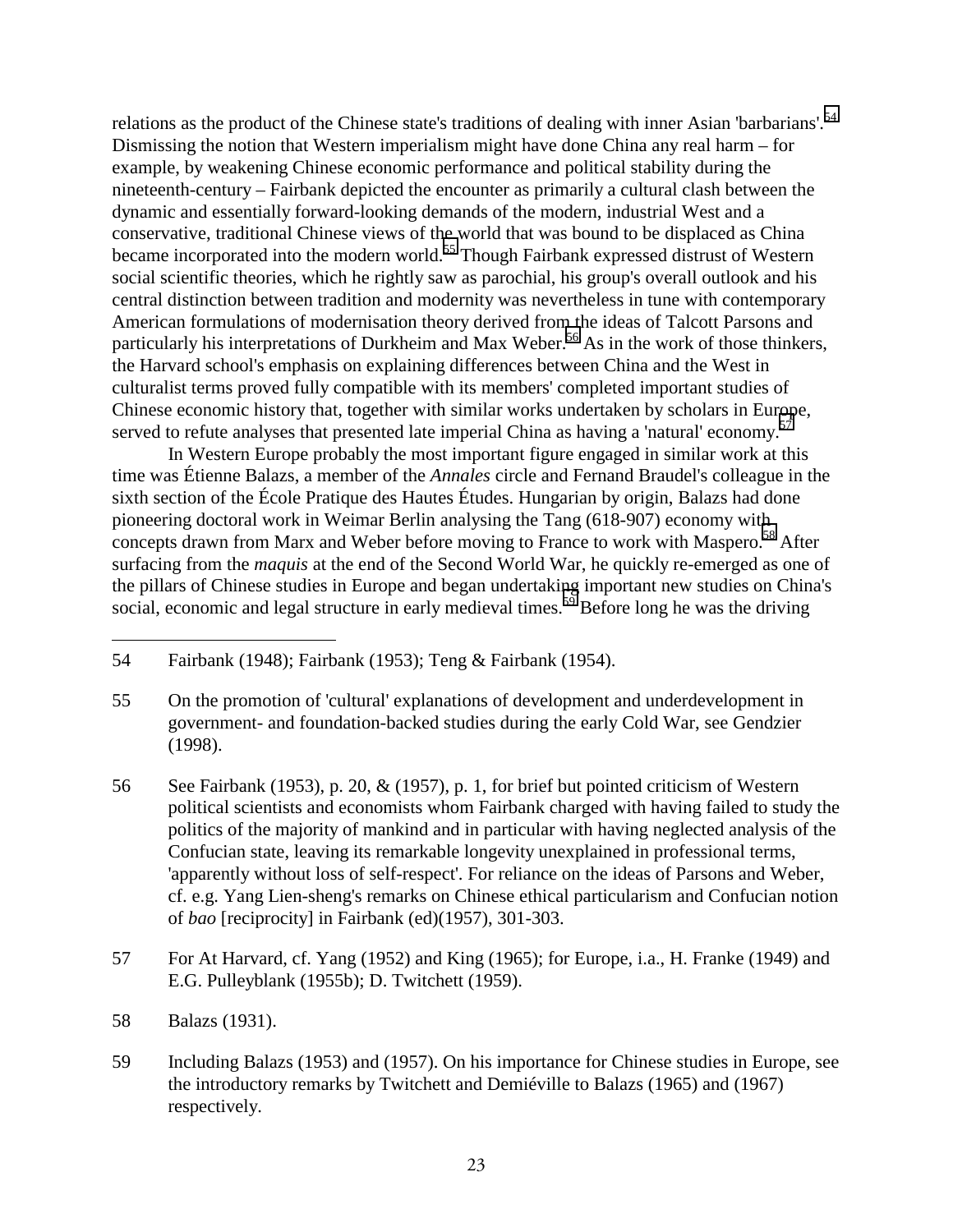force behind a new, large-scale collaborative project on the Song period (960-1279) that would reach completion after his death. Like most of his Anglo-Saxon colleagues, Balazs treated the Chinese socio-political order prior to the Qin unification as feudal; and, like the authors treated in the three previous paragraphs, he accepted that imperial China was a bureaucratic society. However, in key essays published 1957-1960, he rejected the standard antithesis of capitalism and bureaucracy, and, drawing instead on the notion of 'state capitalism', he sketched a relationship of long-term symbiosis between the imperial civil service and the Chinese merchant class. In this way he conceptually cleared the way for taking account of extensive documentary evidence of the impressive development of commercial capitalism during the imperial era, while simultaneously maintaining that the unremitting predominance of the 'bougeoisified' bureaucracy in that relationship had forestalled the emergence of industrial capitalism. $\frac{60}{10}$  This position, which avoided some of the historiographical conundrums of contemporary debates in the P.R.C. and elsewhere about whether late imperial China had generated 'sprouts of capitalism', also led Balazs to argue, like a number of Japanese colleagues, that the growth of bureaucraticallyfostered commerce and increasing social differentiation justified considering China to have been a 'modern' society since the Song dynasty, without ever having traversed a period of free enterprise.<sup>61</sup> While this assessment set Balazs's reading of Chinese history off quite distinctly from those of Needham, Wittfogel and Fairbank, it represented an innovative rethinking of themes solidly anchored in world and comparative history, and in this respect it too confirms the point of the above excursus into the early Cold War historiography of China, namely that a significant degree of discursive overlap existed between analyses of Chinese history and those of world and comparative history.

From the early 1960s, a growing number of historians of China began to focus on the importance of market relations throughout the imperial era, but especially from the Song onward.

However, before pursuing the implications of this trend it will be helpful to review several other types of contribution to world and comparative history in the 1950s and early 1960s.

#### **Modernisation and the Questions of Multilinearity and Convergence**

Though perhaps most commonly associated with the policy-oriented field of development studies and with the formulation of contemporary economic policy, modernisation theory had at its core a universal model of national historical development which, while based on Euro-American experience, nevertheless claimed global scope. The historical dimensions of this genre were evident, for example, in W.W. Rostow's *The Stages of Economic Growth: A Non-Communist Manifesto* (1962) and in Cyril E. Black's *The Dynamics of Modernization: A Study in Comparative History* (1966), both classics of a genre that flourished in the 1950s and 1960s in the framework of what Berkeley East Asianist Chalmers Johnson has recently called the American 'military-industrial-university complex'.<sup>62</sup> One of the earliest and most prominent

<sup>60</sup> Balazs (1964) and (1967).

<sup>61</sup> Balazs (1964), chapters 1-3, and especially pp. 52-54. Note that, like Schumpeter, he also thought that private enterprise had already pretty much ceased to exist in the West as well (pp.25 & 54).

<sup>62</sup> Johnson (2000), p. xviii. As a former head of the World Bank, Black in a 1982 paper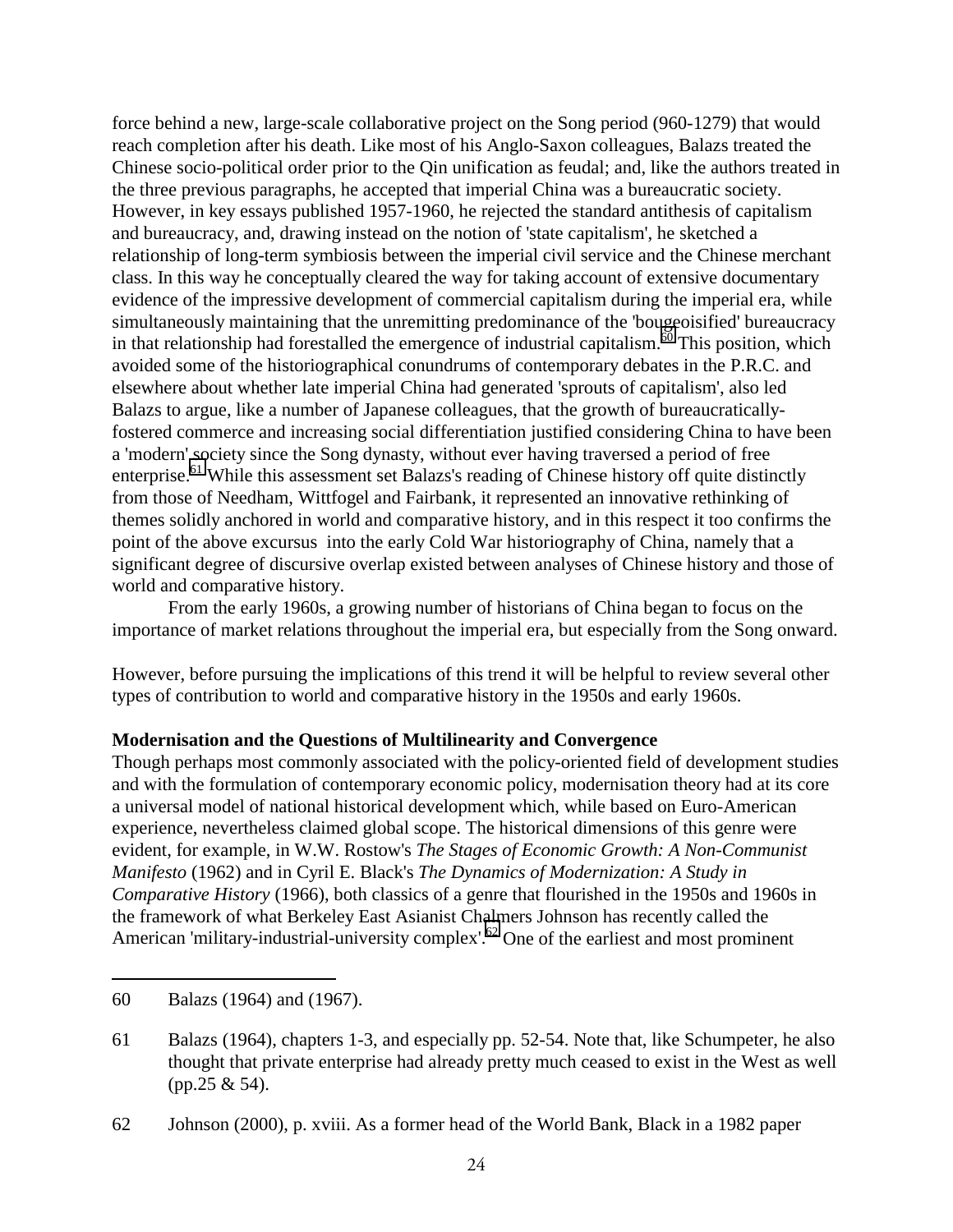contributors to this literature was Talcott Parsons' former student, Marion J. Levy, a prominent specialist in East Asian sociology. His early formulations of modernisation theory included expert interpretations of Chinese society, cast in a Durkheimian mould that drew categorical contrasts between that country as a prototypical traditional society in which the peasant household was the basic unit of consumption and production on the one hand and the West as the model of an economically and socially differentiated modernity on the other.<sup>63</sup> As in the idealtypical approaches of Durkheim and Weber, the contrasts that emerged in Levy's early work glossed over important dimensions of imperial Chinese society such as regional commercial networks and complex forms of urban development that might have been taken to approximate the modern model.

Rostow's influential 1962 book, which was likewise peppered with references to Chinese society, though rather less nuanced ones, proposed a five-stage theory of historical development that, though generally quite distinct from the Soviet model, nevertheless did share with that model a vision of each nation moving inevitably through the same series of fixed stages of development. For Rostow, the series ran from a traditional form of society to one in which the necessary conditions for take-off were constructed, then on to the take-off phase itself when growth in per capita income became a normal economic condition, after which there came a phase of maturity in which regular growth is extended to all sectors, followed by a culminating phase of mass consumption characterised by the dissemination of ever-improved consumer durables. In this view, imperial China was a model of 'pre-Newtonian' society, with basic political power diffused in the regions, until the shock of Western influence came during the Opium Wars. Rostow thought that China, like India, had reached the take-off phase only in the 1950s and expected both to reach maturity around the year 2000.64 Such an outlook no doubt appealed to political strategists desirous of clear distinctions with which to justify policy choices, but along with other faults it quite indiscriminately assumed that several thousand years of Chinese history could be lumped together in one undifferentiated 'traditional' category, in this sense showing even less historical sense than the Stalinist category of feudalism and ignoring even the recent Western scholarship regarding social and economic differentiation and growth over the last thousand years.

Over time, however, and partly due to recognition of the complexities of the Chinese case, reservations came to be expressed in various circles about the adequacy of schematic explanations of development and underdevelopment associated with those traditions. In the 1960s Levy himself strongly cautioned comparativists against falling into reified contrasts between 'Western' and 'non-Western' models of social structure (à la F.S.C. Northrup) and particularly against thinking that any valid analytical purpose could be achieved by attempting to explain complex Asian societies by invoking only one pole of dichotomous ideal-typical pairs (*Gemeinschaft / Gesellschaft*, mechanical/organic and folk/urban). Adopting a revised version of Durkheim's analysis of industrial society as more highly integrated than earlier forms of society, he rejected the clichéd depiction that imperial China represented the epitome of state

recommended using modernization theory as a framework for teaching world history.

63 Levy (1952), pp. 414-24.

 $\overline{a}$ 

64 Rostow (1962), pp. 5, 36 and 127.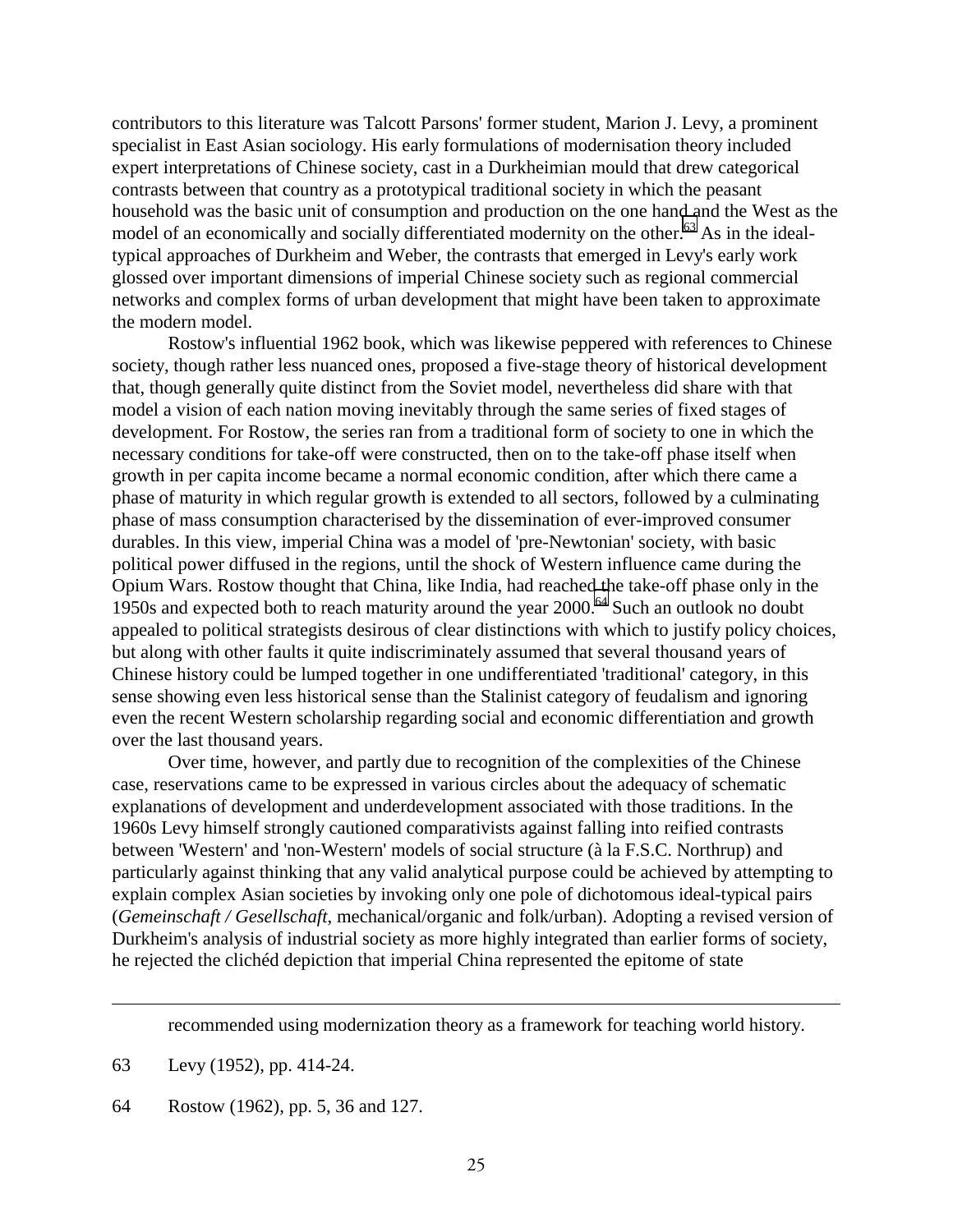centralisation by characterising modern Western totalitarian states as more tightly centralised.<sup>65</sup> At the same time, Wolfram Eberhard, who criticised Marxist and modernisationist analyses alike, objected to Weberian-style characterisations of the mentality of the imperial Chinese scholarelite as 'magical' and irrational when their thinking was in his view just as rational as that of Victorian gentlemen.<sup>66</sup>

Meanwhile, among Marxists, the political de-Stalinisation of the Khrushchev era included expressions of historiographical discontent with the simplistic unilinearism of the fivestages model. One of the results of this was a re-awakening of interest in the notion of an Asiatic mode of production which was seen as holding out the possibility of recognising distinct paths of historical development for societies in Asia and Africa.<sup>67</sup> This re-awakening coincided with the publication in the People's Republic of China of a wealth of results from new archaeological excavations of ancient Chinese sites which were expertly analysed and presented to Western academic audiences first by Cheng Te-k'un, of Cambridge and then Hong Kong, and eventually by K.C. Chang of Yale. Within this framework, the *jingtian* system described by Mencius, which Mad'iar and his associates had attempted to analyse forty years earlier, again became the object of critical theoretical analysis by Soviet sinologists and anthropologists concerned with pre-imperial and early imperial China.<sup>68</sup> Discussions of this issue as well as of other early Chinese materials challenged certain Marxist thinkers to reconsider and revise their approaches to early forms of world historical development.<sup>69</sup> At the same time, L.S. Vasilev as the leading Soviet expert on early China, criticising depictions of early Chinese civilisation as a purely indigenous phenomenon, maintained that urban development and the spread of bronze technology in China during the Shang period (18th-12th centuries B.C.E.) most likely resulted in part from contacts with similar cultures in West Asia, a position that proved tempting for comparativists elsewhere as well.<sup>70</sup> Yet, despite an increase in references to the Marxian theory of the Asiatic mode to explain the nature of late imperial China, the category of feudalism, albeit with Asian, (read: bureaucratic) characteristics remained dominant, apparently due to political sensitivities related to the question of Chinese exceptionalism.

#### **China and** *The Rise of the West*

It was in the atmosphere of intellectual ferment at the end of the first phase of the Cold War that University of Chicago historian William McNeill captured the American National Book Award for world history with a work that effectively combined accessibility and wide-ranging

66 Eberhard (1965), p. 17.

- 67 Hobsbawm (1964); Godelier, Chesneaux et al. (1964); Pe\_irka (1967).
- 68 Vasilev (1961a, 1961b); Felber (1965).
- 69 Vasilev (1966); Anderson (1974), pp. 462-549.
- 70 Vasilev (1976) gives the author's developed analysis of early Chinese civilisation along these lines.

<sup>65</sup> Levy (1965), pp. 89-92, 315 & 704-708.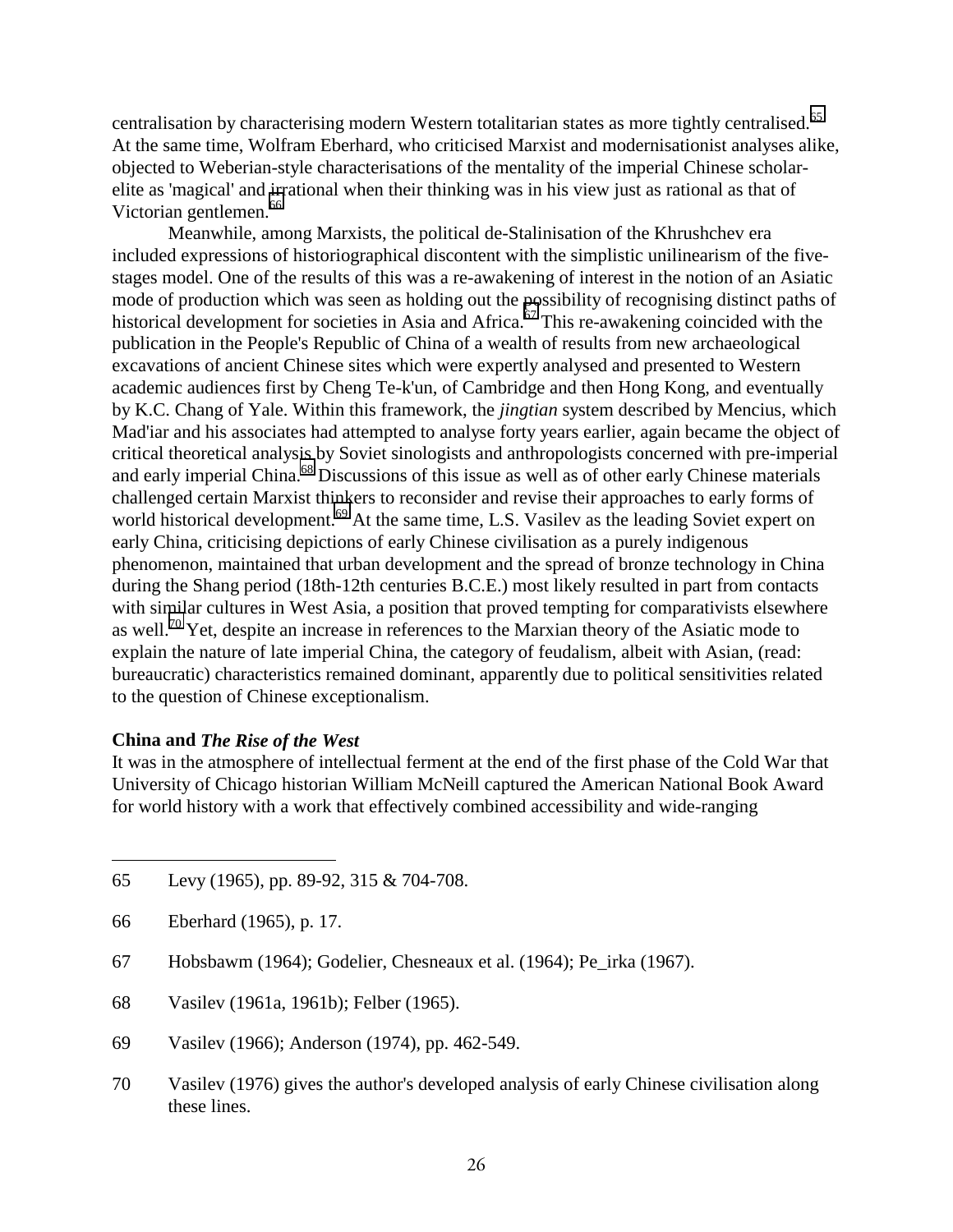scholarship.71 Unlike most universal histories of the period, *The Rise of the West* (1963) was a single-volume, virtuoso performance rather than a collaborative enterprise. Inspired by Toynbee's *Study of History*, its author adopted a civilisational framework of analysis, but skilfully integrated this into a broader vision of cumulative progress that singled out the communication of diverse technical and organisational skills across national and civilisational boundaries as the driving force of change. In addition, analysis of each civilisation was divided according to the book's overall chronological format, which distinguished three major phases of history (Middle Eastern Dominance until 500 B.C.E., Eurasian Balance from 500 B.C.E. to 1500 C.E., and Western Dominance since 1500) and numerous sub-phases, with the result that treatment of China fell mainly into eight segments of between six and sixteen pages each (together comprising about eight per cent of the book as a whole). Though not as nuanced as the longer expert accounts in multi-authored works, the treatment of non-Western civilisations in *The Rise of the West* was given spark by the book's analytical coherence and drew widely on the specialist literature, including but not limited to recent works by the authors discussed above.<sup>72</sup> McNeill's interpretations of early Chinese history might be taken to highlight both the advantages and the dangers of a comparative approach that suggests hypothetical explanations based on knowledge of broader Eurasian patterns of social and technical evolution. While readily accepting that Chinese civilisation always exhibited a strong autochthony, McNeill like Vasilev thought it clear that China had received significant early input from external sources. Though this is likely to have occurred at some level, his view that an invasion by chariot-warriors took place around 1700 B.C.E. (at the origin of the Shang state) was tenuous and ran against professional archaeological opinion, whereas the suggestion that the military prowess of Qin Shi Huangdi's armies may have been a function of the Qin rulers' position as march lords who had to adopt new forms of military organisation and technology for defence against steppe nomads was more plausible and accordingly more interesting.<sup>73</sup>

While judging Wittfogel's theory of Oriental despotism to be reductionist, McNeill treated imperial China as a bureaucratic society and stressed the importance of hydraulic works in its development and evolution. His treatment of the scholar-gentry as the ruling class in Chinese society from the Han based itself on Eberhard's analysis of that stratum, and reflected objections in the Western specialist literature on Chinese history to considering the imperial era feudal. In any case, following Balazs, *The Rise of the West* acknowledged what prima facie appeared to be the 'modern' features of significant urban development, regional specialisation and

<sup>71</sup> McNeill (1963). Victor Mair has points out that a copy was included in the set of books issued to each Peace Corps volunteer.

<sup>72</sup> These included: Cheng Te-k'un for archaeological analysis; Maspero and Marcel Granet on the ancient period; Wittfogel (1957) and Chi Ch'ao-ting (1936) on hydraulic works; Balazs (1931-1933) but also Herbert Franke (1949) and Gernet (1956) on the political economy of the imperial era; Grousset on relations with Central Asia; G.F. Hudson on relations with Europe; Needham (1954- ) as well as Yabuuti Kiyoshi on the history of Chinese science and technology; and Fairbank (1953) on the modern encounter with the West.

<sup>73</sup> McNeill (1963), pp. 240 & 260.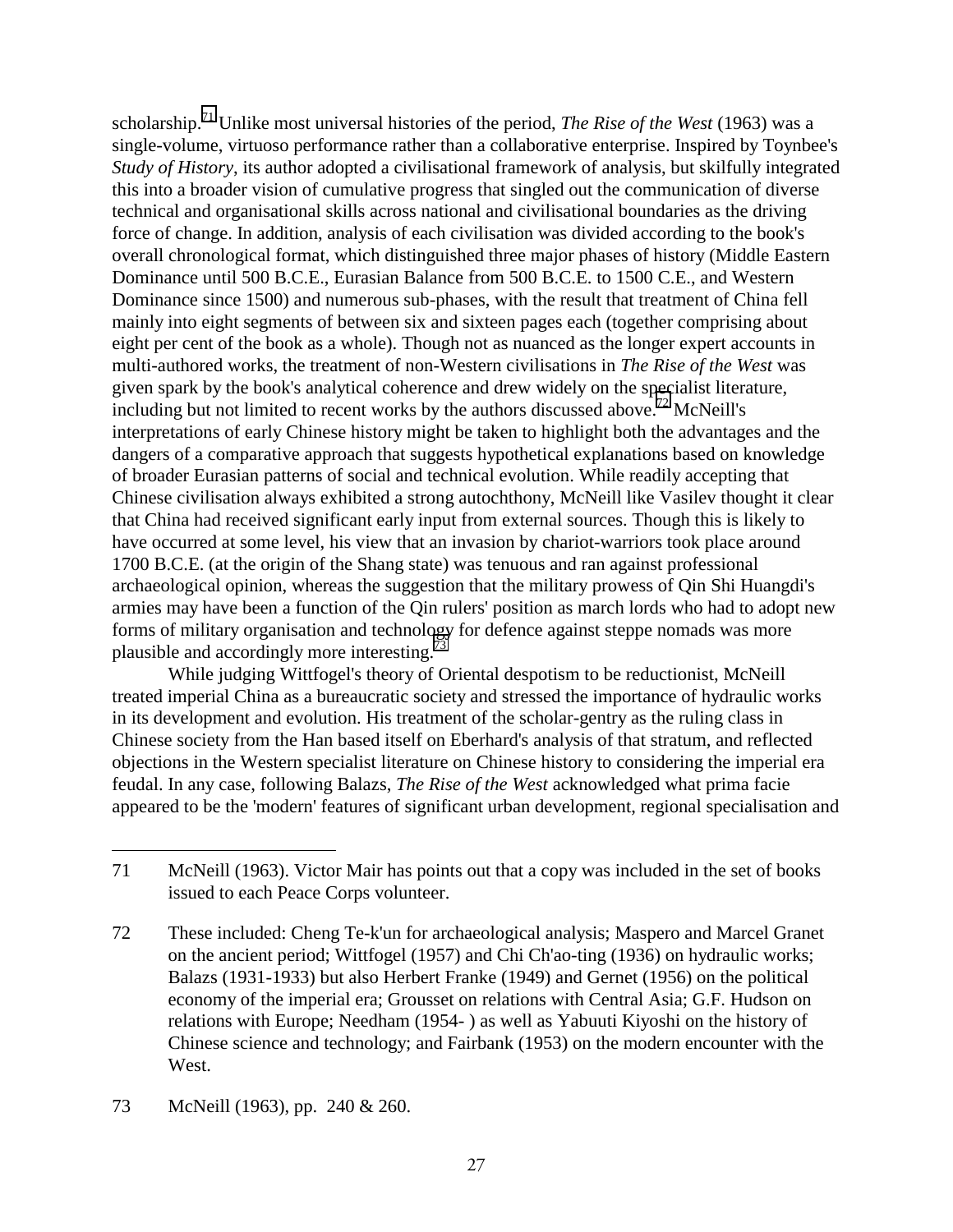the growth of a money economy from the late  $Tang.<sup>74</sup>$  Given the book's title, it is hardly surprising that McNeill repeatedly turned to identifying reasons that had kept China from 'rising' like the West. The nub of the difference lay, as he saw it, in the way the ostensibly 'modern' features developed from Tang to Ming remained contained within the relationships of the old agrarian society, and in particular in the way the merchants remained subordinated to the bureaucratic social order. Though accepting that from 1000 to 1450 China seemed about to undergo a 'fundamental change' similar to the rise of the European bourgeoisie, he agreed with his sinological sources that change in that direction was blocked by the predominance of the landed and official class, a predominance he described as secured by that Confucian esteem for learning which always 'insidiously' led merchant families to buy into the status quo of landlordship and government employment.<sup>75</sup> Drawing on studies by Ho Ping-ti, McNeill reaffirmed the old Malthusian idea that, despite the introduction of new food crops from the Americas from 1500 to 1800, and the simultaneous influx of silver exchanged for exports, the eighteenth century trend to rapid population growth led to a decline in the Chinese average standard of living from 1775 onward.76 On the whole, then, *The Rise of the West* represented in respect to China a synthesis that accorded well with positions in the existing scholarly literature pertaining to the imperial era. As it happened, however, the specialist literature itself was undergoing important changes, and McNeill himself would later confess that he had underestimated the importance of China, especially in the period 1000-1500.

One thing that *The Rise of the West* did not underestimate, however, China's importance for the future. The book's final section on that country declared that 'really intimate and decisive confrontation between Chinese and Western civilisations' still lay in the future and promised to be the most important cultural interaction' of the twentieth and possibly the twentieth-first centuries. Indeed, in the growing atmosphere of incipient detente McNeill concluded his work by suggesting that the United States and the Soviet Union might one day be driven to adopt convergent paths of development and form a new Grand Alliance when faced with pressures from 'hungry and aggrieved outsiders' such as most notably the Chinese.<sup>77</sup> In the long run, however, there would emerge in one way or another a cosmopolitan world order in which the West was bound to predominate, but while recommending the present age as a nearly unpredecented 'theatre for heroism' McNeill warned in a fashion reminiscent of Weber that the new integrated international order was likely to be governed by an overarching world state that would encapsulate a given balance of power and breed a 'more than Chinese bureaucratic immobility'.78

It is worth noting before moving on that the emphasis placed on cross-cultural exchanges by William McNeill and other world historians, far from being an exotic *idée fixe*, was instead part of a trend within Western historical scholarship that spanned various fields of study.

- 75 McNeill (1963), pp. 514-15, 578-82 and *passim*.
- 76 McNeill (1963), p. 697-698. Ho (1955) & (1959).
- 77 McNeill (1963), pp. 857 & 871-872.
- 78 McNeill (1963), pp. 877-878.

<sup>74</sup> McNeill (1963), pp. 333-35 & 511.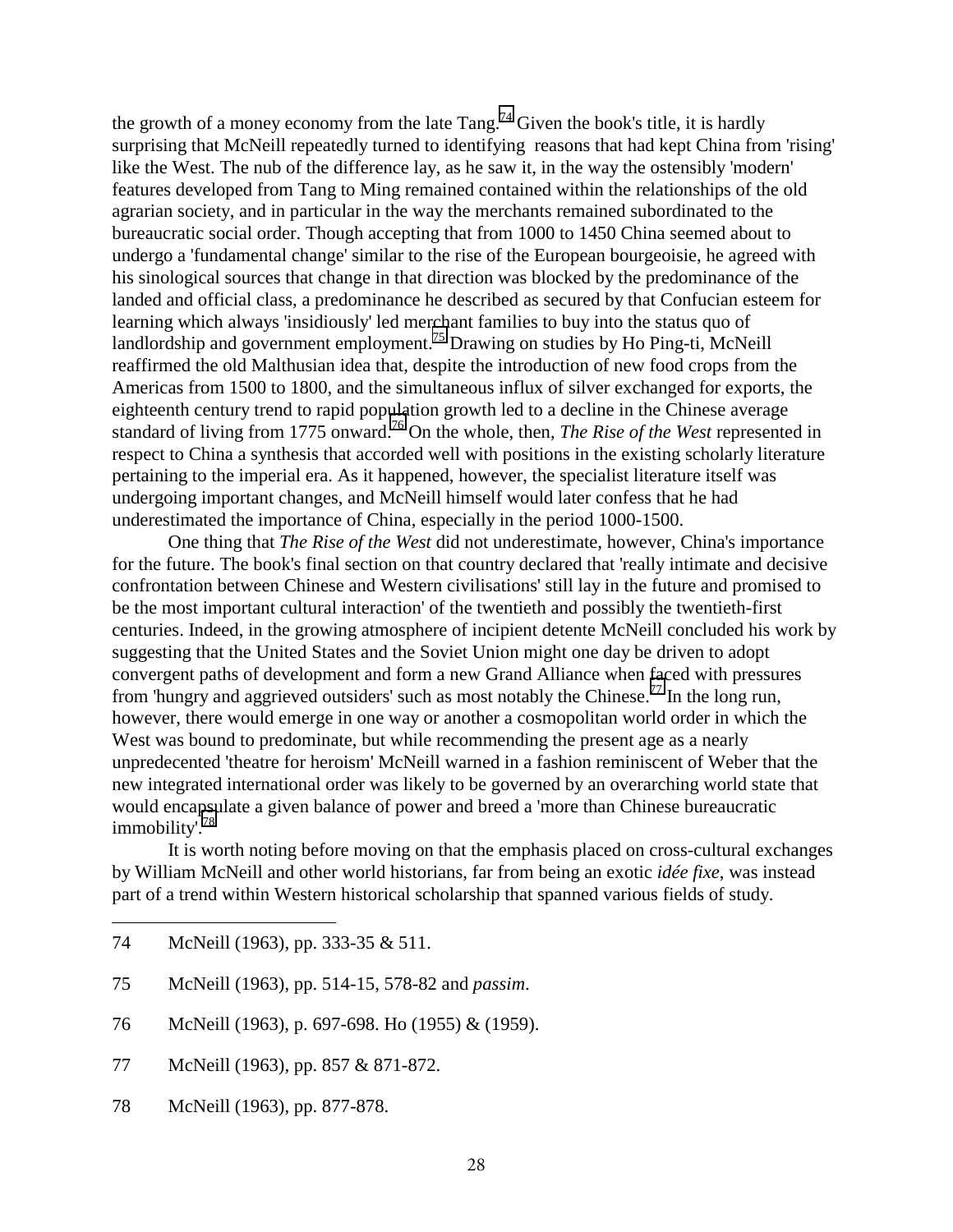Religious history was naturally one of the earliest areas to generate interest in trans-Eurasian contacts on account of the long missionary preoccupation that in the case of China dates back to early Jesuit scholarship on the medieval Nestorian presence. During the interwar period, a steady stream of works on early modern missions was accompanied by valuable studies carried out by Paul Pelliot and others on medieval Christian religious and political contacts with East Asia. After the Second World War, with the publication of the seminal works of Jacques Gernet and Eric Zürcher, a tradition of research on the dissemination of Buddhism to China was established that has continued to the present. At the same time, scholarly work on the Christian presence in China during both the medieval and modern periods has grown rapidly, having been spurred in the 'fifties by contributions from authors such as Christopher Dawson, Arnold Rowbotham and C.R. Boxer and continued more recently with new works by Samuel Moffett, Jacques Gernet and Jonathan Spence, to name just a few. On the other hand, the period when McNeill was composing his *magnum opus* also gave rise to several major studies on the impact that Chinese intellectual culture had on the modern West, especially in the period 1500 to 1800, including most notably Etiemble's *L'Europe chinoise*, originally published in 1959-61, and Donald Lach's monumental *Asia in the Making of Europe* (1965ff.), which has been continued with Edwin Van Kley as co-author. In addition, the study of Sino-Western commercial relations, which was first put on a solid footing by H.B. Morse at the beginning of the 20th century, has produced a series of impressive results since the mid-1960s, when it benefited particularly from sophisticated new analyses by the *Annales* school quantitative historians Louis Dermigny and Pierre Chaunu who highlighted China's importance in the early modern world trade system.<sup>79</sup>

## **Challenges from Chinese Economic History**

 $\overline{a}$ 

The expansion of the university sector across the Western world from the late 1950s and the institutional support given to China-related programmes in the United States in particular translated into a proliferation of new research on China during the 1960s and 1970s. One suspects that much of the complex and diverse literature that resulted was quite unexpected from the strategic perspective of the architects of the area-studies approach. Since it is simply not feasible to survey that entire literature here, let us focus for present purposes on some significant developments in the area of Chinese economic history that have continuing reverberations on the writing of world history. The first such development to single out for mention occurred in the field of comparative demographic analysis (a subject pioneered in the West, incidentally, by the 17th-century savant Isaac Vossius, who used figures on China and Europe as the basis for his path-breaking calculations of world population). Ho Ping-ti's 1959 analysis of the period from the Ming to the People's Republic and Michel Cartier and Pierre-Etienne Will 's 1971 study of the data from mid-Han to mid-Qing showed the punctuated character of long-term growth during the imperial era and established a methodological benchmark for later work in Chinese population history. Of similar importance was the pioneering work on population distribution published in 1964 by G. William Skinner. Deploying the tools of quantitative spatial analysis and building on the work of Chi Ch'ao-ting (1936), Skinner identified nine economic macro-regions, each structured as a pyramid of settlement types, with several thousand districts at the foundation

<sup>79</sup> Dermigny (1964); Chaunu (1960-1966). Recent notable contributions include Von Glahn (19 ), Frank (1998) and Pomeranz (2000).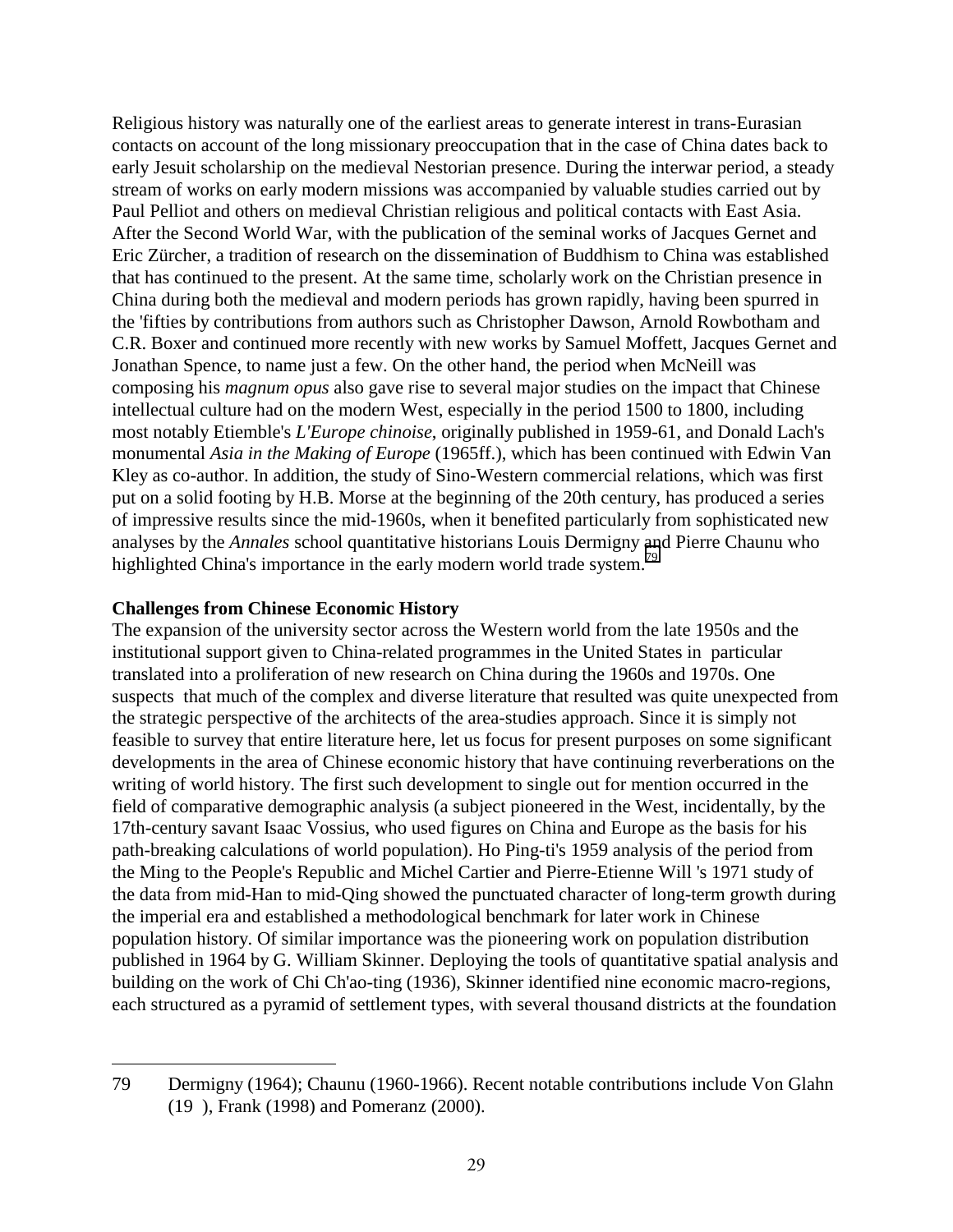of the pyramid, each centred on a market town that was surrounded by several villages.<sup>80</sup> Supplementing these demographic studies were the quantitative analyses of Dwight Perkins, who systematically documented the growth of Chinese agricultural production in the six centuries down to 1968.<sup>81</sup> The agricultural and demographic figures together demonstrated that any talk of the last thousand years of Chinese history as static stood in need of serious qualification, at the very least.

Just as striking were the results that came in during the 1960s and 1970s on changes in agrarian social structure, industry and urbanisation. In a period when the successive editions of K.C. Chang's *Archaeology of China* followed quickly on one another, each eagerly awaited update brought valuable new information about the prehistoric era and the early dynasties, $82$  and David Keightley brought new precision to the debate on the status of labour under the Shang and opened up a window to discussion with P.R.C. historians by showing that, while chattel slavery was not widespread then, labour coercion was nevertheless standard.<sup>83</sup> Perhaps most remarkable was the new picture that emerged of the late Tang and Song (750 - 1279) as a period in which the politically-controlled systems of land allotment were replaced by a system of landlordism involving the buying and sell of land that would predominate until the twentieth century. Related studies documented rapid urbanisation and widespread expansion of commerce as China's economic centre shifted to the rice-producing South in reaction to nomadic pressures in the North. Robert Hartwell in particular drew attention to the astounding growth of the iron and steel and mining industries as the Song state promoted the use of iron agricultural implements and weapons.<sup>84</sup> Synthesizing much of the recent research in an influential 1973 book that drew on the work of Japanese and Chinese scholars such as Sudo Yoshikuri, Shiba Yoshinobu, and Fu Yiling as well as on recent Western work, British historian Mark Elvin concluded that radical transformations in such diverse domains as farming methods, water transportation, money and credit, market structure and urbanisation, and science and technology amounted to nothing less than a medieval economic revolution.<sup>85</sup> Then in 1974 the complexity of the Ming economy was documented when Ray Huang published his thorough, primary-source-based analysis of that

80 Skinner (1964).

- 81 Perkins (1969).
- 82 Reiterating an established positivist theme, Chang posited a long-term contrast between Chinese and Western civilisations on the grounds that China, like the indigenous cultures of the Americas, had remained fundamentally animistic and never undergone the radical break with neolithic culture typical of West Asia and Europe. Cf. Chang (1986), pp. 414-422.
- 83 Keightley (1969).
- 84 Hartwell (1966), (1967) and (1971).
- 85 Elvin (1973) argued that, far from having a primitive economy, late imperial China was caught in a 'high-level equilibrium trap', in which a comparatively high standard of living was attained within a traditional technological framework, but in which the maintenance of that standard precluded investment in the development of modern technologies.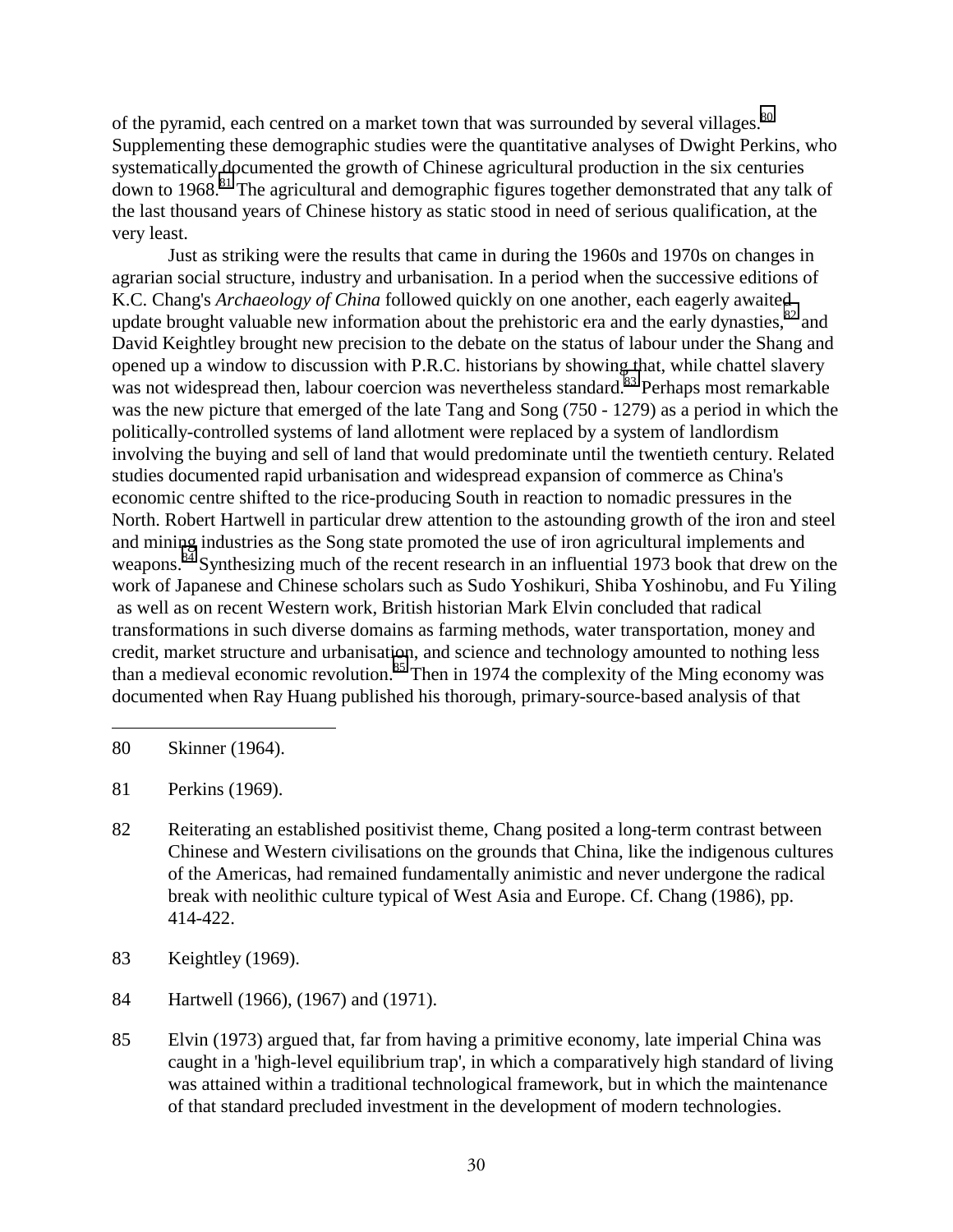dynasty's monetary and fiscal institutions and policies. A careful re-appraisal of the Qing had meanwhile already begun to draw attention to the vibrancy of China's economy and institutional order under the first century and a half of Manchu rule.<sup>86</sup> In addition, the greater size and diversity of China's cities throughout late imperial period as compared with those of Europe before 1800 became increasingly evident from the late 1960s onward.<sup>87</sup> Developments such as these naturally put into a new light the old comparative question of why China had fallen behind the West.

This issue was dealt with succinctly by Immanuel Wallerstein in the first volume of *The Modern World-System* (1974), a work intended to provide a critical alternative to modernization theory as well as to Stalinist five-stages historiography.88 Using an approach that drew on Braudel and Marx as well as on dependency theory, Wallerstein used the notion of 'world-system' ro refer to large, relatively autonomous social units comprised of a multiplicity of societies and possessing divisions of labour differentiated on a regional basis.89 *The Modern World-System* defined two types of world-systems, namely, world-empires and world economies, the difference between them being that economic mechanisms unified simple world-economies, whereas worldempires were world-economies organised by political and military means. Whereas Braudel wrote of a variety of world-economies co-existing in the early modern period, Wallerstein held that there had only been a single, capitalist world-economy since the fifteenth century. This system centred on Europe had expanded in successive stages from the fifteenth-century to incorporate other parts of the world and/or to transform them into semi-peripheral or peripheral parts of the system (and in the cases of North America and Japan, eventually into parts of the core). As an entity unincorporated into the capitalist world-system, China before the Opium Wars was treated as an an 'external regions', a formulation that unfortunately tended to obscure the long-standing pattern of commercial exchange that linked China and Europe in the two and a half centuries from the 1570 to 1820. While granting that Europe had no industrial, technological or demographic lead over China before 1450, *The Modern World-System* classified imperial China as a 'world-empire' with a political and ideological structure that effectively restricted merchant activity and consequently potential for modern economic growth.

Wallerstein found what he took to be a crucial case of such political restriction in the case of the suppression of the Ming grand fleet, which in the early fifteenth century had demonstrated

86 Ho Ping-ti (1967).

- 87 See Rozman (1973). Also Elvin & Skinner (eds)(1974) and Skinner (ed)(1977), which were the outcome of key international conferences funded by the Carnegie Foundation in 1968-1969.
- 88 Wallerstein had previously contributed on the African history to the *Columbia History of the World* (1972) edited by John Garraty and Peter Gay.
- 89 This definition follows Sanderson (1995), p. 96. The term 'world-system' apparently derived from Braudel's term 'world-economy', itself an attempt at rendering the German *Weltwirtschaft*. In this sense 'world' denotes not the entire globe, but major regions of it. Though this might be considered a malapropism, the usage accords both with colloquial parlance and with Ranke's style of speaking about the 'Greek world', the 'Roman world', the 'Arab world' and the 'Germanic world'.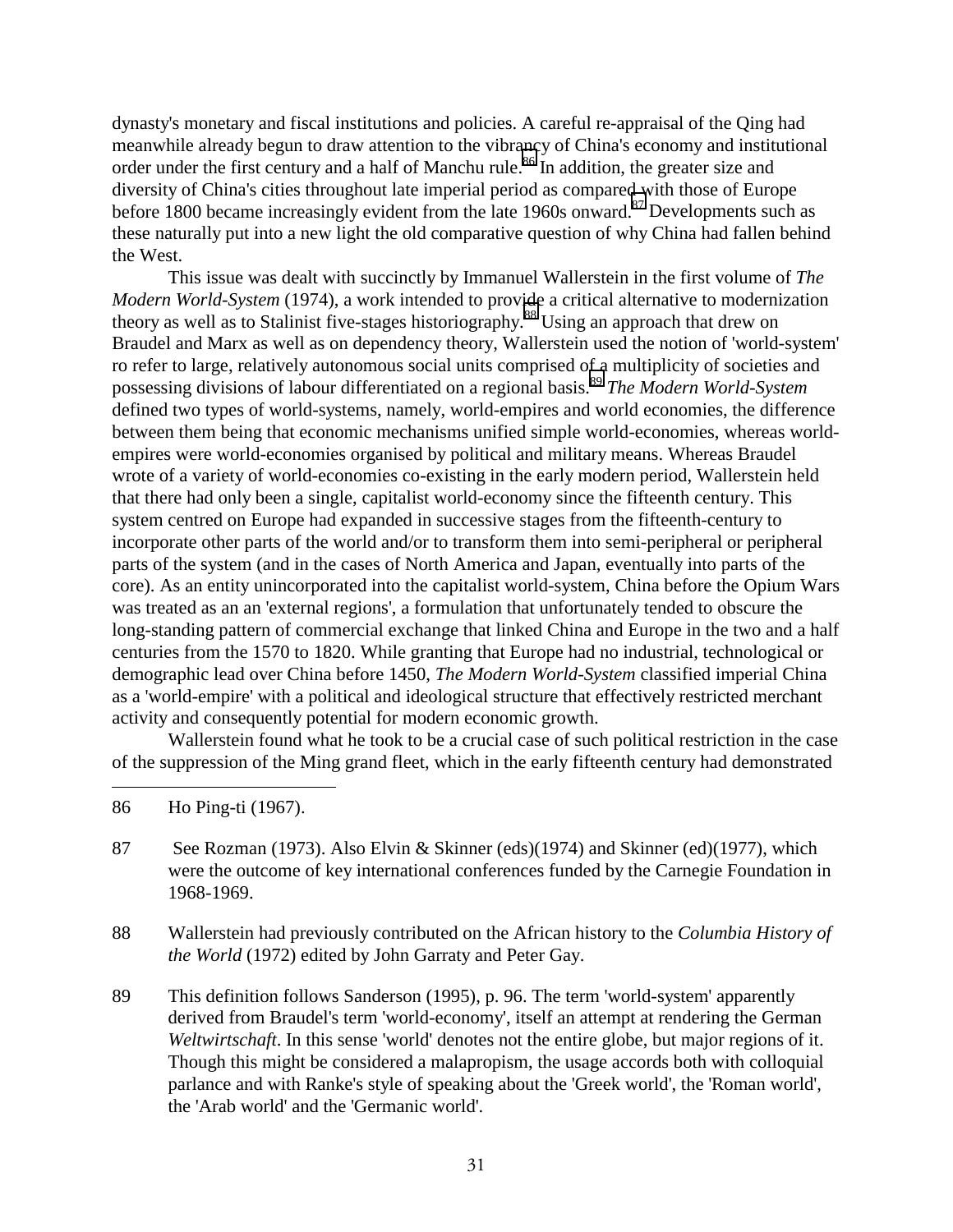a capacity to sail the Indian Ocean, but which thereafter was dismantled on the insistence of the imperial bureaucracy. With this in mind, he narrowed the problem to specifying the reasons for the imperial Chinese state's apparent unwillingness to expand abroad as Europe did in the early modern era, and he found two reasons especially pertinent in this regard. In contrast to liberal historiography, he did not consider the presence of a bureaucratic apparatus to be in itself incompatible with capitalist development, since on his reading capitalism fostered strong states equipped with powerful bureaucracies. Instead, he stressed on the one hand the contrast between the Chinese and European systems of agriculture, arguing that rice allows for increased production through more intensive use of land, whereas the European mixed system of wheat cropping and grazing could most easily raise production by increasing the amount of land in use. On the other hand, Wallerstein focused on the comparatively high degree of political centralisation China had inherited from antiquity as compared to Europe. Endorsing the neo-Weberian analysis advanced by the intellectual historian Joseph Levenson (a view similar in fact to Needham's), Wallerstein argued that, even though China's centralised, prebendal system may have been responsible for fostering impressive forms of traditional economic and technical development for centuries, it had ultimately exerted more effective social control (e.g. over both trade and the dissemination of weapons) and had allowed for fewer independent initiatives (e.g. in respect to both trade and exploration) than did Europe's system of parcellised sovereignty.<sup>90</sup> On balance, one can say that the position Wallerstein put forward in *The Modern World-System* had the advantage that it recognised distinct paths of development without invoking a dubious notion of rationalisation à la Weber and without falling into theoretical impasses about transitions between modes of production. Yet it had the distinct disadvantage that it failed to examine consider how China might have kept apace with the West after the establishment of the modern world-system in the sixteenth century.

A more serious engagement with China's late imperial economy was demonstrated a few years later in the three volumes of *Civilisation matérielle, économie et capitalisme: XVe-XVIIIe siècle* [*CMEC*] published in 1979 by Fernard Braudel, Wallerstein's mentor and one of the more brilliant disciples of Lucien Febvre.<sup>91</sup> Like McNeill's *Rise of the West*, Braudel's project was a virtuouso enterprise that drew heavily on the available Western sources on China and Chinese history; and its analytic rather than chronological or geographical organisation perhaps gives some hint of what the *HMSC* might have looked like under Febvre's editorship. Although Braudel's treatment of world history was restricted to the period from the fifteenth to eighteenth centuries, and more specifically to the economic history of that period, he adopted an explicitly comparative and global perspective to civilisational development, and the combination of breadth, erudition and theoretical boldness with which he addressed major world historical themes made his project one of the late twentieth century's most influential examples of historical scholarship. Taking the central problem of modern history to be that of explaining the remarkable, still growing gap that had existed between the West and the rest of the world, he dealt with that problem primarily by addressing the question of how the Western 'worldeconomy' had come to displace and subsume the others.

<sup>90</sup> Wallerstein (1974 -), vol. 1, pp. 53-63; Levenson (1967).

<sup>91</sup> Citations here are from the 1981 English translation. A first version of volume one was published in French in 1967 (and in English translation in 1973), but was heavily revised and expanded thereafter.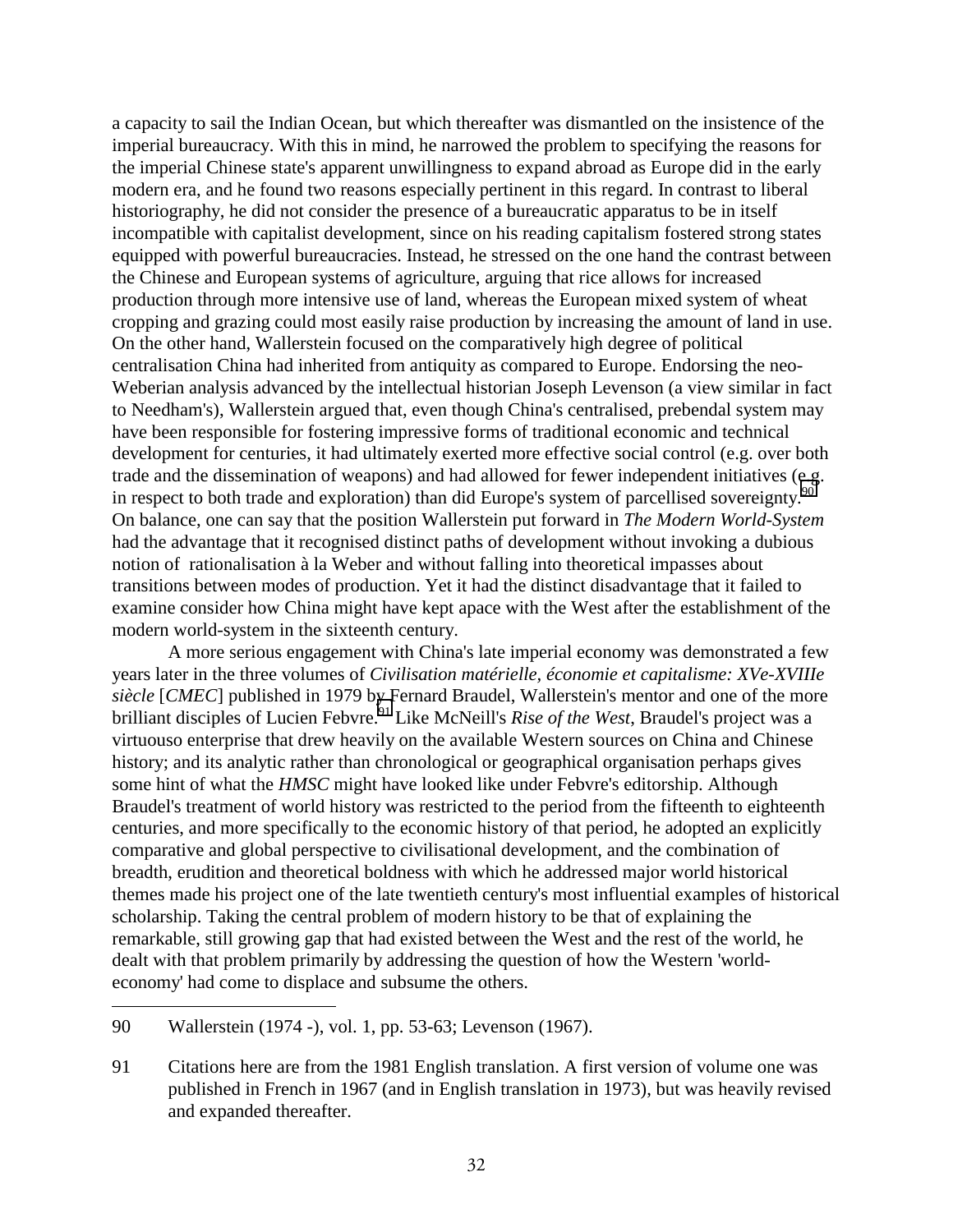Braudel's immersion in the recent specialist literature on other civilisations led him, in contrast to most previous nineteenth- and twentieth-century comparativists, to view the gap between the West and other major civilisations not as a long-standing phenomenon, but as a fairly recent development. Extending Esther Boserup's analysis, he read population density as a key indicator of economic development; and, after correlating evidence of other sorts with the available demographic data from various parts of the world, he concluded that all of the world's major centres of dense population probably enjoyed roughly the same standard of living at the start of the sixteenth century.<sup>92</sup> In considering Wallerstein's distinction between world-economy and world-empire, Braudel (rather dubiously) equated the former with Marx's category of an Asiatic mode of production and with John Hicks's notion of a command economy. Applying such concepts to late imperial China, Moghul India and the Ottoman empire, he granted Wittfogel's point that under those regimes the state had been stronger than society, but he denied that the state was stronger than the economy even in such systems.<sup>93</sup> His resulting treatment of imperial China, Moghul India and the Islamic world as distinct world-economies made it possible to readily accommodate the evidence of economic growth in medieval and late imperial China supplied by Balazs and other more historians of the Chinese economy.<sup>94</sup>

One of Braudel's most important innovations was the categorical distinction he drew between the competitive 'market economy' (what other authors have called Smithian economics) and 'capitalism' which he defined as 'big business' or the type of society dominated by it. Inspired by the theoretical ideas of Joseph Schumpeter and J.K. Galbraith, this was a distinction formulated with an eye to the monopolistic and oligopolistic structures of twentieth century society, as opposed to ideal of perfect competition on which classical economic theory had been based. As crucial historical support for it Braudel marshalled the case of imperial China, which like Balazs and Skinner he depicted as having had vibrant markets for the last millennium, even though he recognised that China's 'capitalists' had always remained subordinated within the general order of the bureaucratic society.<sup>95</sup> Using figures provided by French sinologist Michel Cartier, Braudel documented a record of long-term demographic parity between Europe and China since antiquity and then drew on the calculations by Paul Bairoch to argue that these two civilisations probably had generally similar per capita standards of living even until the early nineteenth century.<sup>96</sup> After documenting the strength of Chinese participation in the inter-Asian trade throughout the medieval period, the third volume of *CMEC* highlighted the early fifteenthcentury Ming role in promoting Malacca as a key point of encounter between the worldeconomies of China, India, the Islamic world. Describing the subsequent conjoining of these as a 'super-world-economy' into which Europe was later able to insinuate itself, Braudel in this manner portrayed China as a pillar of the Asian super-economy and as a major participant in world trade until the early nineteenth century. Here was a clear break with the old view that

- 93 Braudel (1981), vol. 3, pp. 54-55.
- 94 Braudel (1981), vol. 3, p. 25.

- 95 Braudel (1981), vol. 2, pp. 115-120 & 600 and vol. 3, pp. 629.
- 96 Braudel (1981), vol. 3, p. 534.

<sup>92</sup> Braudel (1981), vol. 2, p. 134 & 600.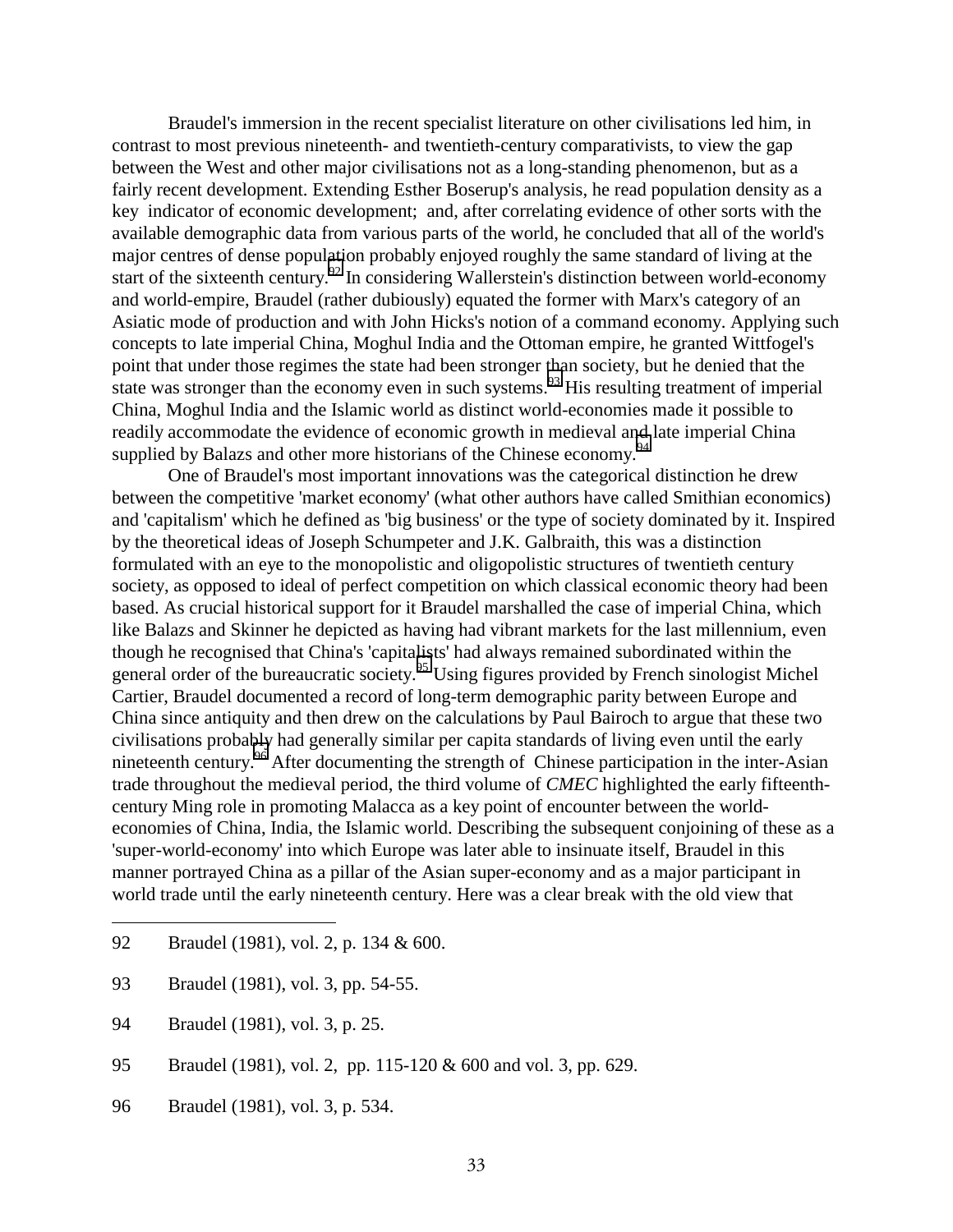traditional, particularist values had isolated had made China an isolated, economically stagnating backwater in an early modern era when Europe was singlehandedly joining the world's diverse regions together in a new system of its ownmaking.<sup>97</sup> Yet, after comparative examination of various cases in which economic crisis and political collapse had been linked, Braudel nevertheless thought it safe to infer from China's worsening trade balance in the 1820s and 1830s that its economy must have fallen behind Europe's by the time of the first Opium War (1839-  $1842.98$ 

While taking that war as the key point at which the balance in the standards of living of the two civilisations shifted, Braudel accepted that the causes behind China's lag lay elsewhere than in a simple military defeat or even in the dictates of the world-economic conjuncture. Apparently the most decisive single event was in his eyes the 1421 Ming decision to shift the empire's capital northward from Nanjing to Beijing, for he read this as the key choice to turn away from sea-power which effectively lost China its hitherto favoured position in a 'race for world domination' that it had embarked upon 'without fully realising it' when Zheng He had launched his voyages a few years before.<sup>99</sup> At a more fundamental level, Braudel revealed Balazs's continued influence when he interpreted the choice of the northern capital as a decision that was deeply consistent with the Chinese bureaucracy's perennial policy of deliberately thwarting all capitalist initiatives that were not backed and supervised by the bureaucratic state.<sup>100</sup> In a similar vein, he recognised the comparatively great size and demographic density of Chinese and Indian cities, but judged them to be 'prematurely fixed' in developmental terms, on the grounds that they possessed political and social structures that hampered the freedom of town life – a view that amounted to a restatement of Weber's claim that Asian cities lacked the autonomy which made European cities havens of capitalist activity.<sup>101</sup> More original was the suggestion that the economies of Japan, Tibet, Indochina and South-east Asia were too primitive and weak as semi-peripheries to stimulate an energetic commercial or monetary policy within the Chinese core of the East Asian world-system.<sup>102</sup> This analysis may well have seriously underestimating the degree of development of China's neighbours, particularly Japan and Korea. Much more sensible was his rejection of Norman Jacobs' argument that the differences in Chinese and Japanese development in the twentieth century could be traced back to differences in their medieval conditions.103 But should the same reservation then perhaps have been raised in regard to the Sino-Western contrast as well? Lastly Braudel saw a crucial difference of attitude between China and the West in regard to technical innovation, with Europe's poverty and backwardness in his view having fostered a more acquisitive spirit and instilled a greater motivation to accumulate

97 Braudel (1981), vol. 3, p. 79.

- 98 Braudel (1981), vol. 2, pp. 218 & 223.
- 99 Braudel, (1981), vol. 3, p. 32.
- 100 Braudel, (1981), vol. 3, pp. 520, & vol. 2, pp. 588-589.
- 101 Braudel (1981), vol. 1, pp. 513-14 & 524-525.
- 102 Braudel (1981), vol. 1, p. 452, and vol. 3, p. 266.
- 103 Braudel (1981), vol. 2, p. 586.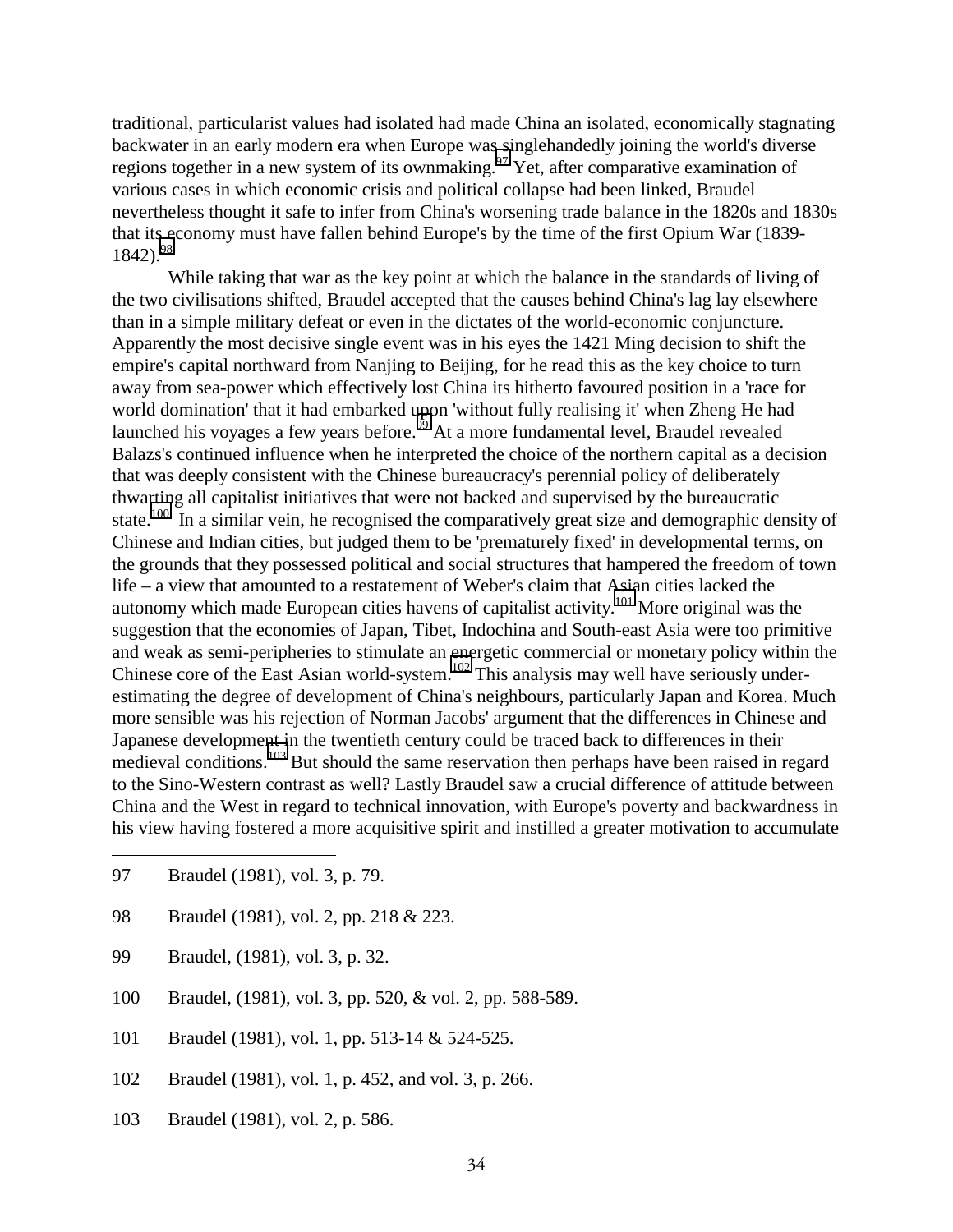new inventions and techniques both in manufacturing and in weaponry, including the ultimately crucial instrument of expansion that was the Western warship.<sup>104</sup>

While allowing for distinctive forms of development in diverse parts of the world, Braudel's analyses of differential development appeared to answer the question of how the West had pulled ahead of China. But then again, did they really answer correctly ? One of the more charming aspects of his analysis of the modern world was the frankly exploratory tone of Braudel's inquiries. This feature expressed itself with regard to non-Western civilisations in his refreshing recognition that a form of 'historiographical inequality' existed between the West and other civilisations due to the fact that Europe's history had already been studied extensively and could therefore be readily mustered in support of appealing claims about the origins of West's superiority, whereas 'the history of non-Europe is still being written'. Here was a proposition both generous and realistic that recognised that further study might yet yield important surprises.<sup>105</sup>

#### **Paths to the Present**

Since Braudel in the late 1970s issued his reminder of the provisional nature of historical analysis, a succession of new efforts at rethinking the place of China in world history have accompanied a steady stream of publications on aspects of Chinese history relevant to global development. As noted at the outset of this essay, it is beyond the purview of this study to offer a state-of-the-field discussion on the recent Western literature. However, a brief sketch of a few of the major trends and publications that have appeared since Braudel's *tour de force* may be of use to readers interested in pursuing the subject further.

The normalisation of relations between the People's Republic of China and most Western states that occurred after the diplomatic warming between the United States and the P.R.C. in 1971-1972 resulted in a marked increase in academic communication and exchange between China and he West. For Western historians of China, the new atmosphere brought increased opportunities for discussion with specialists in the P.R.C. at a time when the intellectual terrain there was becoming increasingly diversified. It also brought access to a wealth of new archival and archaeological materials that provided new evidence for testing analyses of various facets of Chinese history. Among the most results of the new access to archival materials was a growing appreciation of the role of market relations in the late imperial economy and an emphasis on the economic growth that characterised that period. As we have seen, this was a trend that was already gaining steam during the 1970s. One notable event in consolidating it was the publication in 1978 of an issue of the journal *Modern China* devoted to assessing the relevance to China of the notion of the 'development of underdevelopment' that dependency theorists and worldsystems historians had previously used to explain differential development in Latin America and North America. Somewhat surprisingly, all contributors to the *Modern China* discussion agreed on the inapplicability of the notion to late imperial China. In particualar, the economic historian Albert Feuerwerker and the world-systems advocate A.G. Frank both stressed China's record of economic growth through the eighteenth and nineteenth centuries, with Feuerwerker cogently arguing for recognition of the difference between traditional and modern types of economic

<sup>104</sup> Braudel (1981), vol. 1, pp. 412-415; vol. 2, pp. 303-304; vol. 3, pp. 491-96.

<sup>105</sup> Braudel (1979), vol. 2, p. 134.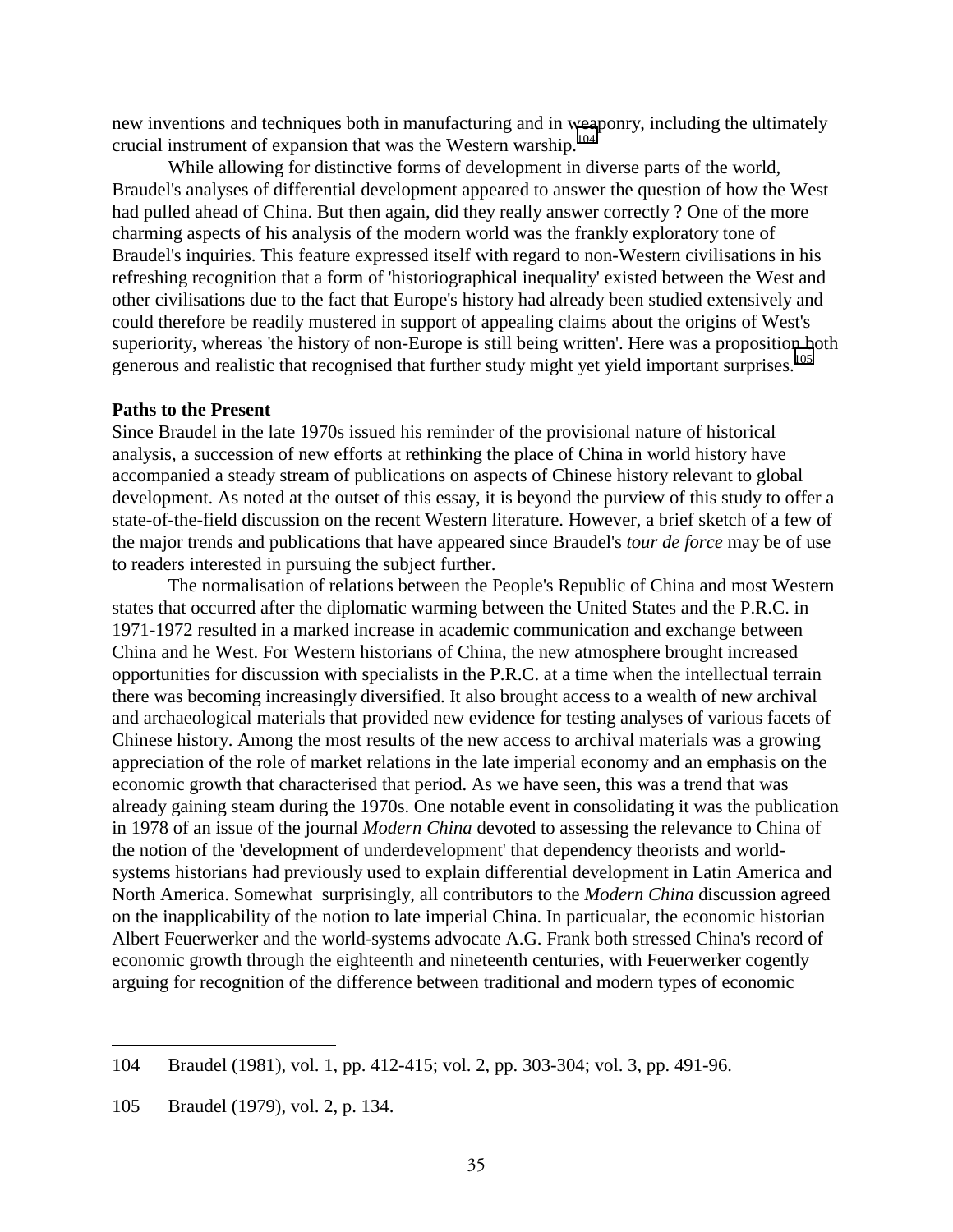growth.<sup>106</sup> The same points were argued and documented more thoroughly in the milestone collaborative volume, *The Modernization of China* (1981), edited by Gilbert Rozman, which brought together many of the leading proponents of modernisation theory with expertise in East Asia, including Marion Levy and Cyril Black, who were jointly responsible for the introduction and conclusion.107

Not surprisingly, there was a certain lag in transferring these new appreciations of Ming and Qing economic performance into general works on world and comparative history, but it is worth noting that several distinct schools of thought have continued to occupy themselves with doing so done to the present. In the modernisation camp, for example, E.L. Jones made an ambitious attempt in *The European Miracle* (1981) to integrate environmental and politicaleconomic history within a broadly comparative framework. Contrasting Europe and the great empires of Asia in a manner somewhat reminiscent of Wittfogel, he characterised Moghul India, Qing China and the Ottoman empire as 'revenue pumps' that sapped all potential for rising per capita growth, but the categorical nature of the distinction caused him to underestimate the vibrancy of Qing economic performance in the eighteenth century, a point he willingly conceded by the end of the decade.<sup>108</sup> A more appreciative assessment of China in general, if not of the Qing in particular, appeared the following year in William McNeill's *The Pursuit of Power* (1982), a sequel to *The Rise of the West* that focused especially on differences in the development of military technologies. Drawing on Hartwell (1966, 1966, 1971), Shiba (1970) and Elvin (1973), McNeill's revised reading of world history not only treated the five centuries prior to 1500 as 'the era of Chinese predominance' in Eurasia, also portrayed the Song-dynasty blossoming of market activity and overseas trade as responsible for sparking a long-term upsurge of market relations across Eurasia that eventually culminated in the rise of capitalism in Europe.<sup>109</sup> Preserving a picture of European dominance from the Renaissance, McNeill accounted for what he perceived as the decline in China's economic vitality with the explanation that a command economy had been reimposed under the Yuan and early Ming, a position that contained some truth but that also overlooked the new proliferation of market relations that took place from the mid-Ming onward. Several years later, S.A.M. Adshead published his excellent *China in World History* (1988), still by far the best general treatment of the subject, which culminates with a limited and critically revised endorsement of the optimistic Teilhardian vision of convergence, a vision that of course contrasted rather sharply with Samuel Huntingdon's prognosis of a 'clash of civilisations' in which China and the West would be pitted antagoinstically against one another.

Shortly after the publication of Adshead book, Janet Abu-Lughod sparked a new wave of world-systems analysis relevant to China with her *Before European Hegemony (*1989), a study

- 106 Feurewerker (1978); Frank (1978).
- 107 Rozman (1981). Other contributors included the economic historian Ramon Myers and the intellectual historian Frederick Mote. The latter, based at Princeton, had written the substantial section on Song to Qing for the influential ten-volume *Prolyläen Weltgeschichte* edited by Golo Mann and Alfred Heuss (1967).

108 Jones (1988).

 $\overline{a}$ 

109 McNeill (9182), chapter 2.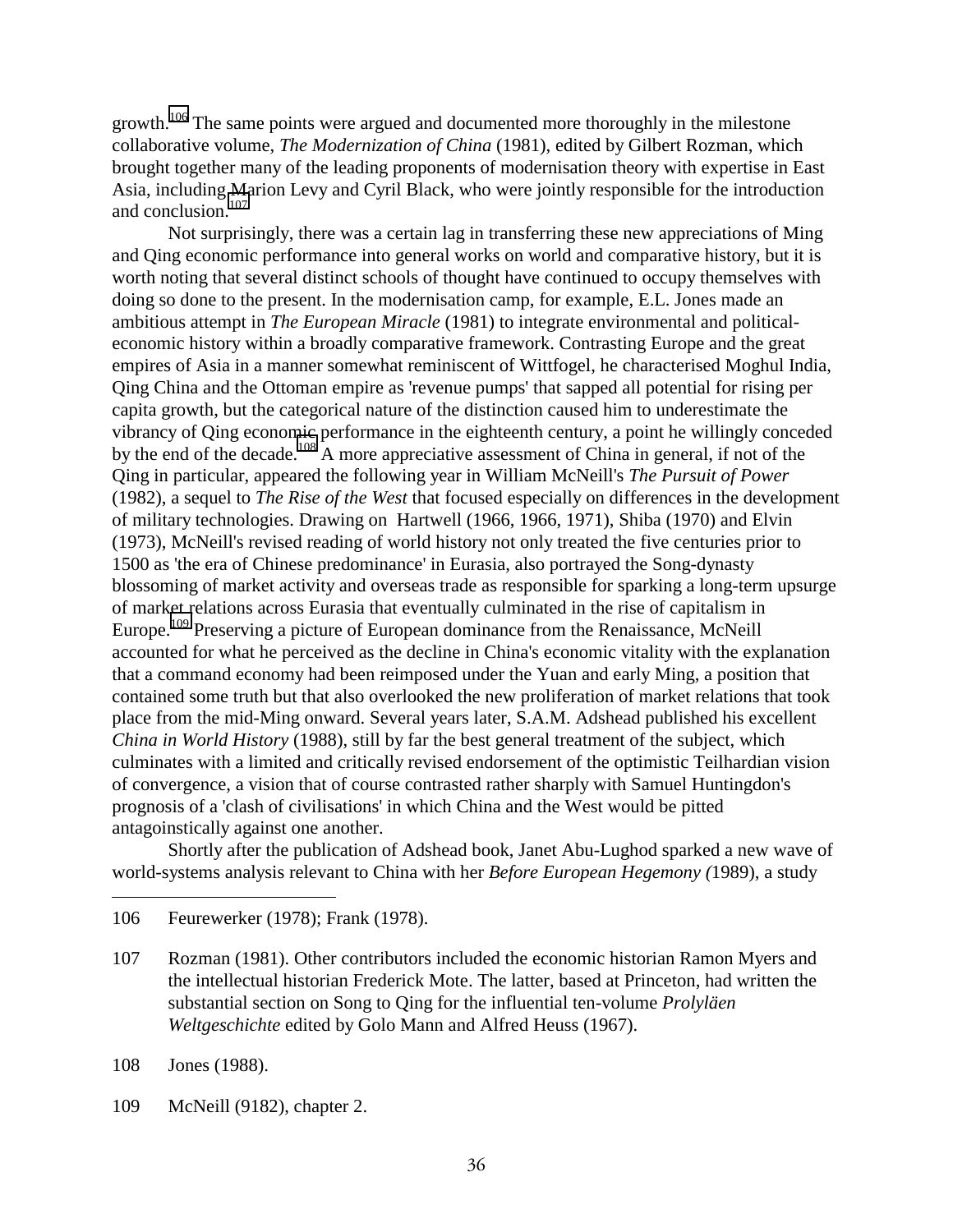that extended Wallerstein's concept of world-system beyond the modern era to the medieval period. In a manner reminiscent of Grousset but taking an economic focus, she stressed the network of interactions between the major Eurasian civilisations during the *pax mongolica* (13th-14th centuries) and depicted China as playing a crucial role in an integrated system of commercial exchanges before the breakdown of the system at the time of the Black Death. In 1992 Wallerstein in turn published an important new essay originally intended for the final volume of Needham's *SCC* series. In this he built on Abu-Lughod's analysis of the medieval trade *ecumene* and suggested that after the breakdown of the medieval trading system the parcellisation of sovereignty and the consequent broad scope for independent merchant initiative in Europe, but not in China, made possible the emergence of capitalism in the early modern West.<sup>110</sup> A.G. Frank for his part responded in a series of stimulating but still controversial studies – culminating in his *ReOrient*, winner of the World History Association 1999 Book Prize – by rejecting both the idea of European predominance in the global economy before 1750 and by asserting that it was Asia, and most especially China with its rapid economic expansion and its acute demand for silver, that served as the motor for global economic expansion between  $1450$  and  $1750$ .<sup>111</sup>

As in previous decades, the studies too briefly described in the previous paragraph all drew to a greater or lesser degree on specialist work carried out by historians of China. The opening of major portions of the Ming and Qing dynasty archives during the 1980s has allowed valuable new light to be shed on aspects of Chinese history – for example, in the areas of late imperial political economy and foreign relations with the Western powers – that have a direct bearing on global and comparative issues.<sup>112</sup> Of the more recent works, there are several which in the opinion of the present author are likely to have an important impact on the broader world history literature. These include: Joanna Waley-Cohen's *The Sextants of Beijing* (1999), which offers a wide-ranging critique of the old notion that imperial China stood isolated from trends elsewhere in Eurasia; Lavely and Wong's (1998) critique of the long-standing view that China suffered a Malthusian-style population crisis in the early nineteenth-century; Hill Gates 1996 neo-Marxist case for the predominance of a petty-capitalist mode of production in China from the Song to the twentieth century; Francesca Bray's pioneering work on gender and technology (1997), which focuses on the late imperial period; R.B. Wong admirably balanced analysis of historical change in Europe and China during the early modern era (1997), which makes a strong case for methodological parity in comparative studies; S.A.M. Adhead's 1997 wide-ranging comparative analysis of the emergence of consumerism in China and Europe from 1400 to 1800; and Kenneth Pomeranz's skilfully crafted response to Braudel's core question of how the nineteenth-century gap between China and Europe came to emerge, given their distinct modes of material culture but similar standards of living prior to 1770. These are invaluable works, in which world and comparative historians can be expected to find much food for thought and discussion in the years to come.

110 Wallerstein (1992).

- 111 Frank (1995); Frank (1998).
- 112 Note, for example, the committedly comparative discussions of Will & Wong (1991) on grain provisioning and Dunstan (1996) on Qing macro-economic thinking; as well as the the new analyses of Sino-Western relations provided by Hevia (1995) on the Macartney embassy and by J.Y. Wong (1998) on the significance of the 19th-century opium trade.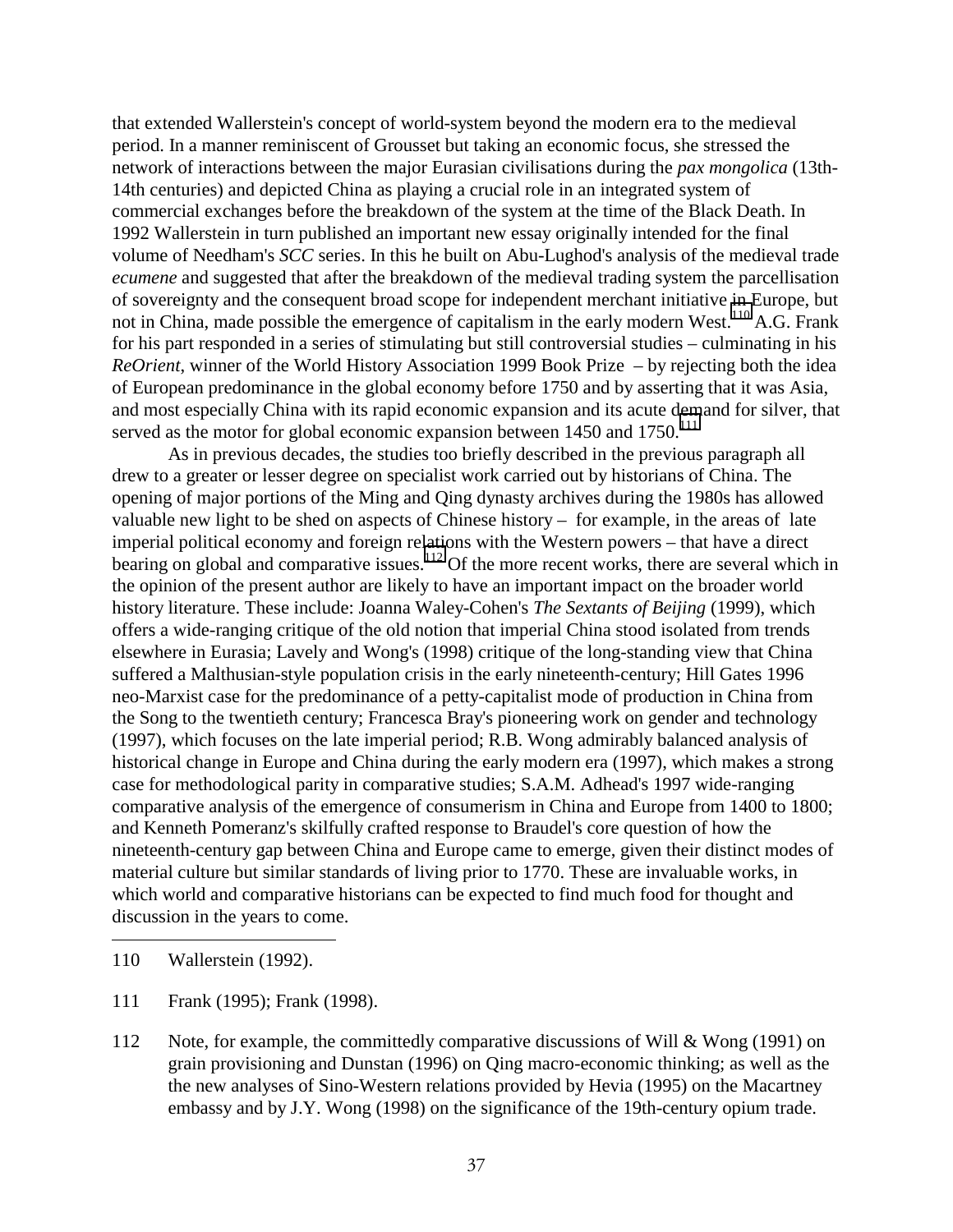## **Concluding Thoughts**

In one of the less defensible passages of his seminal book *Orientalism*, Edward Said made the claim that 'Islam excepted, the Orient for Europe was until the nineteenth century a domain with a continuous history of unchallenged Western dominance.' Even a moment's reflection should have made readers with a reasonable knowledge of South and East Asian history realise that both the general claim and the specific assertion that it was 'patently true' of Portuguese experience in China and British experience in India were wrong, as indeed was the assertion that by and large 'only the Arab and Islamic Orient presented Europe with an unresolved challenge on the political, intellectual, and for a time, economic levels' before  $1800$ .<sup>113</sup> China and India have continuously faced Westerners with serious challenges as well as with considerable opportunities on all three fronts from the sixteenth century to the present. With regard to India, it is enough to recall the repeated seventeenth- and early eighteenth-century attempts by Europeans to negotiate with the Moghul court or the same period's complex jockeying for power between the imperial court and a host of native rulers and provincial governors, not to mention four European powers, to attest to the lack of British predominance before 1757. Similarly, for China, continuous demand for Chinese goods by early modern Western consumers together with the Ming and Qing regulation of foreign trade and the long-standing incapacity of the European powers to balance their China trade with anything other than bullion were causes of political and economic concern to European statesmen and thinkers well before the Napoleonic era. Though the present study has concentrated on only a limited selection of historical authors and makes no claim to being exhaustive, hopefully it has shown that prior to 1760 a new awareness of Chinese history posed significant challenges to Western thinkers concerned with constructing formal interpretations of world history and that this awareness contributed to the emergence of various attempts to formulate a broader vision of humanity's historical experience.

Yet, if Said's assumption that Europe dominated 'farther Asia' throughout the early modern era must be considered factually unfounded, the Western tradition of situating China discursively in the framework of interpretations of world history appears to confirm, but also to qualify, another of his ideas, namely, the insight that negative stereotypes played an instrumental role in legitimating imperialistic expansion and Western hegemony in the nineteenth and twentieth centuries. The dissemination from 1770 to 1839 of established depictions of Chinese civilisation as historically fixed, genetically inferior, and perennially in the sway of despotism and superstition prepared the social-psychological ground for the military, commercial and ideological aggressions of the nineteenth century. On the other hand, however, there is little doubt that the worsening of China's economic, military and diplomatic positions vis-à-vis the colonial powers between 1790 and 1912 also shaped the overall decline in Western opinion about where China stood on the 'scale of civilisation' and played a large role in the marginalisation of Chinese history within the Western historiography of world history. Although the per capita standards of living in Europe and China seem to have been roughly equivalent as late as the 1760s, by the beginning of the twentieth century talk of the partition of China seems to have intoxicated historians of all stripes to believe that the March of Civilisation was an exclusively Western story from which distant China had remained isolated, fixed for centuries if not millennia at the same level of development.

<sup>113</sup> Said (1978), pp. 73-74.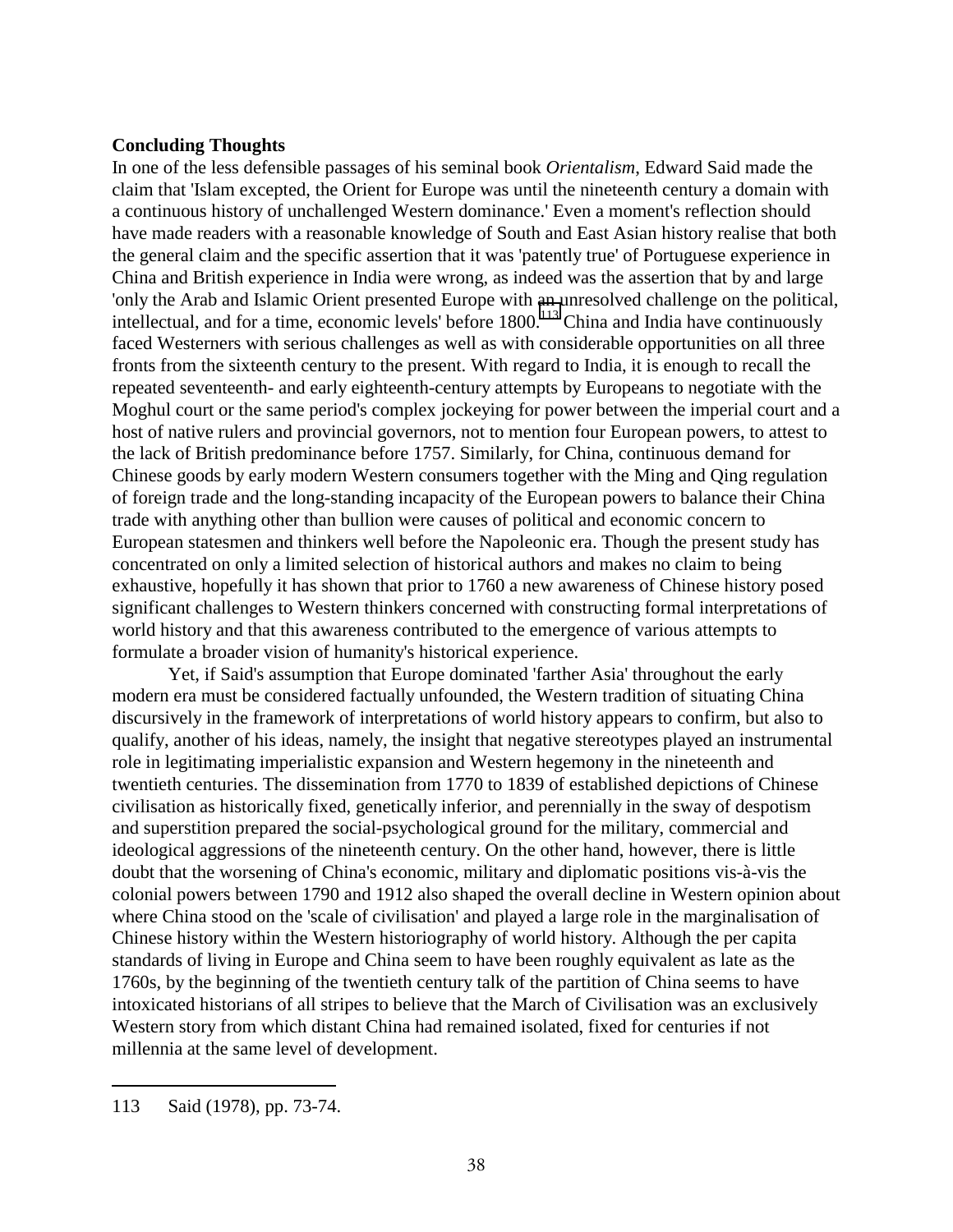In the wake of the overthrow of the Chinese dynastic system and the trauma of the First World War in the West, the twentieth century not only witnessed a series of dramatic shifts both in China's international position and in its internal politics, but also saw a distinct diversification of Western attitudes concerning China. This marked a clear contrast with the near consensus of the previous century. One of the most notable aspects of this change of attitudes by the 1980s was the rejection by scholars of the old notion that China had remained essentially unchanged from the fifteenth to the early nineteenth centuries. This insight was accompanied by a corresponding realisation that during those centuries Chinese society was engaged in a complex, multi-faceted process of long-term change that may have been quite distinct from the paths adopted by the Western powers and Japan, but was nevertheless of great historical interest and importance. Table 1 gives a formalised summary of opinions held by successive Western world historians regarding China and its place in world history; the contrasts presented there may help illustrate trends in opnion since the Enlightenment.

This essay has considered some of the major conceptual artefacts developed over the historical long-term for integrating China into Western interpretations of world history. It has also recalled some of the ways in which concepts and problems derived from interpretations of world and/or comparative history have shaped Western understandings of China, either as heuristic tools for carrying out research or as principles for systematically organising research results. Several cases considered here, including the 17th-century Western 'discovery' of Chinese historiography, the 18th-century appreciation of Confucian government and the late 20th-century recognition of the importance of China's international commerce within the global trade system from the eleventh to the eighteenth century, indicate that knowledge about Chinese history and society has from time to time served effectively in the past to challenge and at times broaden existing Western notions about the global historical process. Though researchers in the field of Chinese studies may sometimes express resentment toward grand theories, few of them seriously deny that ideas derived from world and comparative historiography are pervasive enough to require historians of China to pay critical attention to developments in these fields from time to time. One hopes that world historians and comparativists whose training is in other fields may in turn realise that new developments in the area of Chinese historiography are important enough to merit careful consideration. The examples of Weber, McNeill and Braudel are on record to testify that valuable insights and substantial challenges are likely to await anyone willing to mine the rich vein of ongoing research on Chinese history and China's historical relations with the rest of the world. And one of the main lessons to be learnt both from that new research and from the classics is that old syntheses are never enough, and new ones are needed.

| TABLE 1 |  |
|---------|--|
|---------|--|

| <b>Name</b> | <b>I.</b> Relation of<br><b>Different</b><br><b>Patterns of</b><br><b>Development</b> | <b>II. View of China's Basic</b><br><b>Relation to Rest of World</b> | <b>III.</b> Pattern of<br><b>Development</b><br>of West | <b>IV.</b> Pattern of<br><b>Development of Imperial</b><br>China |
|-------------|---------------------------------------------------------------------------------------|----------------------------------------------------------------------|---------------------------------------------------------|------------------------------------------------------------------|
| Voltaire    | <b>Distinct</b>                                                                       | Mainly closed before modern<br>era, but with some contacts           | Fixed<br>constitution open<br>to abuse and<br>reform    | Constitution fixed and<br>politics stable                        |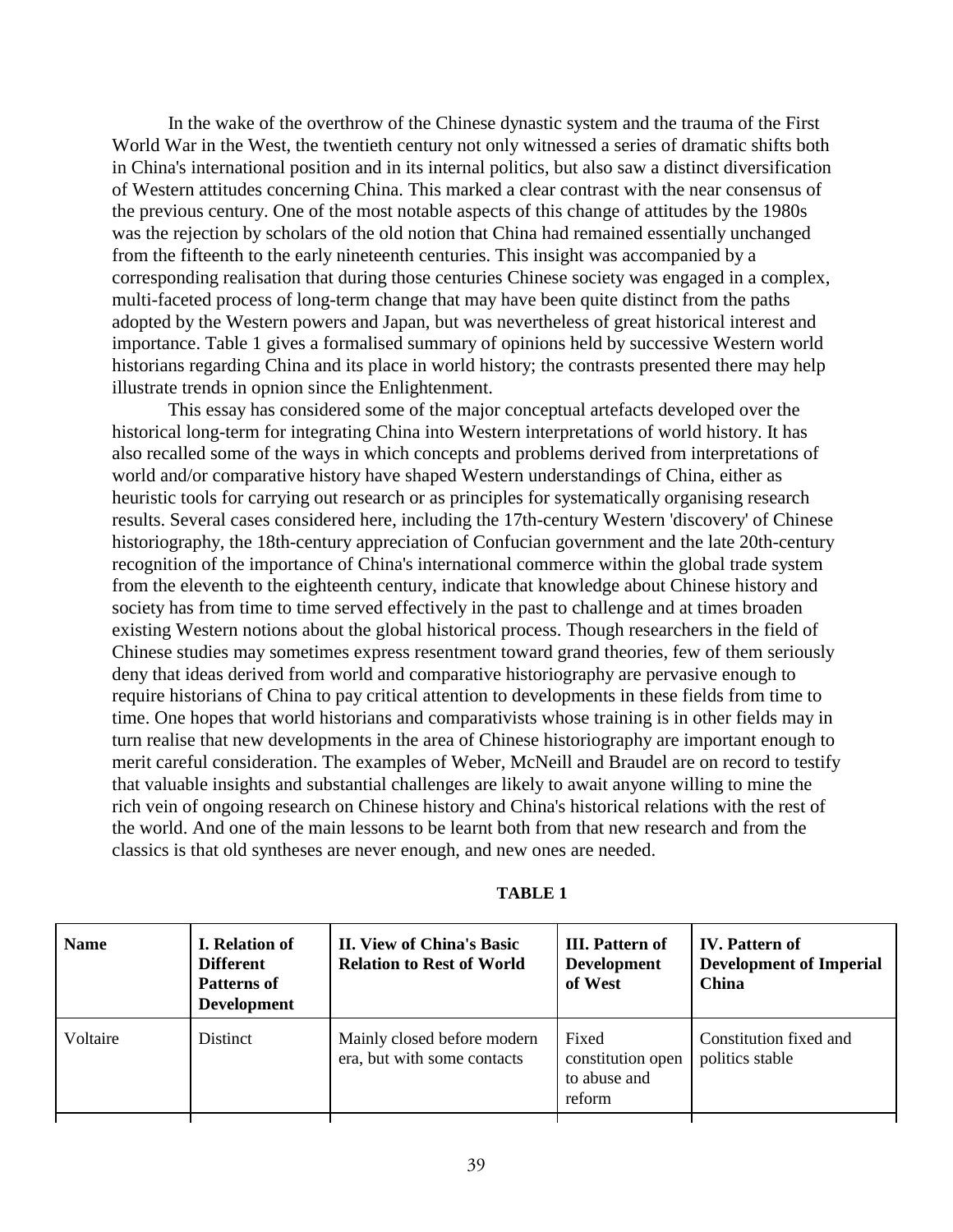| <b>Name</b> | <b>I.</b> Relation of<br><b>Different</b><br><b>Patterns of</b><br><b>Development</b> | <b>II. View of China's Basic</b><br><b>Relation to Rest of World</b> | <b>III.</b> Pattern of<br><b>Development</b><br>of West | <b>IV.</b> Pattern of<br><b>Development of Imperial</b><br>China |
|-------------|---------------------------------------------------------------------------------------|----------------------------------------------------------------------|---------------------------------------------------------|------------------------------------------------------------------|
| Montesquieu | Different                                                                             | Closed before modern era                                             | Fixed<br>constitution open<br>to abuse and<br>reform    | Constitution fixed and<br>politics unstable                      |
| Herder      | Different                                                                             | Closed                                                               | Change                                                  | Fixed                                                            |
| Condorcet   | Universal model:<br>unilinear $+$<br>common stages                                    | Closed                                                               | Change for better                                       | Stagnant                                                         |
| Hegel       | Universal model:<br>unilinear + $diff$<br>stages                                      | Closed                                                               | Change for better                                       | Fixed                                                            |
| Schlegel    | Different                                                                             | Closed                                                               | From order<br>through chaos to<br>order again           | Constitution fixed and and<br>politics unstable                  |
| Gobineau    | Different, with<br>eventual bad<br>convergence                                        | Threat                                                               | Change,<br>ultimately for<br>worse                      | Fixed qualitatively, with<br>quantitative growth                 |
| Marx        | Sometimes<br>unilinear, but<br>sometimes<br>multilinear                               | Closed before modern era,<br>oppressed in 19th                       | Change,<br>ultimately for<br>better                     | Stagnant (but with<br>quantitative growth?)                      |
| Ranke       | Different                                                                             | Closed                                                               | Change                                                  | Fixed                                                            |
| Comte       | Universal model:<br>unilinear $+$<br>common stages                                    | Closed before modern era,<br>oppressed in 19th                       | Change,<br>ultimately for<br>better                     | Stagnant (but with<br>quantitative growth?)                      |
| Spencer     | Universal model:<br>unilinear $+$<br>common stages                                    | Closed before modern era,<br>oppressed in 19th                       | Change for better                                       | Stagnant (but with<br>quantitative growth?)                      |
| Ratzel      | Different                                                                             | Closed before modern era                                             | Change                                                  | Stagnant (but with<br>quantitative growth?)                      |
| Weber       | Distinct                                                                              | Mainly closed before modern<br>era, despite contacts                 | Change, towards<br>rationalisation                      | Change (but rationalisation<br>stunted)                          |
| Spengler    | Different                                                                             | Closed                                                               | Change towards<br>decline                               | Life-cycle completed in<br>antiquity                             |
| Toynbee     | Different                                                                             | Closed                                                               | Change; modern<br>West continuing                       | Two life-cycles: first<br>completed in antiquity;                |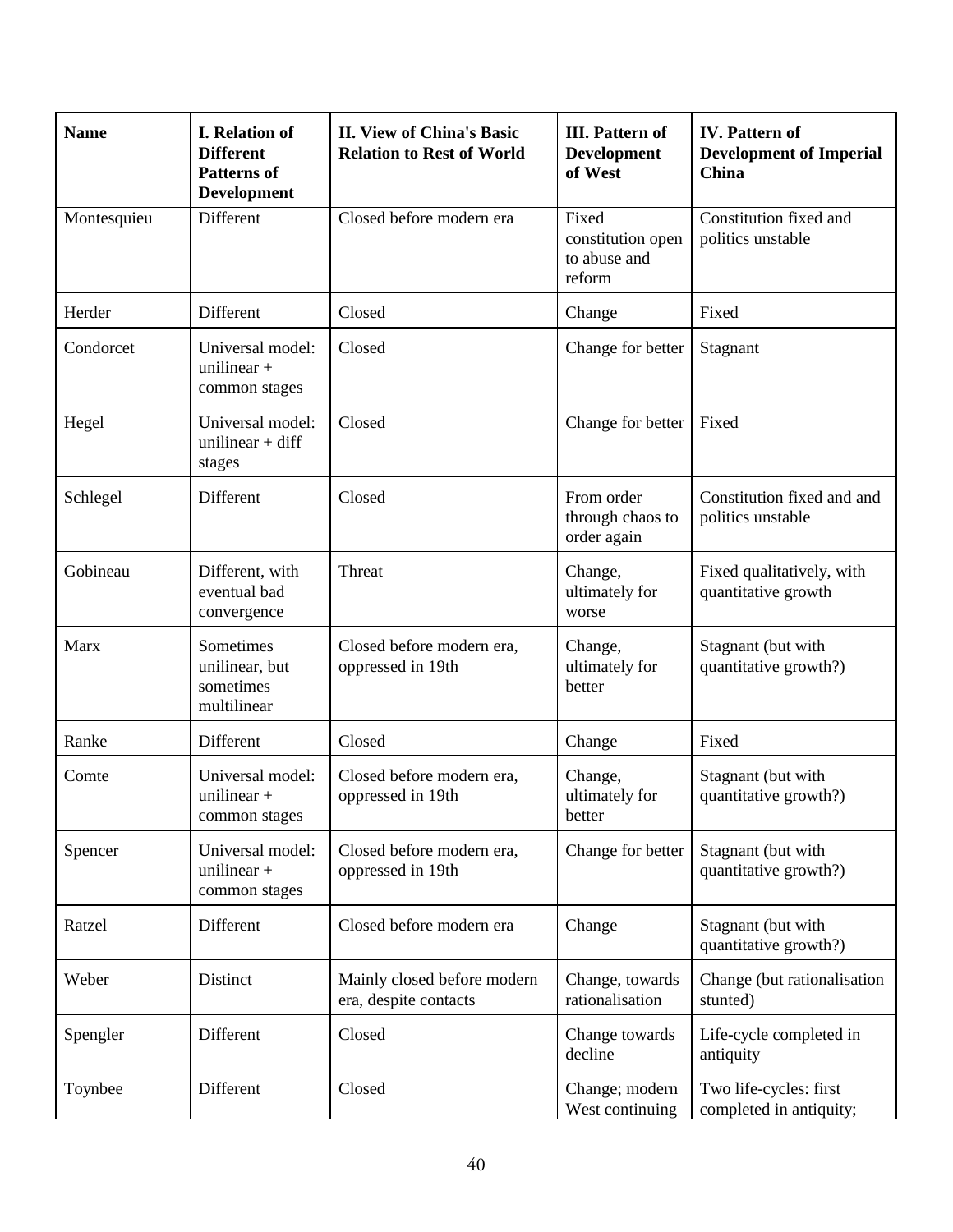| <b>Name</b>            | <b>I.</b> Relation of<br><b>Different</b><br><b>Patterns of</b><br><b>Development</b> | <b>II. View of China's Basic</b><br><b>Relation to Rest of World</b>            | <b>III.</b> Pattern of<br><b>Development</b><br>of West | <b>IV.</b> Pattern of<br><b>Development of Imperial</b><br><b>China</b>                            |
|------------------------|---------------------------------------------------------------------------------------|---------------------------------------------------------------------------------|---------------------------------------------------------|----------------------------------------------------------------------------------------------------|
|                        |                                                                                       |                                                                                 | forward                                                 | second in early modern era                                                                         |
| Wells                  | Multilinear<br>convergence<br>model                                                   | From closed to gradually<br>integrated                                          | Change for better                                       | Stagnant                                                                                           |
| Stalin Line (1)        | Universal model:<br>unilinear $+$<br>common stages                                    | Closed to integrated in modern<br>era                                           | Change,<br>ultimately for<br>better                     | Stagnant                                                                                           |
| Mad'iar                | Multilinear<br>convergence<br>model                                                   | Closed to integrated in modern<br>era                                           | Change,<br>ultimately for<br>better                     | Stagnant                                                                                           |
| Wittfogel (1)          | Multilinear<br>convergence<br>model                                                   | Closed to integrated in modern<br>era                                           | Change,<br>ultimately for<br>better                     | Stagnant                                                                                           |
| Radek                  | Universal model:<br>unilinear $+$<br>common stages                                    | Closed to integrated in modern<br>era                                           | Change,<br>ultimately for<br>better                     | Change                                                                                             |
| Stalin Line (2)        | Universal model:<br>unilinear $+$<br>common stages                                    | Closed but with some<br>contacts, to integrated in<br>modern era                | Change,<br>ultimately for<br>better                     | Stagnant                                                                                           |
| Durant                 | Different                                                                             | Closed but with some contacts                                                   | Change,<br>ultimately for<br>better                     | Continuous, but lagging<br>behind West since<br>medieval times                                     |
| UNESCO/<br><b>HMSC</b> | Multilinear<br>convergence<br>model                                                   | From limited contacts towards<br>gradual integration and partial<br>convergence | Change for better                                       | Change                                                                                             |
| Needham                | Multilinear<br>convergence<br>model                                                   | From limited contacts towards<br>integration and ecumenical<br>development      | Change,<br>ultimately for<br>better                     | Bureaucratism evolving,<br>and lagging behind West<br>from 16th-20th                               |
| Wittfogel (2)          | Different                                                                             | Threat                                                                          | Change, with<br>outcome in<br>jeopardy                  | Bureaucratism fixed, but<br>change possible now                                                    |
| Fairbank               | Differential<br>development<br>converging                                             | From closed to coerced<br>integration in 19th                                   | Change for better                                       | Bureaucratism evolving,<br>but lagging behind West<br>since 16th, and change<br>possible in future |
| <b>Balazs</b>          | Differential<br>development non-                                                      | From limited contacts to<br>independent development                             | Change                                                  | Bureaucratism evolving,<br>and lagging behind West                                                 |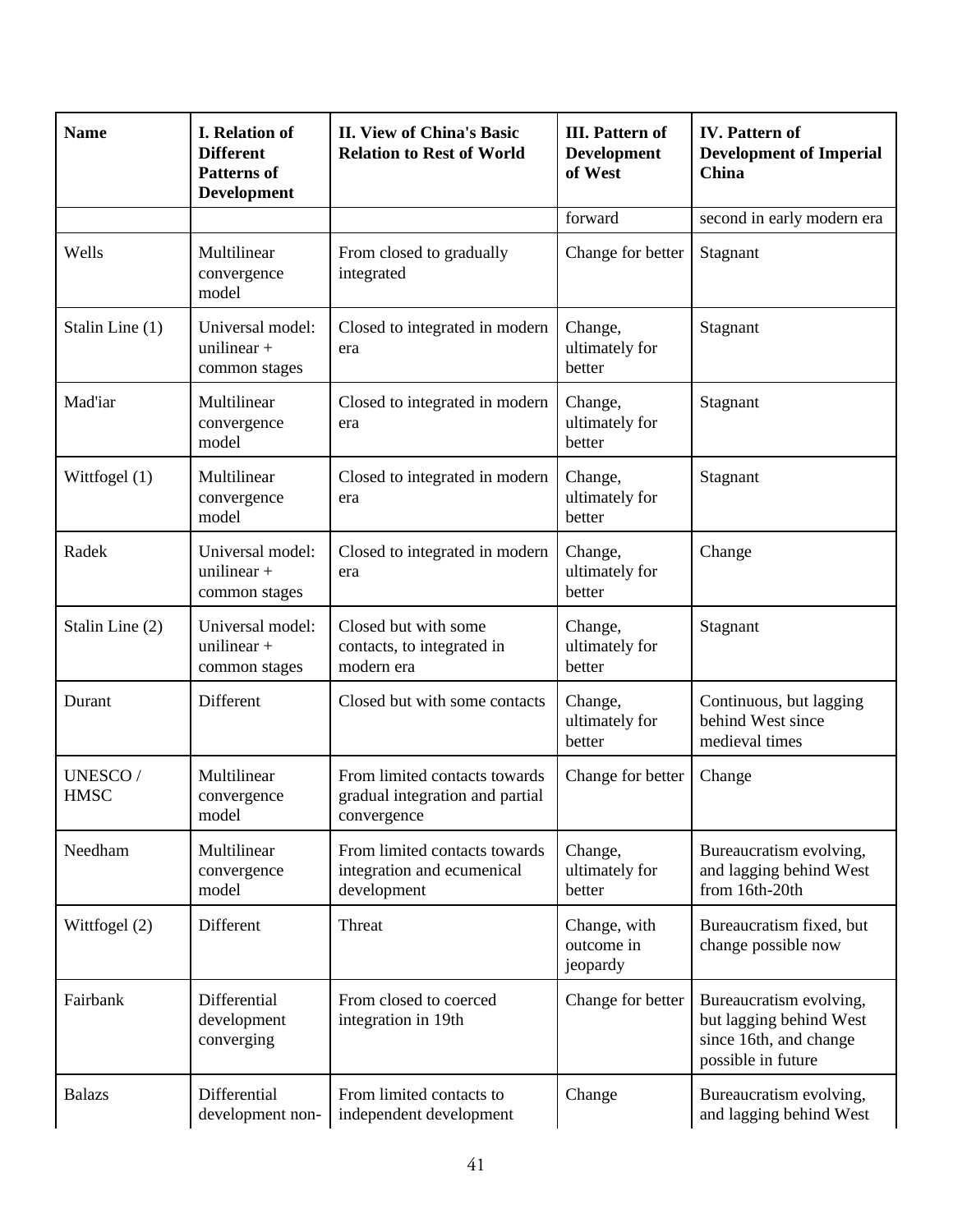| <b>Name</b>             | <b>I. Relation of</b><br><b>Different</b><br><b>Patterns of</b><br><b>Development</b> | <b>II. View of China's Basic</b><br><b>Relation to Rest of World</b>                                      | <b>III.</b> Pattern of<br><b>Development</b><br>of West | <b>IV.</b> Pattern of<br><b>Development of Imperial</b><br>China        |
|-------------------------|---------------------------------------------------------------------------------------|-----------------------------------------------------------------------------------------------------------|---------------------------------------------------------|-------------------------------------------------------------------------|
|                         | converging                                                                            |                                                                                                           |                                                         | since 16th                                                              |
| Modernisation<br>Theory | Universal model:<br>unilinear $+$<br>common stages                                    | From closed to convergent<br>development                                                                  | Change for better                                       | Stagnant, with change<br>since 19th                                     |
| Vasilev                 | Multilinear<br>convergence<br>model                                                   | Increasing closedness till end<br>of imperial era, with inter-<br>active development since                | Change,<br>ultimately for<br>better                     | Continuous, but lagging<br>behind West by early<br>modern era           |
| McNeill (1963)          | <b>Differential</b><br>development                                                    | From contacts between distinct<br>civilisations to cosmopolitan<br>integration under Western<br>dominance | Change, with<br>threat of<br>bureaucratic<br>stagnation | Stagnant from Song or<br>Ming, with change since<br>19 <sub>th</sub>    |
| Wallerstein<br>(1974)   | Differential<br>Development                                                           | Limited but increasing<br>contacts since 15th century                                                     | Change                                                  | Change, with politically<br>induced restrictions before<br>20th century |
| <b>Braudel</b>          | Differential<br>Development                                                           | From limited contacts to<br>increased integration since<br>15th century                                   | Change                                                  | Change                                                                  |

NOTE: Range of Options for columns 1 & 4.

Column 1: Unilinear or Multilinear, the latter of which may be convergent or non-convergent. 'Different' indicates strong differentiation between societies/ civilisations, where 'distinct' allows mixing of similarities and differences.

Column 3: 'Ultimately for better' denotes aggravation of hardship preceding improvement.

Column 4: 'Fixed' = essentially unchanging; 'stagnant' - liable to change at some point, but stalled; 'continuous' and 'evolving' denote ongoing change with persistent of distinctive characteristics. The category of 'change' allows for a variety of types of change.

> Gregory Blue: 'China and the Writing of World History in the West' **Bibliography**

Abu-Lughod, Janet L. (1989) *Before European Hegemony. The World System, A.D. 1250-1350*. Oxford: Oxford U.P.

Adshead, S.A.M. (1988). *China in World History*. London: Macmillan.

Adshead, S.A.M. (1993). *Central Asia in World History*. London: Macmillan.

Adshead, S.A.M. (1997). *Material Culture in Europe and China, 1400-1800.* London: Macmillan.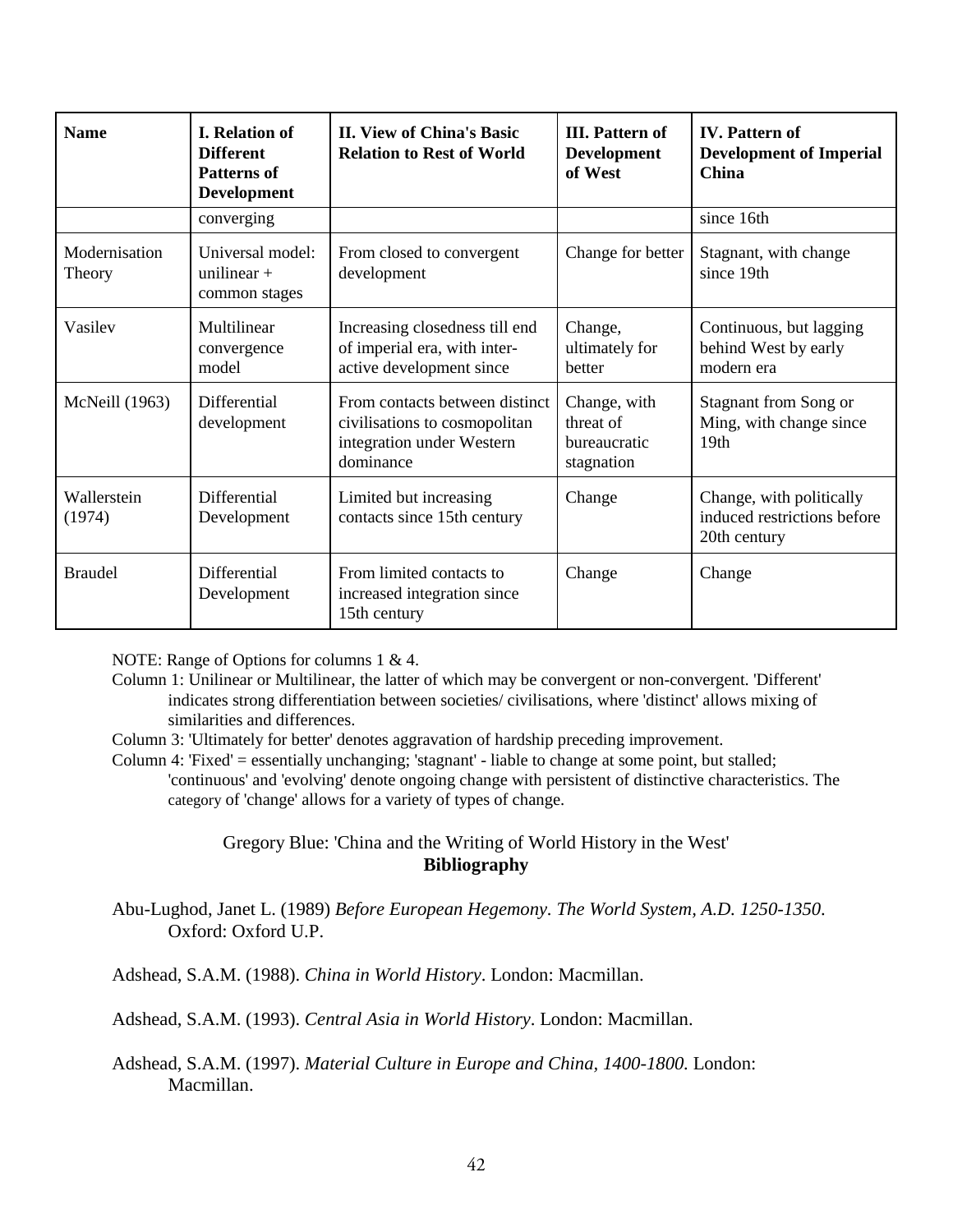Allardyce, Gilbert (1990). 'Toward World History. American Historians and the Coming of the World History Course', *Journal of World History*, vol. 1, no. 1, pp. 23-76.

Anderson, Perry (1974). *Lineages of the Absolutist State*. London: NLB.

- Balazs, Stefan [= Étienne]. (1931-1933). 'Beiträge zur Wirtschaftgeschichte der T'angzeit' in: *Mitteilungen des Seminars für Orientalistische Sprachen*, vol. 34, pp. 1-92, vol. 35, pp. 1- 73, vol. 36, pp. 1-62.
- Balazs, Étienne (1953). *Études sur la société et l'économie de la Chine médiévale*. Leiden: Brill.
- Balazs, Étienne (1957). 'Une carte des Centres commerciaux de la Chine à la fin du Xie siècle' (with an introduction by F. Braudel) in: *Annales. Économies, Sociétés, Civilisations*. (Oct-Dec) no. 4, pp. 587-93.
- Balazs, Étienne (1964). *Chinese Civilization and Bureaucracy. Variations on a Theme*. (H.M. Wright, trans.; introduction by A.F. Wright) New Haven: Yale University Press.
- Balazs, Étienne (1965). *Political Theory and Administrative Reality in Traditional China*. SOAS: London.
- Balazs, Étienne (1968). *La bureaucratie céleste, rechereches sur l'économie et la société.de la Chine traditionelle*. Introduction by P. Demiéville. (Bibliotècque des sciences humaines) Paris: Gallimard [expanded and revised version of Balazs (1964)].
- Barker, Ernest (1945). 'The Historian, Too, Must Stand Trial', *New York Times Magazine*, December 9, 1945.
- Barnes, Henry Elmer. (1963a). 'World History Since Herodotus', *Encyclopedia Americana*.
- Barnes, Henry Elmer (1963b). *A History of Historical Writing*. New York: Dover.
- Black, Cyril E. (1966). *The Dynamics of Modernization: A Study in Comparative History.* New York:
- Black, Cyril E. (1982). 'Modernization as an Organizing Principle of World History', in: *1982 World History Teaching Conference*. Boulder CO: U.S. Air Force Academy.
- Blue, Gregory (1999). 'Gobineau on China: Race Theory, the Yellow Peril, and the Critique of Modernity', in: *Journal of World History*, vol. 10, no. 1 (Spring, 1999), pp. pp. 93-142
- Blue, Gregory (forthcoming) *China in Western Social Theory, 1680-1912*.
- Breisach, Ernst (1983). *Historiography. Ancient, Medieval & Modern*. Chicago: University of Chicago Press.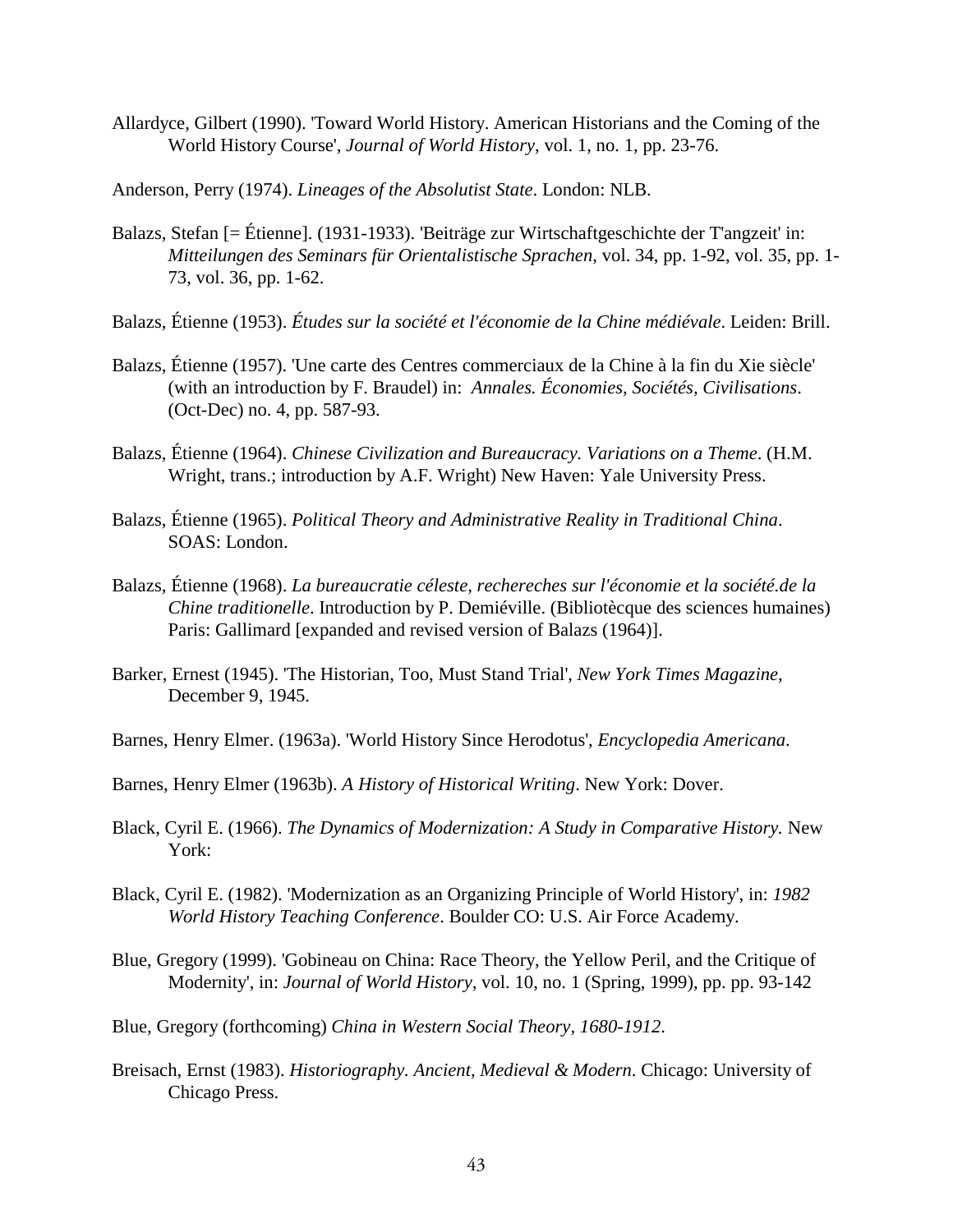- Bossuet, Jean-Bénigne (1853). *Discours sur l'histoire universelle*. Paris: Furne [first published, 1681].
- Braudel, Fernand (1979) *Civilisation, économie et capitalisme : XVe-XVIIIe siècle*. 3 vols. (Vol. 1. *Les Structures du quotidien : le possible et l'impossible*; vol. 2. *Les Jeux de l'échange*; vol 3. *Le Temps du monde*.) Paris: Armand Colin.
- Braudel, Fernand (1981). *Civilization and Capitalism, 15th-18th Centuries*. (S. Reynolds, tr.) 3 vols. (Vol. 1. *The Structures of Everyday Life*; vol. 2. *The Wheels of Commerce*; vol. 3. *The Perspective of the World* ) London: Fontana.
- Bray, Francesca (1997). *Technology and Gender. Fabrics of Power in Late Imperial China*. Berkeley / L.A.: University of California Press.
- Bridges, J.H. (1866). 'England and China' in Richard Congreve (ed)(1866) *International Policy. Essays on the Foreign Relations of England*. London: Chapman & Hall; pp. 329-448.
- *Cahiers d'histoire mondial / Journal of World History / Caudernos de Historia Mundial*. Paris: UNESCO, 1953-1978.
- Carneiro, Paolo E. de Berrêdo (1963). 'Preface' to UNESCO (1963-1976). *History of Mankind. Cultural and Scientific Development.* Vol. 1, pp. xvii-xxiii.
- Carneiro, Paolo E. de Berrêdo (1969). 'Texte du discours prononcé ... au cours de la sixième séance de la quatre-vingt-troisième session du Conseil exécurif de l'UNESCO, le mercredi 24 septembre 1969', *Cahiers d'histoire mondial / Journal of World History / Caudernos de Historia Mundial*, vol. 12, no. 3, 1970; pp. 337-43.
- Cartier, Michel and Will, Pierre-Etienne (1971). *Démographie et institutions en China: contribution à l'analyse des rencensements de époque impériale*. Paris: Mouton.
- Chang, Kwang-chih (1986). *The Archaeology of Ancient China*. 4th ed., Yale U.P., New Haven/London.
- Chaunu, Pierre (1960-1966). *Les Philippines et la Pacifique des Ibériques (XVIe, XVIIe, XVIIIe siècles).* 2 vols. Paris: S.E.V.P.E.N.
- Chesneaux, Jean (1976). *Du passé faisons table rase?* Paris: Maspero.
- Chi Ch'ao-ting (1936). *Key Economic Areas in Chinese History*. London: Allen & Unwin.
- Clunas, Craig (1999), 'Modernity Global and Local: Consumption and the Rise of the West', *American Historical Review*, 104, 5 (Dec.), pp. 1497-1511.
- Collins, Randall (9186). *Weberian Sociological Theory*. Cambridge: Cambridge University Press.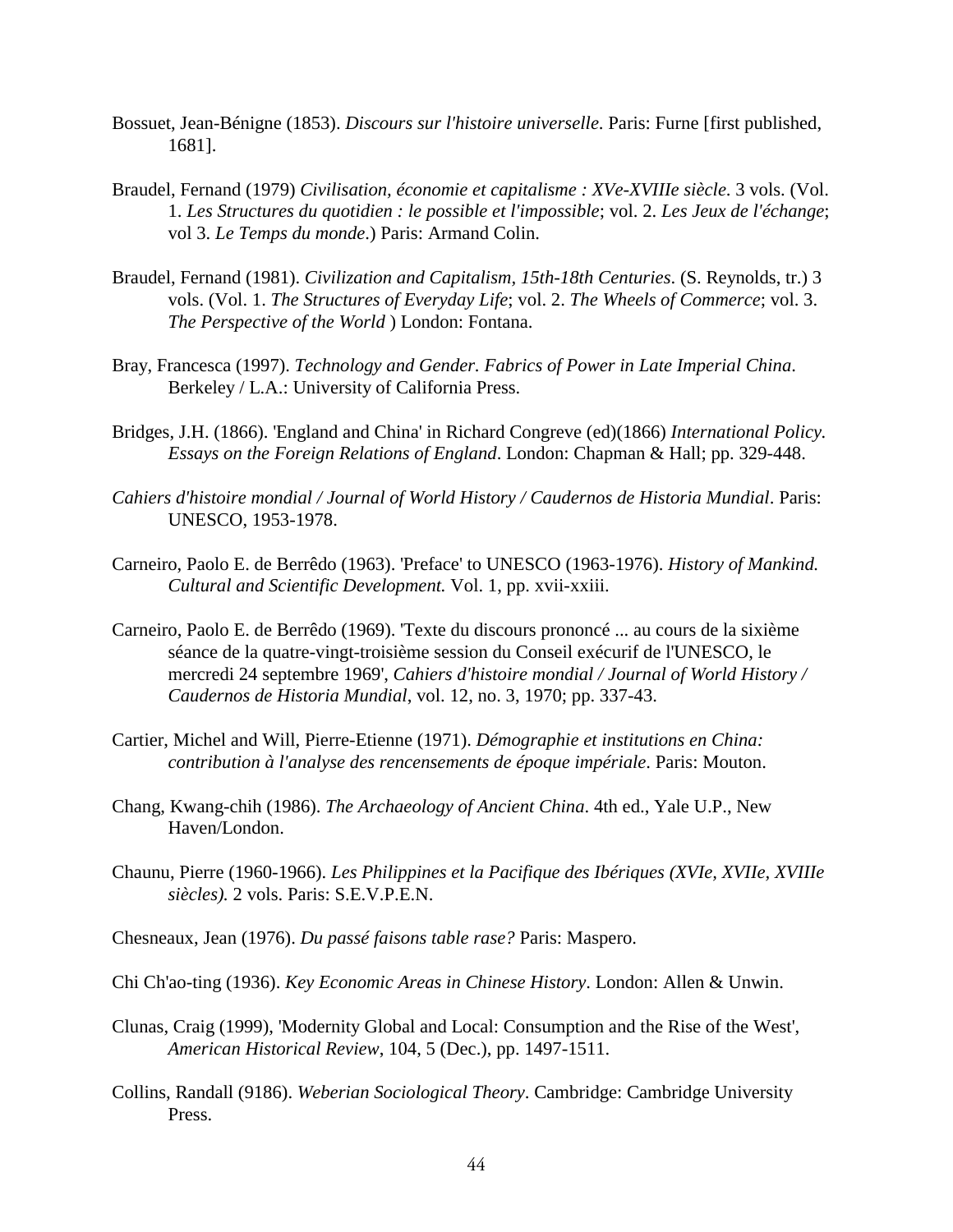- Condorcet (1988). *Esquisse d'un tableau historique des progrès de l'esprit humaine*. (Introduction by A. Pons) Paris: Flammarion.
- Costello, Paul (1993). *World Historians and their Goals. Twentieth-century Answers to Modernism*. De Kalb IL: Northern Illinois Press.
- Cummings, Bruce (1998). 'Boundary Displacement: Area Studies and International Studies During and After the Cold War', in: C. Simpson (ed), *Universities and Empire: Money and Politics in the Social Sciences During the Cold War*, New York: New Press; pp. 159- 188.
- Dermigny, Louis (1964). *La Chine et L'Occident. Le Commerce à Canton au XVIIIe siècle, 1719- 1833*. 3 vols, plus supplement. (École Pratique des Hautes Études) Paris: S.E.V.P.E.N.
- Durant, Will and Durant, Ariel (1935-1967). *The Story of Civilisation*. 10 vols. New York: Simon and Schuster.
- Dunn, L.C. & Dobzhansky, Thoedosius (1946). *Heredity, Race and Society*. New York: Mentor.
- Dunn, S.L. (1982) *The Fall and Rise of the Asiatic Mode of Production*. London: Routledge & Kegan Paul.
- Dunstan, Helen (1996). *Conflicting Counsels to Confuse the Age: A Documentary Study of Political Economy in Qing China, 1644-1840*. Ann Arbor : Center for Chinese Studies, University of Michigan, 1996.
- Eberhard, Wolfram (1965). *Conquerors and Rulers. Social Forces in Medieval China*. 2nd edition. E.J. Brill: Leiden [first edition, 1952] .
- Ellisseff-Poisle (1978). *Nicolas Freret. Réflexions d'un humaniste de XVIIIe siècle sur la Chine*. Paris: Collège de France, Institut des hautes études chinoises.
- Elvin, Mark (1973). *The Pattern of the Chinese Past*. London: Eyre Methuen.
- Elvin, Mark and Skinner, G. William (eds)(1974). *The Chinese City Between Two Worlds.* Stanford: Stanford University Press.
- Etiemble (1988-1989). *L'Europe chinoise*. 2 vols. Paris: Gallimard.
- Fairbank, John King (1948). *The United States and China*. Cambridge MA: Harvard University Press [4th edition, 1983].
- Fairbank, John King (1953). *Trade and Diplomacy on the Chinese Coast. The Opening of the Treaty Ports, 1842-1854*. 2 vols. Cambridge MA: Harvard University Press [single volume edition, 1964; and Palo Alto: Stanford University Press, 1969]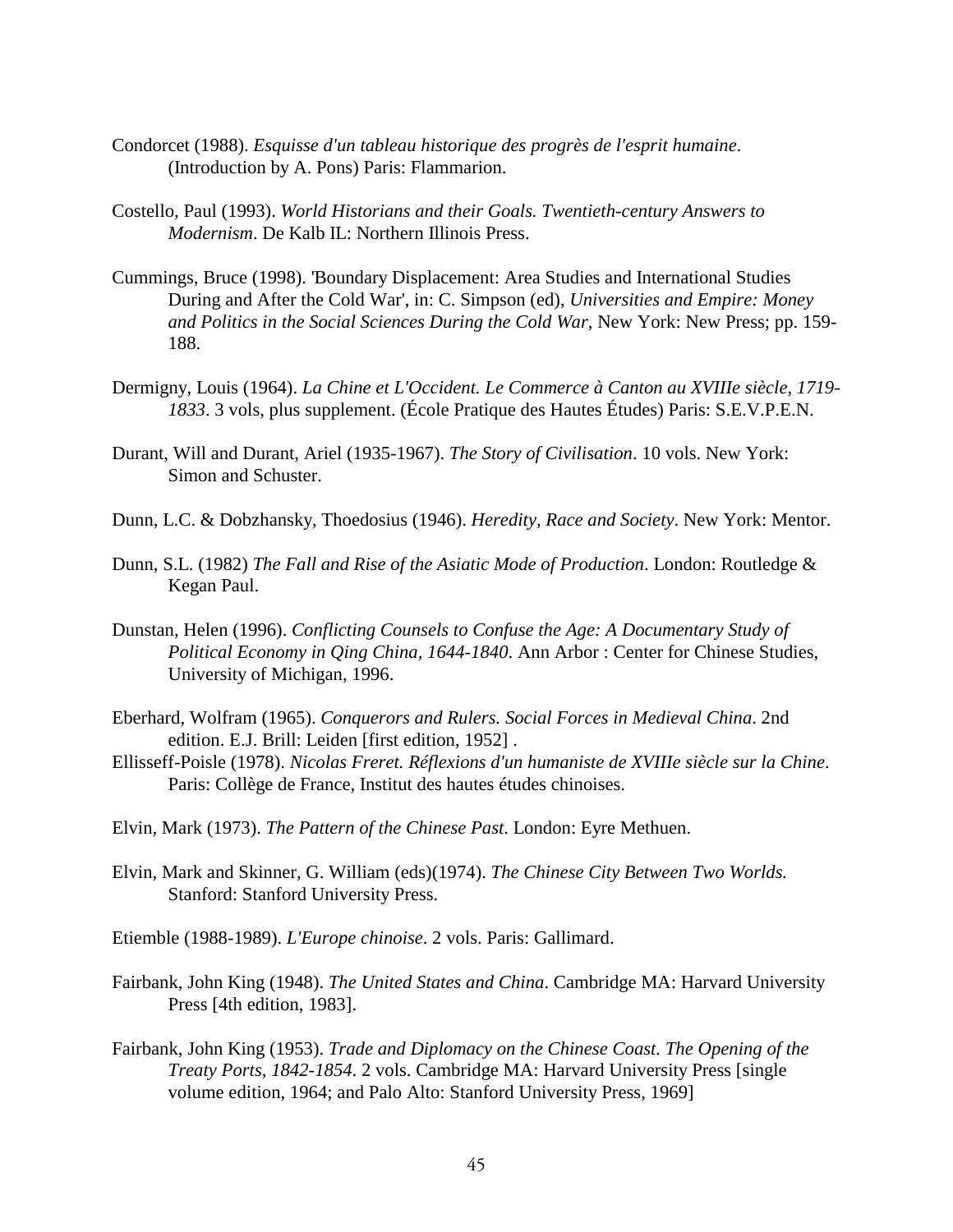- Fairbank, John King (ed)(1957). *Chinese Thought and Institutions.* Foreword by Robert Redfield ad Milton Singer. (Comparative Studies of Cultures and Civilizations) Chicago: University of Chicago Press.
- Fairbank, John King and Twitchett, Denis (eds)(1978- ). *The Cambridge History of China*. 12 vols. Cambridge: Cambridge University Press.
- Felber, Roland (1965). 'Die Utopie vom "Brunnenfeld"', in: *Wissenschaftliche Zeitschrift der Karl-Marx-Universität Leipzig*. vol. 14, no. 3; pp. 351-59.
- Feuerwerker, Albert (1978). 'A White Horse May Not Be a Horse, but Megahistory is not Economic History', in: *Modern China*, vol. 4, no. 3 (July), pp. 331-3339.
- Fogel, Joshua A. (1988). The Debates over the Asiatic Mode of Production in Soviet Russia, China, and japan', in" *American Historical Review*. vol. 93, no 1, pp. 56-79.
- Frank, Andre Gunder (1978) 'Development of Underdevelopment, or Underdevelopment of Development in China', in: *Modern China*, vol. 4, no. 3 (July), pp. 341-351.
- Frank, Andre Gunder (1995). 'The Modern World System Revisited: Rereading Braudel and Wallerstein', in: Sanderson (ed)(1995), pp. 163-194.
- Frank, Andre Gunder. (1998). *ReORIENT: Global Economy in the Asian Age*. Berkeley & L.A.: University of California Press.
- Franke, Herbert (1949). *Geld und Wirtschaft in China unter der Mongolenherrschaft*. Leipzig: Otto Harrassowitz.
- Franke, Herbert (1953). *Orientalistik*. I. *Sinologie*. Bern: A. Francke.
- Garraty, John A. and Gay, Peter (eds)(1972). *Columbia History of the World*. New York: Harper & Row.
- Gates, Hill (1996). *China's Motor. A Thousand Years of Petty Capitalism*. Ithaca NY & London: Cornell University Press.
- Gendzier, Irene L. (1998). 'Play It Again, Sam: The Practice and Apology of Development', in: C. Simpson (ed), *Universities and Empire: Money and Politics in the Social Sciences During the Cold War*, New York: New Press; pp. 57-96.
- Gernet, Jacques (1956). *Les aspects économiques du Bouddhisme dans la société chinoise du Ve au Xe siècle*. Saigon: École française d'Extrême Orient.
- Glotz, Gustave (ed)(1925-1941). *Histoire générale.* 20 vols. (*Préhistoire.* 2 vols. *Histoire Grecque*. 4 vols. *Histoire Romaine*. 4 vols. in 6 parts. *Histoire du moyen âge*. 10 vols. in 12 parts). Paris: Presses universitaires de France.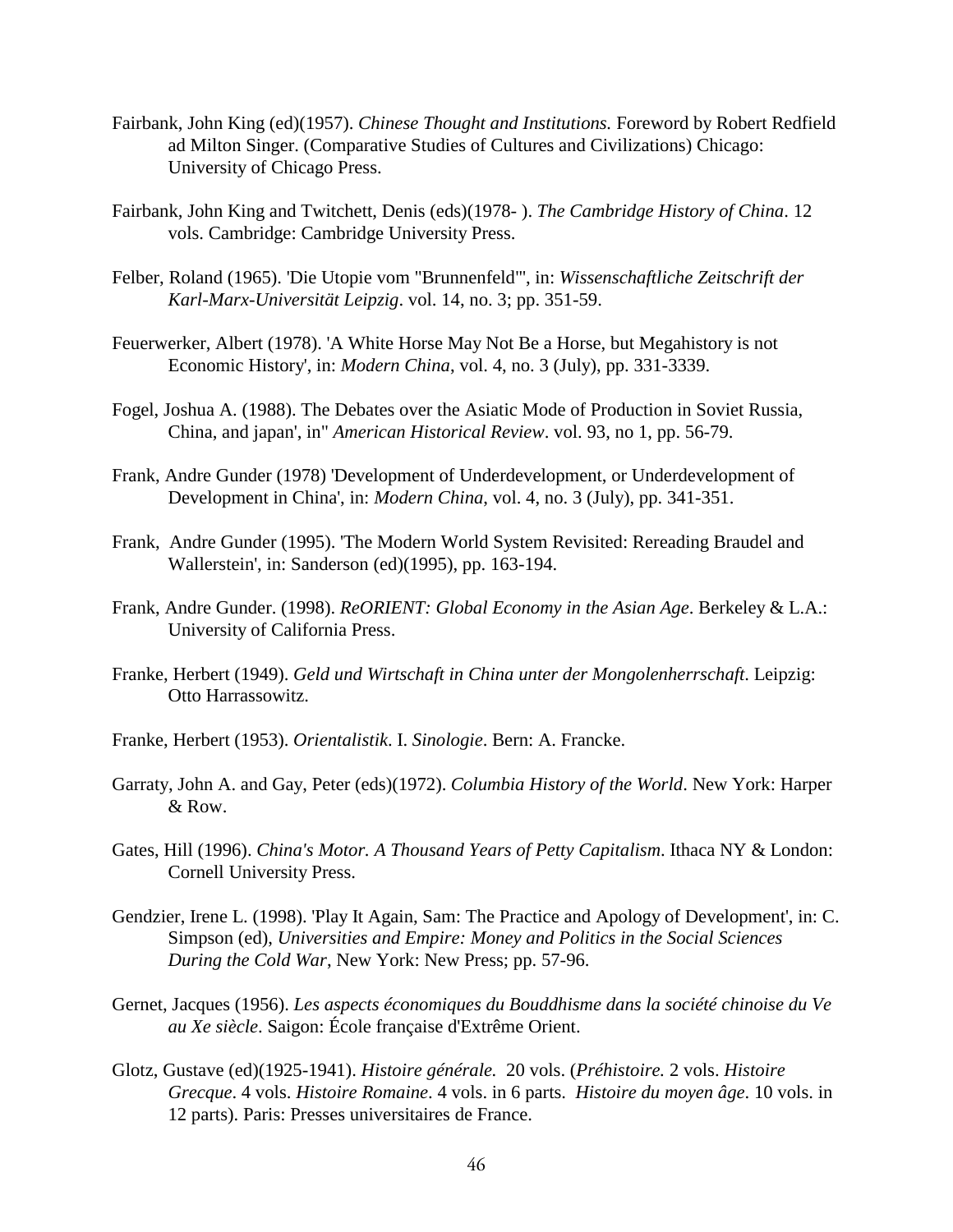- Godelier, Maurice; Chesneaux, Jean et al. (1964). *La notion de "mode de production asiatique" et les schémas marxistes d'évolution des sociétés*. Paris: Centre d'Études et de Recherches Marxistes.
- Grousset, René (1946). *Bilan de l'histoire*. Paris: Plon.
- /Grousset, René; Auboyer, Jeannine; and Buhot, Jean. (1941). *L'Asie des origines au XVe siècle. Première partie: Les empires.* Vol. 10, part 1 of G. Glotz (ed), *Histoire générale. Histoire du moyen âge*. Paris: Presses universitaires de France.
- /Grousset, René and Émile G. Léonard (eds.) Histoire universelle. (Vol. 1. *Des origines à l'Islam*; vol. 2. *De l'Islam à la réforme*; vol. 3. *De la réforme à nos jours*) (Encyclopédie de la Pléiade) Paris: NRF.
- Hartwell, Robert (1966). Markets, Technology, and the Structure of Enterprise in the Development of the Eleventh-Century Chinese Iron and Steel Industry, in: *Journal of Economic History*. Vol. 26, pp. 29-58.
- Hartwell, Robert (1967). A Cycle of Economic Change in Imperial China. Coal and Iron in North-east China, 750-1350', in: *Journal of the Economic and Social History of the Orient*. Vol. 10, pp. 103-159.
- Hartwell, Robert (1971). 'Financial Expertise, Examinatins, and the Formulation of Economic Policy in Northern Sung China', in: *Journal of Asian Studies*. Vol. 30, pp. 281-314.
- Hegel, G.W.F. (1956). *The Philosophy of History*. (Translation, J. Sibree; introduction C. Hegel) New York: Dover.
- Hegel, Georg Wilhelm Friedrich (1840). *Vorlesungen über die Geschichte der philosophie*. 3 vols. Berlin: Duncker und Humbolt.
- Herder, Johann Gottfried (1966). *Ideen zur Philosophie der Geschichte der Menschheit*. (B. Suphan, ed.) [New edition with updated spelling] Wiesbaden: Fourier.
- Ho Ping-ti (1955). ' The Introduction of American Food Plants into China', in: *American Anthropologist*, vol. 57, pp. 191-201.
- Ho Ping-ti (1959). *Studies on the Population of China,1368-1953*. Cambridge MA: Harvard University Press.
- Ho Ping-ti (1967). 'The Significance of the Ch'ing Period' in Chinse History', in: *Journal of Asian Studies*, vol. 26, no. 2, pp. 189-95.

Hobsbawm, Eric J. (1964). 'Introduction' to Marx, Karl *Pre-capitalist economic formations*.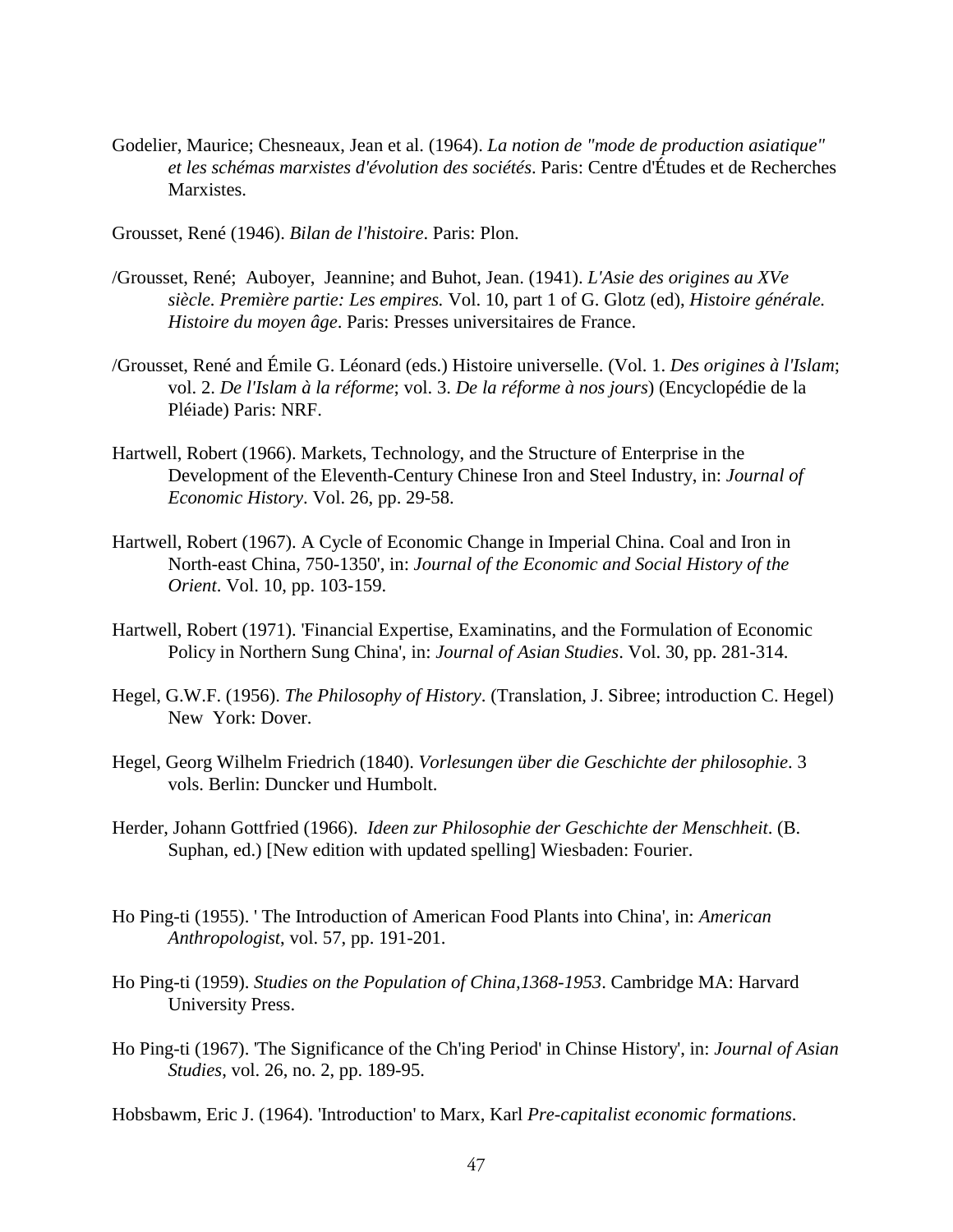London: Lawrence & Wishart.

- Hooykaas, Reijer. (1979). *Humanism and the Voyages of Discovery in 16th century Portuguese Science and Letters*. Amsterdam: Noord-Hollandsche.
- Huang, Ray (1974). *Taxation and Government Finance in Sixteenth-Century China*. Cambridge: Cambridge University Press.
- Huxley, Julian; Haddon, A.C.; and Carr-Saunders, A.M. (1939). *We Europeans. A Survey of 'Racial' Problems*. Harmondsworth: Penguin [first published 1935].
- Huxley, Julian (1939). *'Race' in Europe*. (Oxford Pamphlets on World Affairs) Oxford: Clarendon Press.
- Johnson, Chalmers (2000). *Blowback. The Costs and Consequences of American Empire.* New York: Metropolitan.
- Jones, E.L. (1987) *The European Miracle. Environments, Economies and Geopolitics in the History of Asia and Europe*. 2nd ed., Cambridge: Cambridge University Press.
- Jones, E.L. (1988). *Growth Recurring*. Cambridge: Cambridge University Press.

*Journal of World History* (UNESCO, 1953-78). See *Cahiers d'histoire mondial.*

*Journal of World History*. Honolulu: University of Hawaii Press, 1990- .

- Keightley, David N. (1969). *Public Work in Ancient China: a study of forced labour in the Shang and Eastern Chou*. Ph.D. dissertation, Columbia University, New York.
- King, Frank H.H. (1965). *Money and Monetary Policy in China, 1845-1895*. (Harvard East Asian series, 19), Cambridge MA: Harvard University Press.
- Knowlton, Daniel C. (1921). 'Report of the Committee on History and Education for Citizenship', *History Outlook*, 1921, no. 12, pp. 165-84.
- Kuhn, Thomas S. (1977). *The Essential Tension. Selected Studies in Scientific Tradition and Change.* Chicago: University of Chicago Press.
- Lach, Donald (1965 ). *Asia in the Making of Europe*. 3 vols. in 7 parts. (Vol. 3, with E.Van Kley) Chicago: University of Chicago Press.
- Laffitte, Pierre (1861) *Considérations générales sur l'ensemble de la civilisation chinsoise et sur les relations de l'Occident avec la Chine*. Paris: Dunod. [English translation, Shanghai & Tokyo: Kelly & Walsh, 1887].

Landes, David S. (1998). *The Wealth and Poverty of Nations. Why Some Are SO Rich and Some*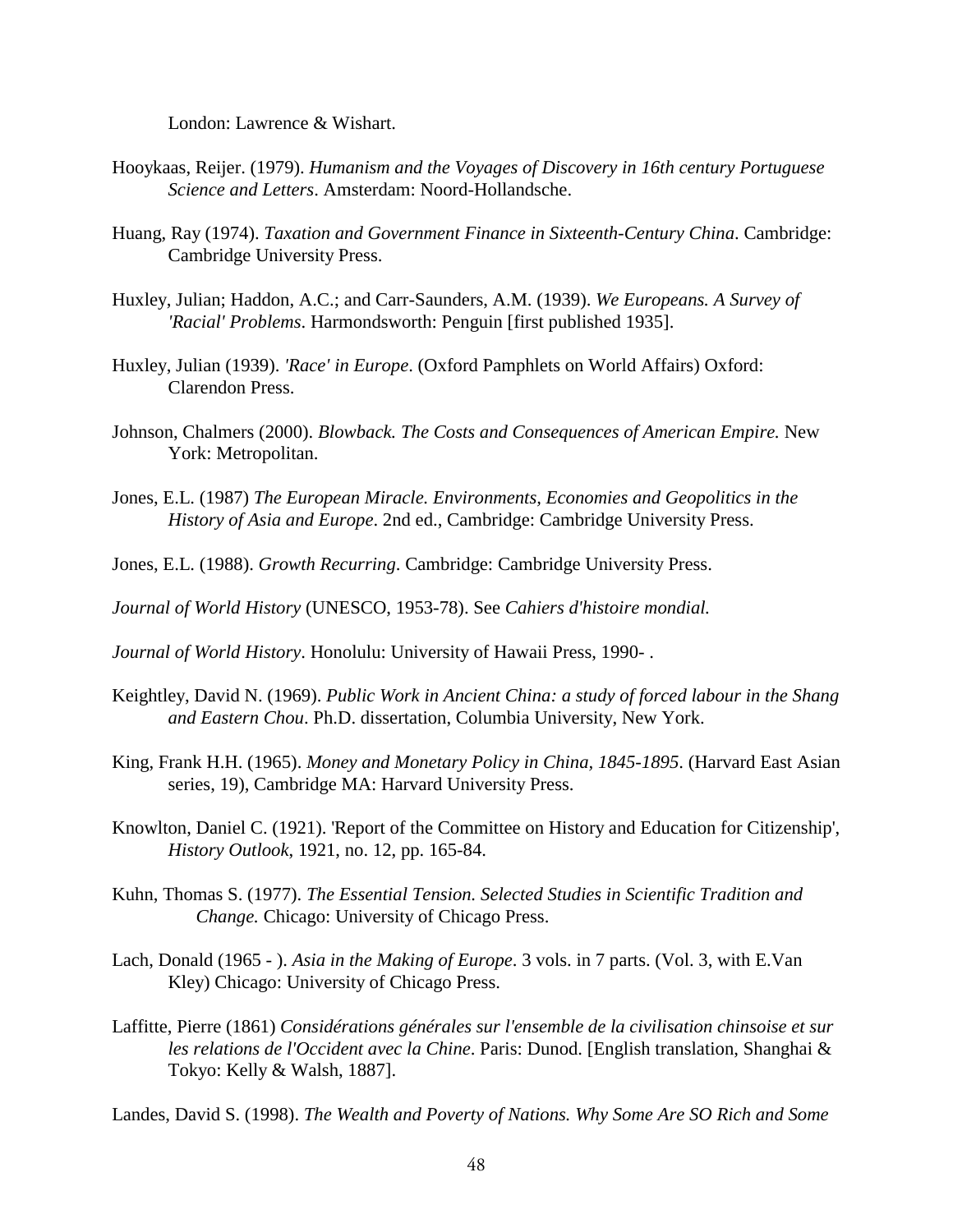*are So Poor*. New York, Norton.

- Lavely, William and Wong, R. Bin (1998). *Revising the Malthusian Narrative. The Comparative Dynamics of late Imperial China*. *Journal of Asian Studies*, vol. 57, no. 3 (August), pp. 714-748.
- Levenson, Joseph (1967). *European Expansion and the Coutner-Example of Asia*. Englewood Cliffs NJ: Prentice Hall.
- Levi-Strauss, Claude (1952). *Race et histoire*. Paris: UNESCO.
- Levy, Marion J. (1949). *The Rise of the Modern Chinese Business Class : Two Introductory Essays*. New York : International Secretariat, Institute of Pacific Relations.
- Levy, Marion J. (1949). *The Family Revolution in Modern China*. Cambridge MA: Harvard University Press.
- Levy, Marion J. (1952) *Contrasting Factors in the Modernization of China and Japan*. Princeton: Princeton University.
- Levy, Marion J. (1952). *The Structure of Society*. Princeton: Princeton University Press.
- Levy, Marion J. (1966). *Modernization and the Structure of Society. A Setting for International Affairs*. 2 vols. Princeton: Princeton University Press.
- Lippit, Victor D. (1978). 'The Development of Underdevelopment in China' in: *Modern China*, vol. 4, no. 3 (July), pp. 251-328.
- Mann, Golo and Heuss, Alfred (1960-64)(eds). *Propyläen Weltgeschichte: eine Universalgeschichte*. 10 vols. Berlin: Propyläen Verlag [Italian translation, 1967; Dutch translation, 1974; English translation of section on China, 1976].
- Maspero, Henri and Escarra, Jean (1952). *Les institutions de la Chine; essai historique*. Paris: Presses universitaires de France.
- Maspero, Henri and Balazs, Etienne (1967). *Histoire et institutions de la Chine ancienne, des origines au XIIe siècle après J.-C.* (Annales du Musée Guimet. Bibliothèque d'études, 73) Paris: Presses universitaires de France.
- McNeill, William H. (1963). *The Rise of the West. A History of the Human Community*. New York: Mentor.
- McNeill, William H. (1981). *The Pursuit of Power*. Chicago: University of Chicago.
- McNeill, William H. (1989). *'The Rise of the West* after Twenty-five Years', *Journal of World History*, vol. 1, no. 1; pp. 1-22.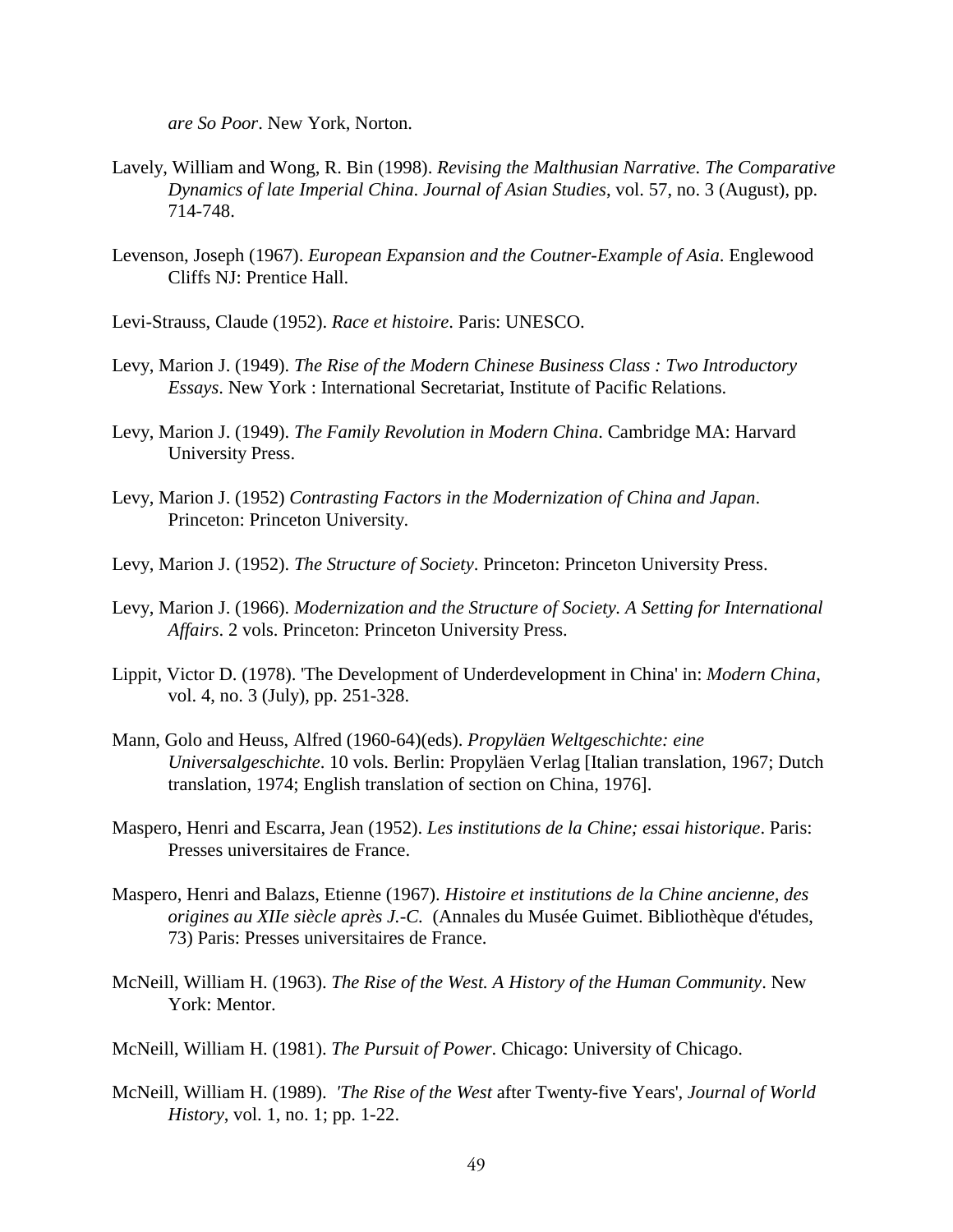- Meek, Ronald (1976). *Social Science and the Ignoble Savage*. Cambridge: Cambridge University Press.
- Metraux, Guy S. (1969). 'Note on the preparation and editing of Volume IV', in: UNESCO (1963-76), vol. 4, part 1, pp.
- Mungello, David E. (1985). *Curious Land. Jesuit Accommodation and the Origins of Sinology*. Honolulu: University of Hawaii Press.
- Needham, Joseph et al. (1954- ). *Science and Civilisation in China*. 18 vols. to date. Cambridge: Cambridge University Press.
- Needham, Joseph (1969). *The Grand Titration. Science and Society in East and West*. London: Allen & Unwin [reprint - Toronto & Buffalo: University of Toronto Press (1979)].
- Nikiforov, V.N. (1970). *Sovetskie istoriki o problemakh Kitaya*. Moscow: Nauka.
- Ninkovich, Frank (1981). *The Diplomacy of Ideas: U.S. Foreign Policy and Cultural Relations, 1938-1950.* Cambridge & NY: Cambridge University Press.
- Pagden, Anthony (1982). *The Fall of Natural Man. The American Indian and the Origins of Comparative Ethnology*. Cambridge: Cambridge University Press.
- Pagden, Anthony (1993). *European Encounters with the New World. Renaissance to Reformation*. New Haven: Yale University Press.
- Pe\_irka, Jan (1967). 'Von der asiatischen Produktionweise zu einer marxistischen Analyse der frühe klassengesellschaften', in: *Eirene*, no. 6. pp. 141-75.
- Perkins, Dwight H. (1969). *Agricultural Development in China, 1368-1968* (Social Science Research Council (U.S.A.), Committee on the Economy of China) Edinburgh: Edinburgh University Press.
- Petitjean, Patrick (1999). 'Needham, Anglo-French Civilities, and Ecumenical Science' in: S.Irfan Habib & Dhruv Raina (eds). *Situating the History of Science. Dialogues with Joseph Needham*. New Delhi: OUP
- Pomeranz, Kenneth (1999). *The Great Divergence. China, Europe, and the making of the Modern World Economy*. Princeton: Princeton University Press.
- Popkin, Richard Henry (1987). *Isaac La Peyrère (1596-1676) : His Life, Work, and Influence* Leiden: Brill.

Pulleyblank, E.G. (1955a). *China and World History. An Inaugural Lecture*. Cambridge: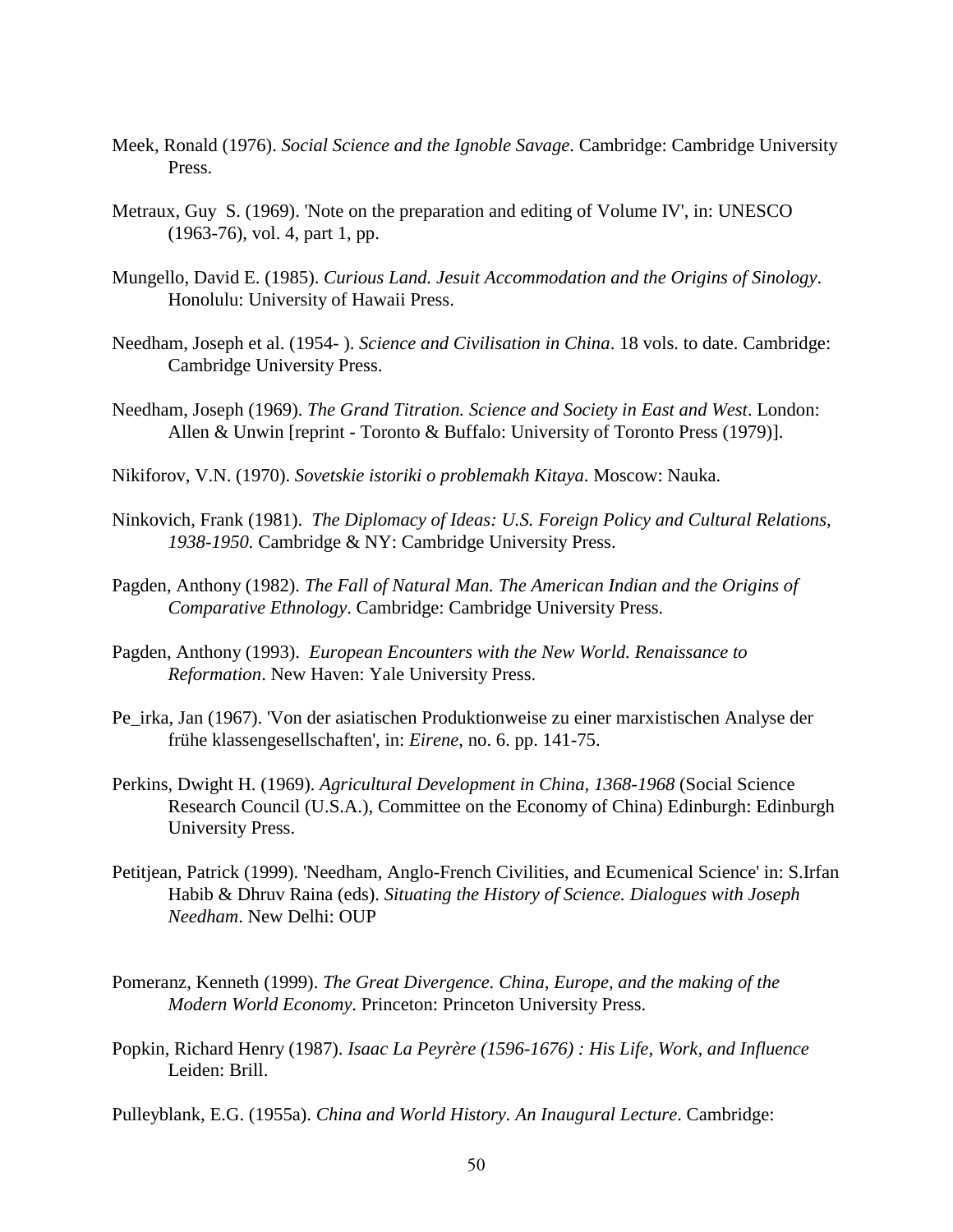Cambridge University Press.

- Pulleyblank, E.G. (1955b). *The Background of the Rebellion of An Lu-shan*. London: Oxford University Press.
- Pulleyblank, E.G. (1958). Review of K.A. Wittfogel (1957), in: *Bulletin of the School of Oriental and African Studies*, vol. 21, no. 3; pp. 657-660.
- Ranke, Leopold von (1881-1888). *Weltgeschichte*. 16 vols. in 9. Leipzig: Duncker & Humblot.
- Ratzel, Friedrich (1885-1890). *Völkerkunde*. 3 vols. Leipzig: Bibliographisches Institut [2nd edition, 2 vols., 1894-95].
- Ratzel, Friedrich (1896-97). *The History of Mankind*. Translated by J.A. Butler from the second German edition (1894-95); introduction by E.B. Tylor. London: Macmillan.
- Rostow, W.W. (1962). *The Stages of Economic Growth: A Non-Communist Manifesto* Cambridge: Cambridge University Press
- Rozman, Gilbert (1976). *Urban Networks in Ch'ing China and Tokagawa Japan*. Princeton: Princeton University Press.
- Rozman, Gilbert (ed)(1981). *The Modernization of China*. Free Press/ Collier-Macmillan, NY/London.
- Rozman, Gilbert (1982). *Population and Marketing Settlements in Ch'ing China*. cambridge: Cambrudge University Press.
- Russell, Bertrand (1922). *The Problem of China*. London: Allen & Unwin.
- Said, Edward W. (1978). *Orientalism*. London: Routledge & Kegan Paul.
- Sanderson, Stephen K. (ed)(1995) *Civilizations and World Systems. Studying World-Historical Change*. Walnut Creek CA: Altamira.
- Schlegel, Friedrich von (1829). *Philosophie der Geschichte : in achtzehn Vorlesungen gehalten zu Wien im Jahre 1828*. 2 vols. Vienna: C. Schaumburg.
- Semenov, YA. (1965). 'Problema sotsialno-eonomiitcheskogo stroiadrevnego vostoka', in: *Narodnyi Afriki i Azii*, no. 4, pp. 69-90.
- Schmutz, Georges-Marie (1993). *La sociologie de la Chine. Matériaux pour une histoire, 1748- 1989*. Berne: Peter Lang.
- Shiba, Yoshinobu (1970). *Commerce and Society in Sung China*. (M. Elvin, transl.) Ann Arbor MI: University of Michigan, Center for Chinese Studies.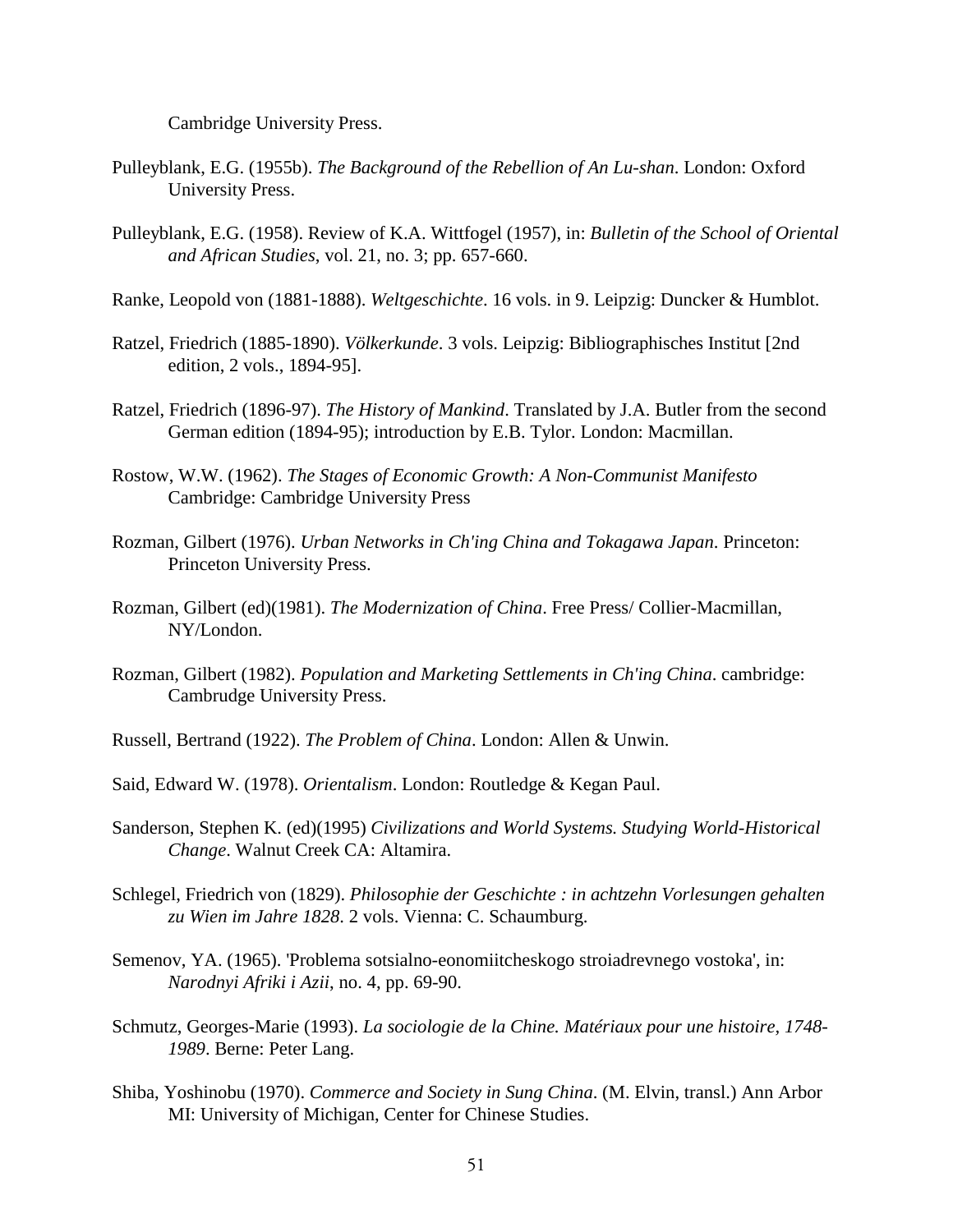- Skinner, G. William (1964-65). 'Marketing and Social Structure in Rural China', in: *Journal of Asian Studies*, vol. 24, no 1, pp. 3-44; no. 2, pp. 195-228; no 3. pp. 363-400.
- Skinner, G. William (ed)(1977). *The City in Late Imperial China*. Stanford: Stanford University Press.
- Smith, Adam (1893). *An Inquiry into the Causes of the Wealth of Nations*. (McCulloch, ed.) Edinburgh: Black.
- Spengler, Oswald (1918). *Der Untergang des Abendlandes. Umrisse einer Morphologie der Weltgeschichte*. 2 vols. Wien & Leipzig: Braumüller.
- Spengler, Oswald (1926-28). *The Decline of the West*. 2 vols. (Trans. C.F. Atkinson) London: Allen & Unwin.
- Teng, Ssu-yü and Fairbank, John K. (1954) *China's Response to the West. A Documentary Survey, 1939-1923*. Cambridge MA: Harvard Unversity Press.
- Torr, Dana (1951)(ed). *Marx on China. Articles from the New York Daily Tribune, 1853-1860*. London: Lawrence & Wishart.
- Toynbee, Arnold J. (1934-61). *A Study of History*. 12 vols. London: Royal Insititute of International Affairs.
- Twitchett, Denis C. (1959). 'Lands Under State Cultivation in the T'ang', in: *Journal of the Economic and Social History of the Orient*, vol 2, pp. 162-204.

Twitchett, Denis C. (1965). 'Introduction' to Balazs (1965), pp. 3-4.

- [UNESCO] International Commission of the Scientific and Cultural Development of Mankind (1963-1976). *History of Mankind. Cultural and Scientific Development.* New York: Harper & Row, and London: Allen & Unwin.
	- Vol. 1. Jacquetta Hawkes & Leonard Woolley. *Prehistory and the Beginnings of Civilization* (1963).
	- Vol. 2. Luigi Pareti (Assisted by Paolo Brezzi and Luciano Petech). *The Ancient World, 1200 B.C. to 500 A.D.* (1965).
	- Vol. 3. Gaston Wiet, Vadime Ellisseff, Philippe Wolff and Jean Naudou. *The Great Medieval Civilizations, 500 to 1300*. (1975)
	- Vol. 4. Louis Gotschalk, Loren C. MacKinney and Earl H. Pritchard. *The Foundations of the Modern World, 1300-1775*. (1969)
	- Vol. 5. Charles Morazé. *The Nineteenth Century, 1775-1900*. (1976)
	- Vol. 6. Caroline Ware, K.M. Pannikar and J.M. Romein. *The Twentieth Century*. (1966)

Vasilev, Leonid Sergeevich (1961). 'Problema tszintian' [The *jingtian* problem], in: S.L.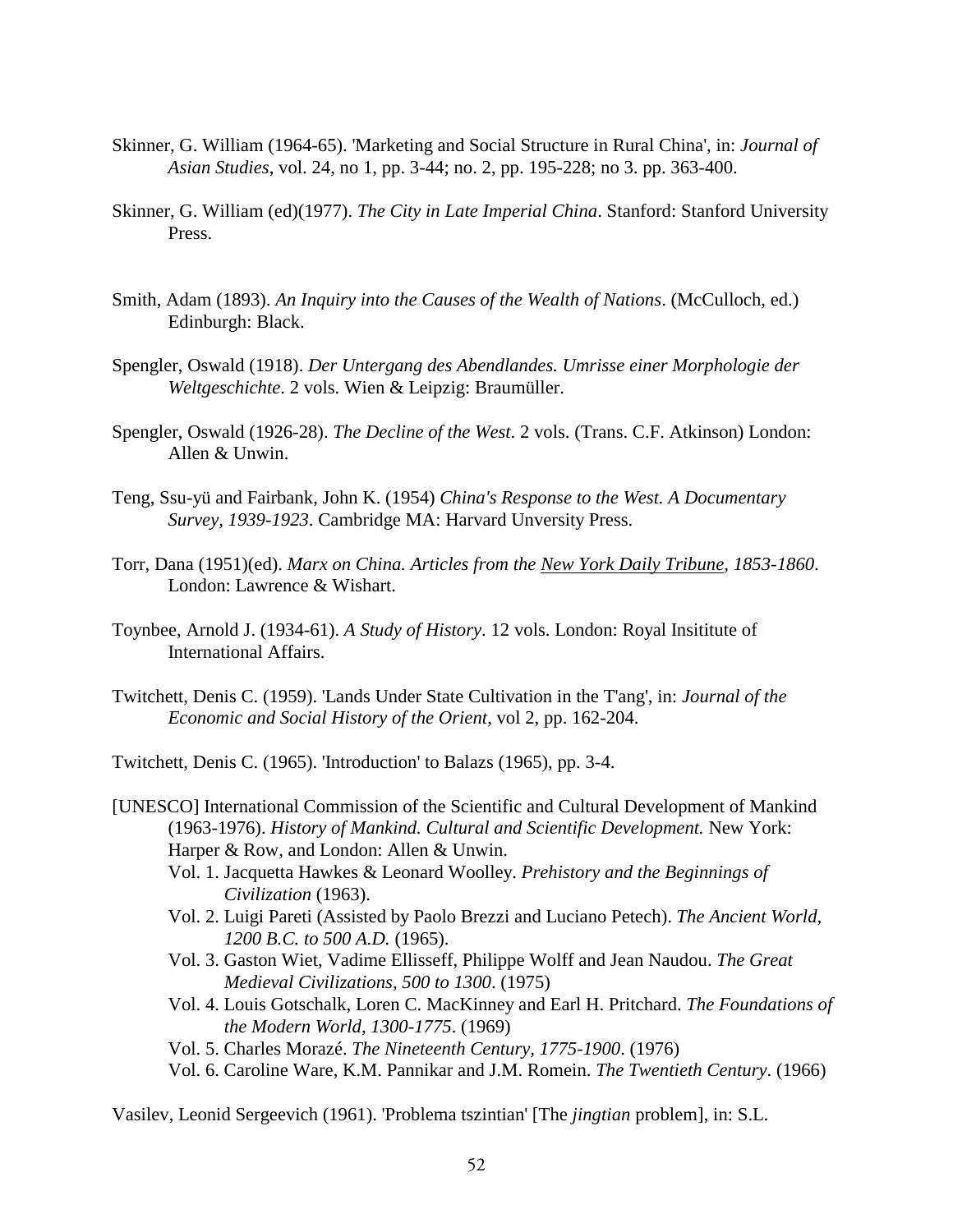Tikhvinskii (ed). *Kitaya, IAponiya, Istoriia, Filologiia. K Semidesiatiletiiu Akademika Nikolaia Iusifovicha Konrada*. Moscow: Izdat. vostochnoi literatury.

- Vasilev, Leonid Sergeevich (1961). *Agrarnye otnosheniia i obshchina v drevnem Kitae, XI-VII vv. do n. e.* (Akademiia nauk SSSR. Institut narodov Azii) Moscow: Izdat. vostochnoi literatury.
- Vasilev, Leonid Sergeevich (1966). 'Nekotoryie problemyi genezisa mirovoi tsivilisatii v sovremennyikh zarubezhnyikh issledovanniakh', in: *Narodnyi Afriki i Azii*, no 2.
- Vasilev, Leonid Sergeevich (1976). *Problemyi genezisa kitaishoi tsivilizatsii: formirovaniie osnov material'noi kut'turyi i etnosa*. Moscow: Nauka.
- Van Kley, Edward J. (1971). 'Europe's "Discovery" of China and the Writing of World History', *American Historical Review*, vol 76, no. 2, pp. 358-85.
- Voltaire (1963). *Essai sur les moeurs et l'esprit des nations et sur les principaux faits de l'histoire depuis Chalremagne jusqu'à Louis XIII*. 2 vols. Paris: Garnier [First publication 1756; drafted substantially by 1740].
- Waley-Cohen, Joanna (1999). *The Sextants of Beijing. Global Currents in Chinese History.* New York: Norton.
- Wallerstein, Immanuel (1974 ). *The Modern World-System*. 3 vols. to date. New York: Academic Press.
- Wallerstein, Immanuel (1992). 'The West, Capitalism, and the Modern World System' in: *Review*, vol. 15, pp. 561-620. [Reproduced with slight changes in Brook & Blue (1999).]
- Weber, Max (1963). *Gesammelte Aufsätze zur Religionssoliologie*. 3 vols. Tübingen: J.C.B. Mohr [First publication 1920].
- Wells, H.G. (1920). *The Outline of History, Being a Plain History of Life and Mankind*. 2 volumes. London: G. Newnes, 1920.
- Wells, H.G. (1931). *The Science of Life*. Garden City, NY: Doubleday, Doran & Co.
- Williams, Henry Smith (1904-1907). *The Historians' History of the World*: *a Comprehensive Narrative of the Rise and Development of Nations as Recorded by Over Two Thousand of the Great Writers of All Ages*. 25 volumes. New York: History Association. [re-issued (1908), London and New York: Hooper & Jackson].
- Will, Pierre-Etienne and Wong, R. Bin (1991). *Nourish the People: the State Civilian Granary System in China, 1650-1850*. Ann Arbor: Center for Chinese Studies, University of Michigan.